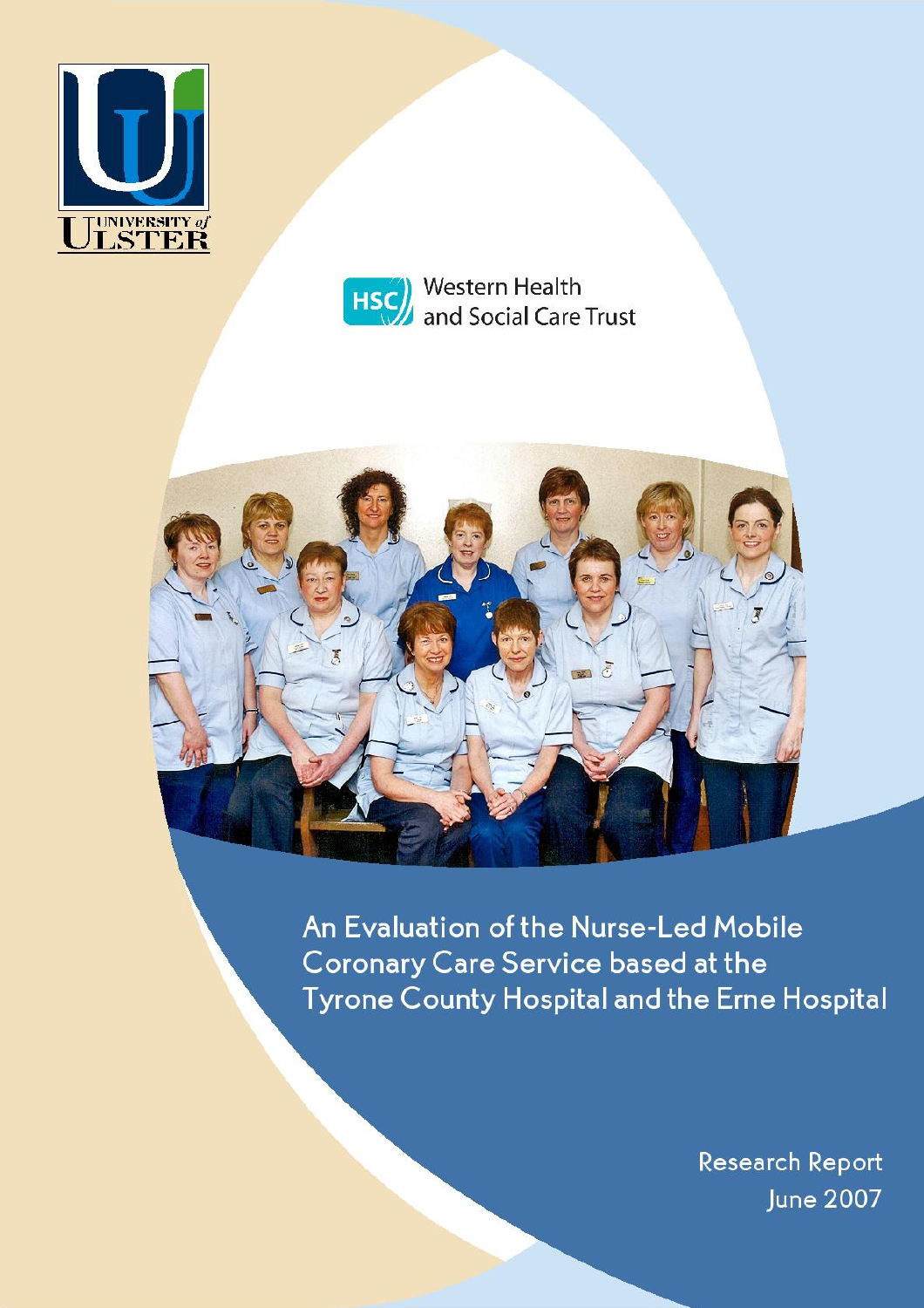# **Research Team:**

**Professor Hugh McKenna,** Dean of the Faculty of Life and Health Sciences **Mark Gillespie**, Lecturer, School of Nursing **Brian McFetridge**, Lecturer, School of Nursing **Dr. Sinead Keeney**, Senior Research Fellow, Institute of Nursing Research **Roberta Richey**, Research Associate, Institute of Nursing Research **Dr. Feilim ohAdmaill**, Research Assistant, Institute of Nursing Research

# **Research Advisory Group:**

**Dr M.P. Varma**, Consultant Cardiologist, Erne Hospital **Dr C.J. Russell**, Consultant Physician, Tyrone County Hospital **Mr J. Travers**, Services Director, Medical Directorate **Sr V. McNiffe**, Coronary Care Unit, Erne Hospital **S/N M. Doogan**, Coronary Care Unit, Erne Hospital **Sr D. Keenan**, Coronary Care Unit, Tyrone County Hospital **S/N P. Colton**, Coronary Care Unit, Tyrone County Hospital **Ms A. Quigley**, Senior Nurse Professional Development/Quality

# **This report should be cited as:**

McKenna, H.P., Gillespie, M., McFetridge, B., Keeney, S., Richey, R. & ohAdmaill, F. (2007) An Evaluation of the Nurse-Led Mobile Coronary Care Service based at Tyrone County and Erne Hospitals Jordanstown: University of Ulster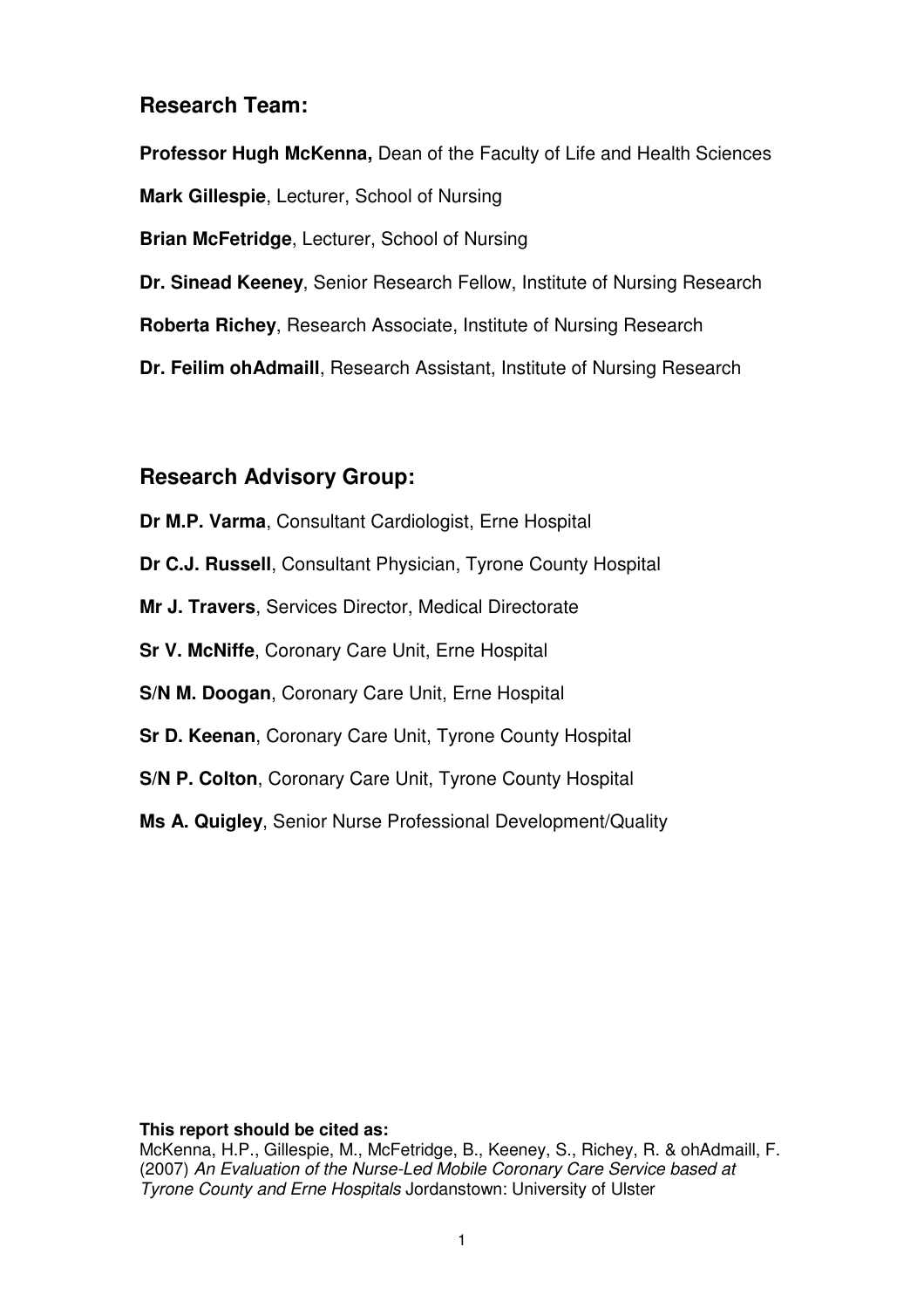# **Acknowledgements:**

The research team would like to thank all the participants from this study for giving up their time to take part in the research interviews.

Sincere thanks to the Research Advisory Group for their invaluable contribution to the study.

Funding for this study was provided by Sperrin Lakeland Health and Social Service Trust (Western Health and Social Care Trust)

Published by: University of Ulster, Northern Ireland

All rights reserved. No part of this publication may be reproduced, stored in any retrieval system, or transmitted, in any form or by any means, electronic, mechanical, photocopying, recording or otherwise, with the prior permission of the publisher.

**© University of Ulster, Northern Ireland (2007)**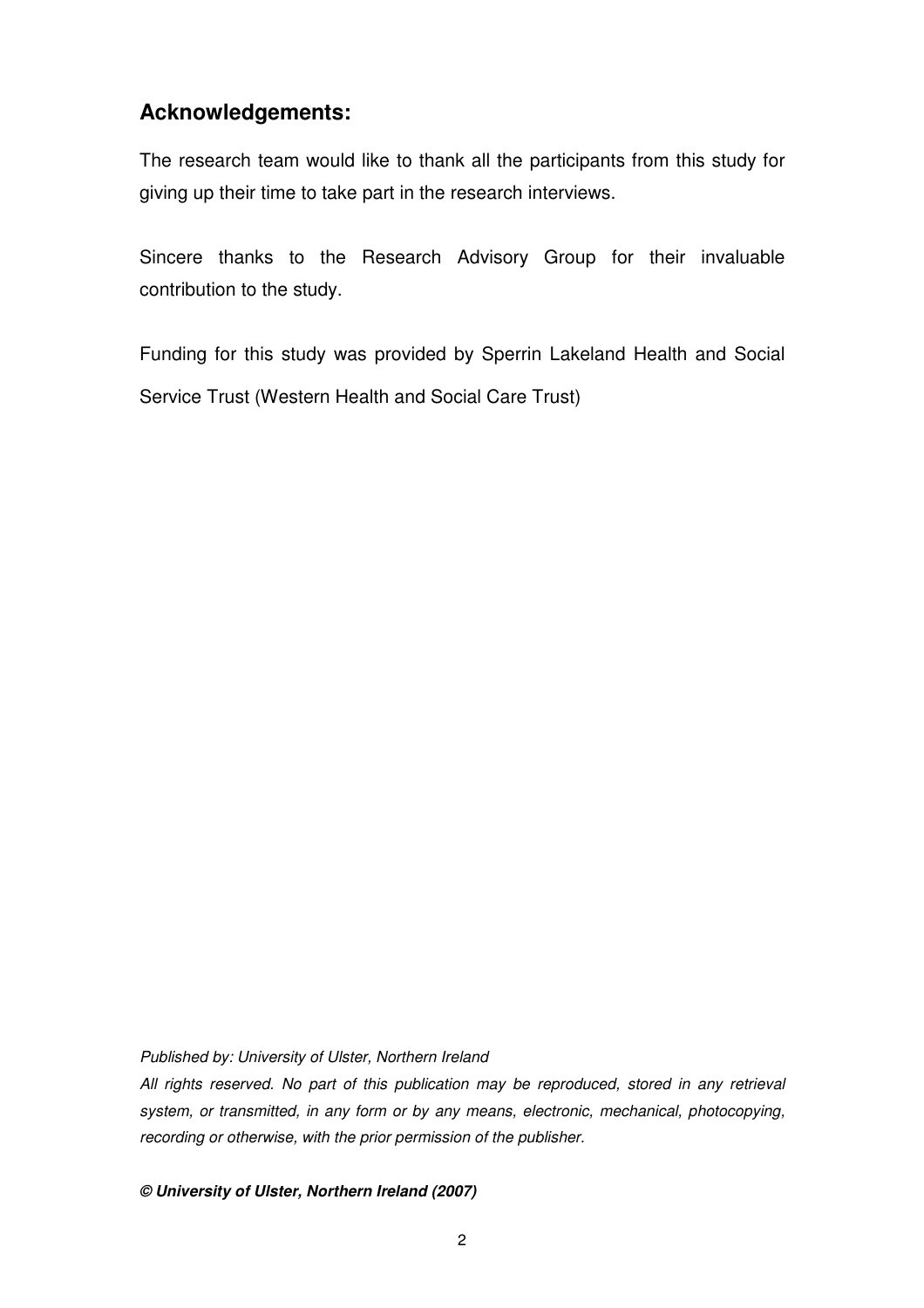# **Table of Contents**

| Introduction |                                                  | 7  |
|--------------|--------------------------------------------------|----|
| Background   |                                                  | 7  |
|              | Changes in nursing                               | 7  |
|              | Definition of terms                              | 8  |
|              | <b>Myocardial Infarction</b>                     | 9  |
|              | Thrombolysis                                     | 9  |
|              | Call to needle time & pre-hospital coronary care | 10 |
|              | <b>Sperrin Lakeland HSS Trust</b>                | 12 |
|              | Aim of the Study                                 | 13 |
|              | Objectives of the Study                          | 13 |
| Methodology  |                                                  | 14 |
|              | <b>Quantitative Data</b>                         | 14 |
|              | <b>Qualitative Data</b>                          | 14 |
|              | Members of the Public                            | 14 |
|              | <b>Key Professionals</b>                         | 15 |
|              | <b>Local Public Servants</b>                     | 15 |
|              | <b>Informed Consent</b>                          | 16 |
|              | <b>Interview Schedules and Data Analysis</b>     | 16 |
|              | <b>Ethical considerations</b>                    | 16 |
|              | <b>Presentation of Quantitative Data</b>         | 17 |
|              | <b>Patient Details</b>                           | 19 |
|              | Transport                                        | 19 |
|              | Call to needle times                             | 20 |
|              | Diagnosis                                        | 21 |
|              | How calls are initiated                          | 21 |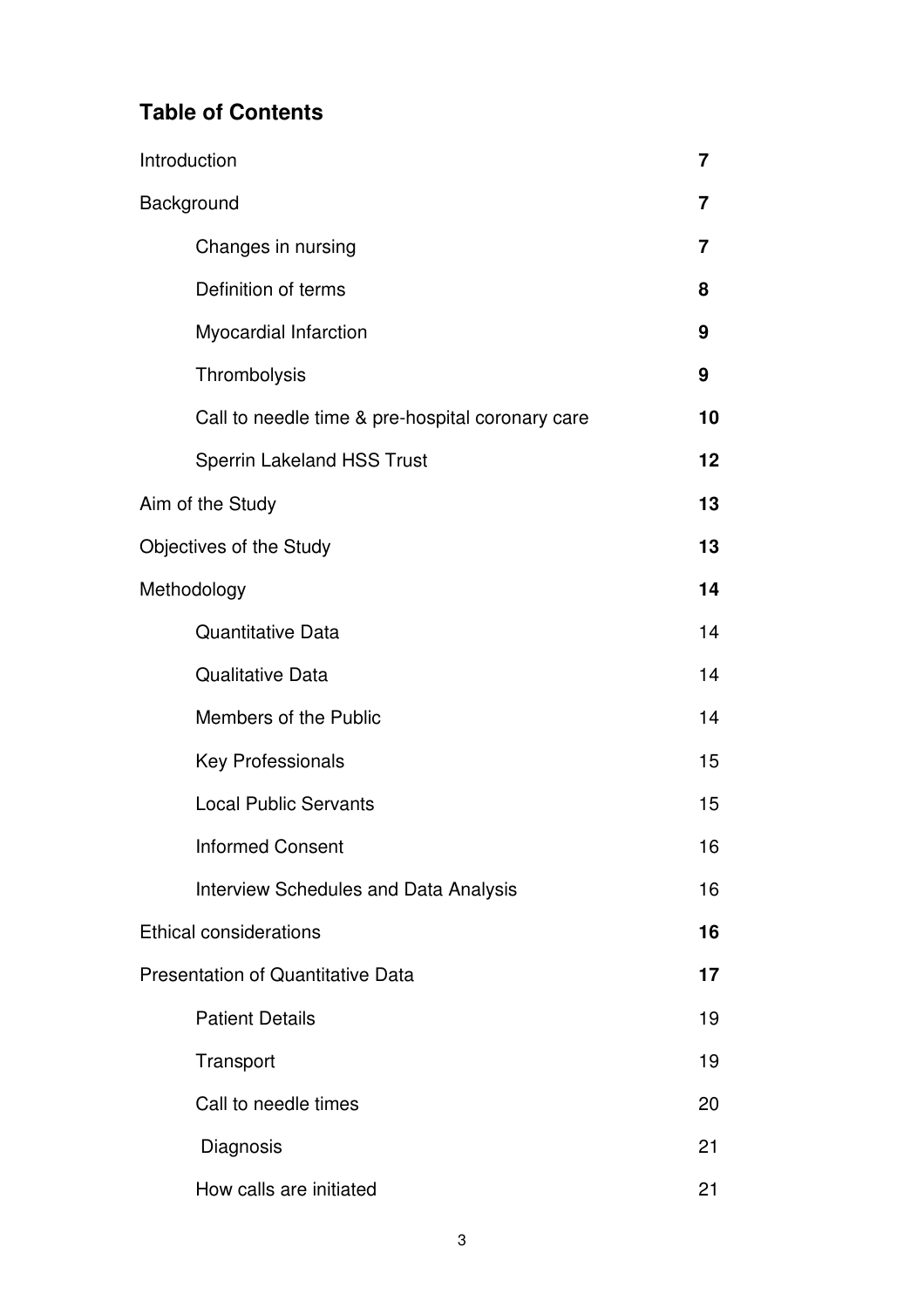|                 | Outcome                                       | 21 |
|-----------------|-----------------------------------------------|----|
|                 | <b>Qualitative Data: Interview Results</b>    | 22 |
|                 | <b>Interview Analysis</b>                     | 22 |
|                 | Nurses' Perceptions of the Service            | 22 |
|                 | <b>Dual Role</b>                              | 22 |
|                 | Experience, Skills and Training               | 23 |
|                 | The Role and its Development                  | 24 |
|                 | Impact on Nursing                             | 25 |
|                 | <b>Liability and Protocols</b>                | 25 |
|                 | Public and Patient Perceptions of the Service | 26 |
|                 | Relationship with Other Professionals         | 26 |
|                 | <b>Medical Staff</b>                          | 27 |
|                 | Northern Ireland Ambulance Service            | 27 |
|                 | Transport                                     | 28 |
|                 | Support                                       | 28 |
|                 | Evaluation/Audit                              | 28 |
|                 | Summary                                       | 28 |
| <b>Patients</b> |                                               | 29 |
|                 | How contact was initiated                     | 29 |
|                 | Prior Knowledge of the Service                | 30 |
|                 | <b>Nurse-Led Service?</b>                     | 30 |
|                 | <b>Time Factors</b>                           | 31 |
|                 | Specific Areas Discussed by Patients          | 31 |
|                 | <b>Possible Service Improvements</b>          | 32 |
| Paramedics      |                                               | 32 |
|                 | Awareness of the Nurse-Led Service            | 33 |
|                 | Perceptions of the Service                    | 33 |
|                 | <b>Professional Teamworking</b>               | 33 |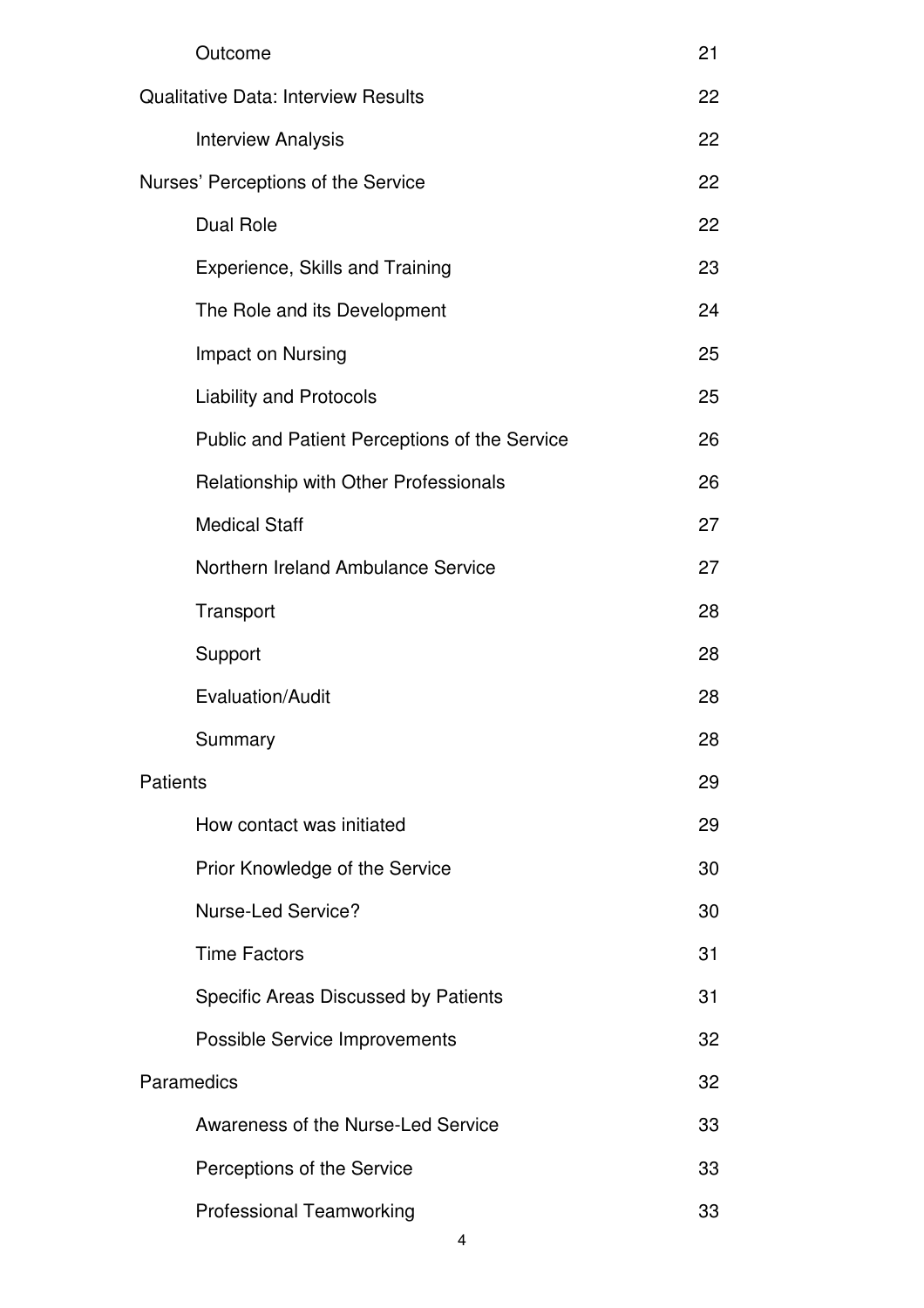|                   | Impact on Patients                                                     | 34 |
|-------------------|------------------------------------------------------------------------|----|
|                   | Paramedics more appropriate?                                           | 35 |
|                   | Transport/delays                                                       | 35 |
|                   | <b>Medical Staff</b>                                                   | 36 |
|                   | Role of the Nurse                                                      | 37 |
|                   | Teamwork                                                               | 38 |
|                   | Transport                                                              | 38 |
|                   | <b>Referral Process</b>                                                | 39 |
|                   | <b>Local Public Servants</b>                                           | 39 |
|                   | Awareness and Initial Impressions of the<br>development of the Service | 40 |
|                   | Training                                                               | 40 |
|                   | Concern about the development of the service                           | 41 |
|                   | Public Perceptions of the Service                                      | 41 |
|                   | <b>Hospital Manager</b>                                                |    |
|                   | Pharmacist                                                             | 45 |
|                   | Summary of Key Findings                                                | 46 |
| <b>Discussion</b> |                                                                        | 47 |
|                   | <b>Nursing Role</b>                                                    | 48 |
|                   | Communication                                                          | 48 |
|                   | Stimuli for Development                                                | 49 |
|                   | Transport                                                              | 49 |
|                   | <b>Professionalism and Teamwork</b>                                    | 50 |
|                   | Who Provides the Service?                                              | 50 |
|                   | Use of the Service                                                     | 51 |
|                   | Recommendations                                                        | 52 |
|                   | Conclusion<br>54                                                       |    |
|                   | References                                                             | 55 |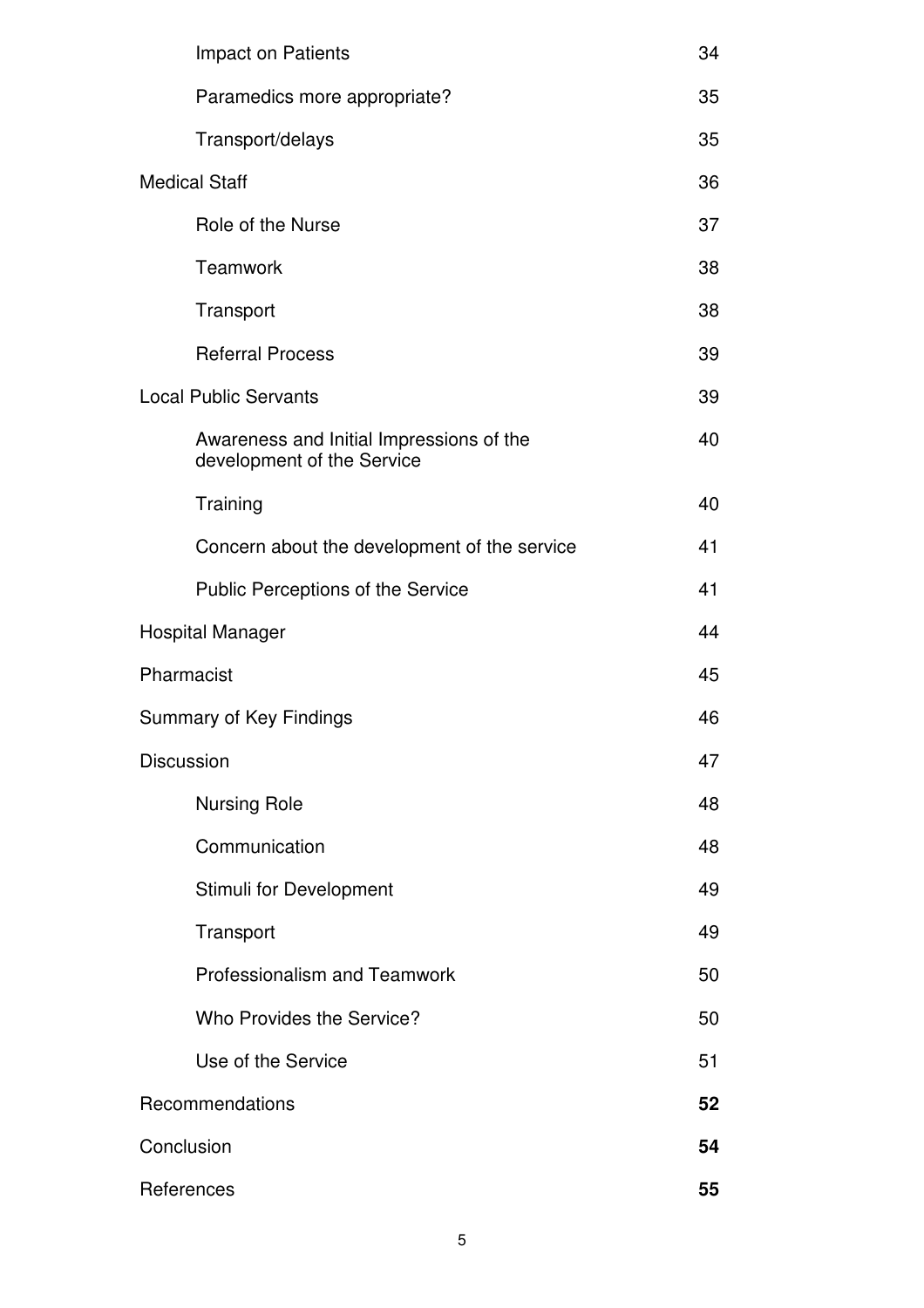# **List of Tables**

| Table 1: Calls attended by the mobile coronary care service | 17 |
|-------------------------------------------------------------|----|
| Table 2: Number of patients given thrombolysis              | 18 |

# **List of Figures**

| Figure 1: Age range of patients attended by the nurse-led       | 19 |
|-----------------------------------------------------------------|----|
| mobile coronary care service                                    |    |
| Figure 2: Call to door, door to needle and total call to needle | 20 |
| times for the nurse-led service                                 |    |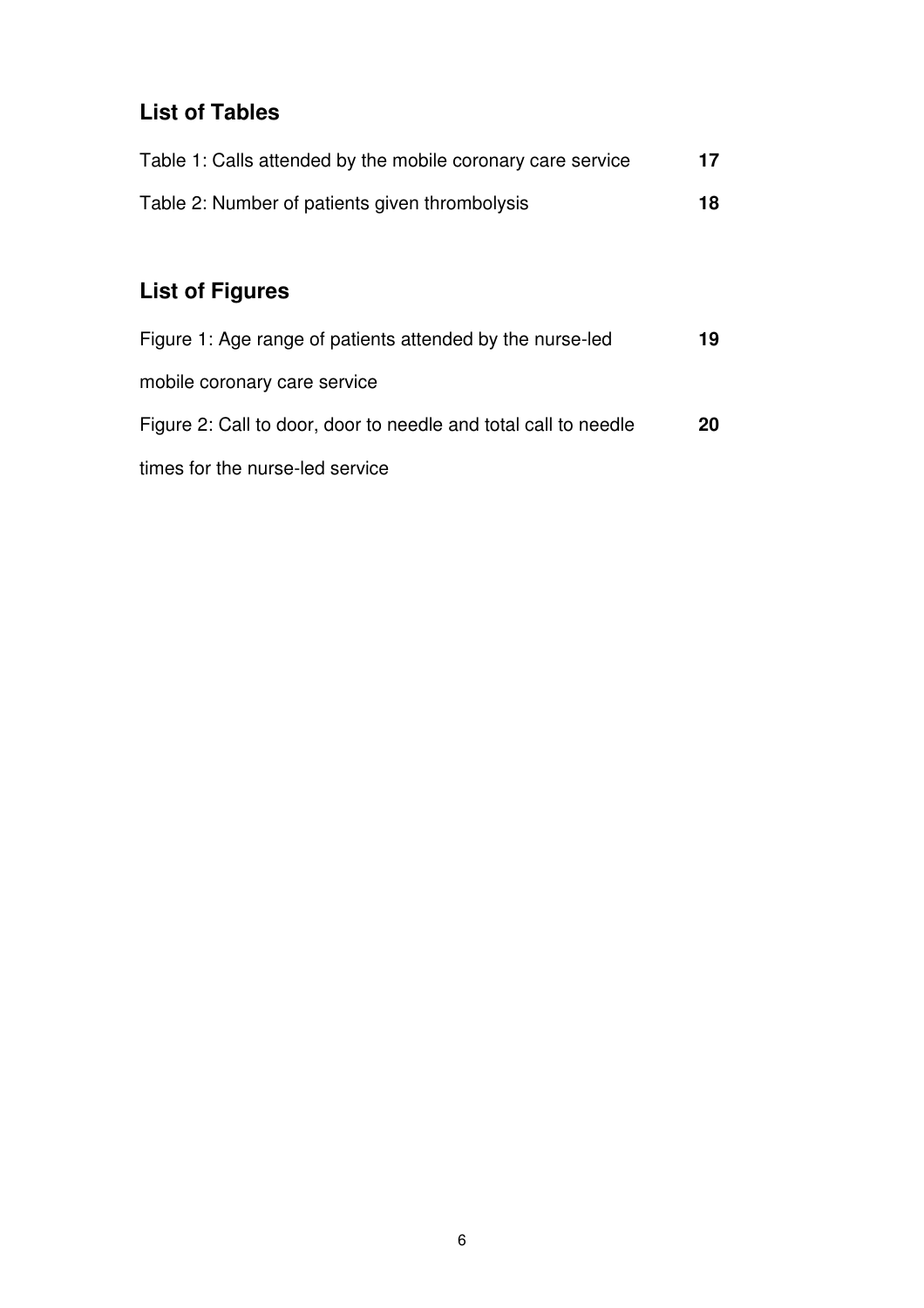# **Introduction**

The Institute of Nursing Research at the University of Ulster was commissioned by the Western Health and Social Services Board to undertake this evaluation of the nurse-led mobile coronary care service at the Tyrone County and Erne Hospitals. The study was undertaken from June to December 2005.

# **Background**

### **Changes in nursing**

There have been considerable developments in nursing over the last number of years. These developments have been influenced by a growing aging population, an increase in chronic diseases, the expansion of primary care and alterations in medical working practices. The Nursing and Midwifery Council (NMC) has acknowledged that, as there have been considerable changes in modern healthcare, nurses can no longer adhere to their traditional role (NMC, 2004). In this state of flux, nurses have developed and advanced their skills and problem solving abilities so as to base their practise on sound research (Wigens, 1998). In coronary care for instance, nurses have developed specialist services in a number of ways including thrombolytic therapy for the treatment of myocardial infarction (MI).

However, a recent review noted that compared to other European countries, nurses in the UK have not been as active in the development of pre-hospital thrombolysis (Jones, 2005). Nonetheless, authors such as Smallwood (2004) have asserted that nurse-initiated thrombolysis can reduce door-to-needle time and improve recovery rates. Challenging this, Jones (2005) considered that such improvements can not be attributed solely to thrombolysis. He concluded there was evidence that cardiac nurses can be innovative and bring a more seamless, continuous, consistent and holistic approach to coronary care.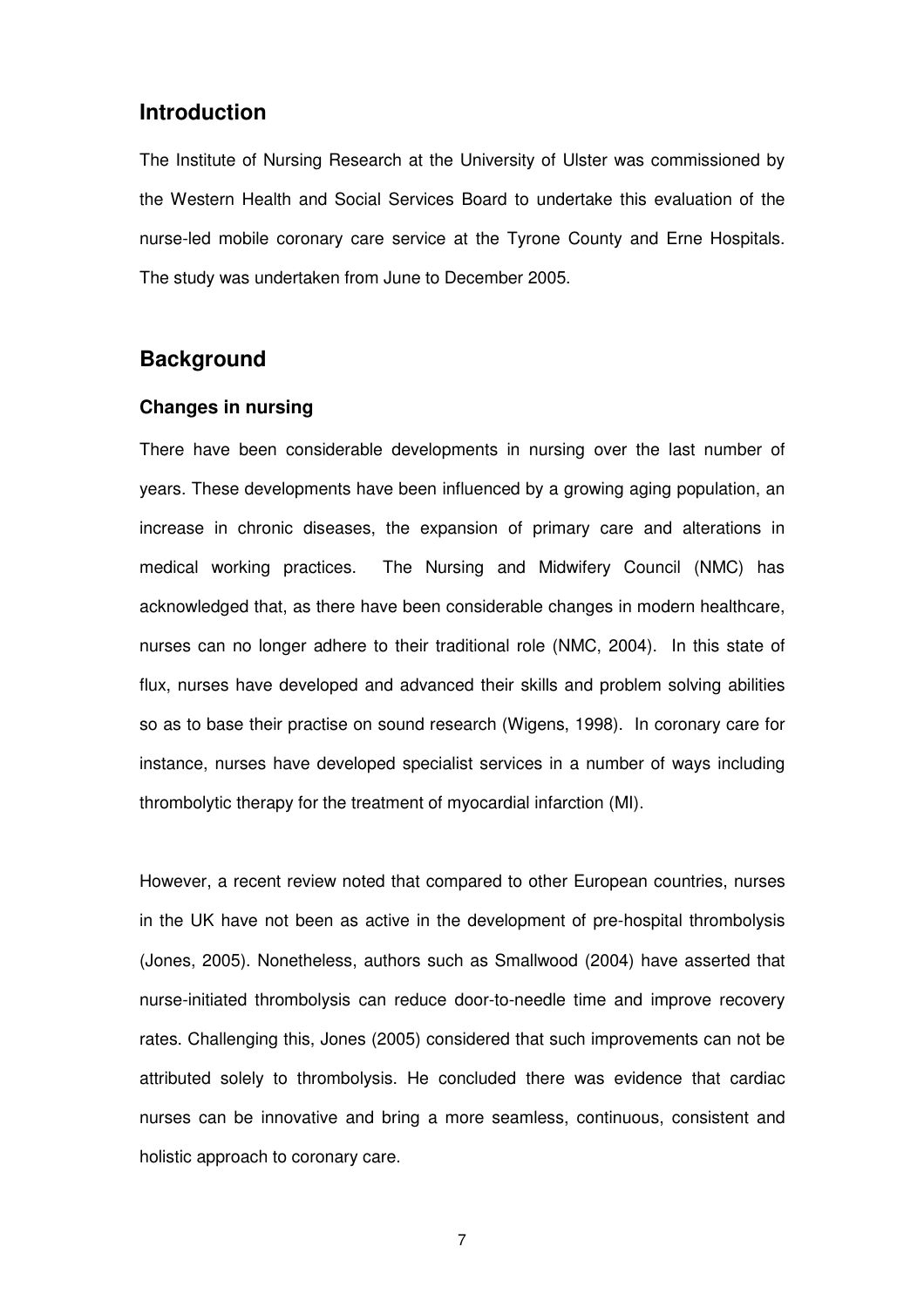In a study carried out in Irish hospitals, Chaney (2004) investigated the attitudes and perceptions of nurses and doctors to nurse-led and nurse-initiated thrombolysis. She found that while 74% of nurses were willing to undertake this role, 43% of doctors disagreed that nurses should be initiating thrombolysis therapy. Other studies also reflect medical concerns. Qasim et al (2005) were worried that if nurses were initiating thrombolysis, junior doctors would gain less experience in the diagnosis and treatment of MIs. However, these authors did note that through senior nursing staff sharing knowledge in formal and informal teaching sessions, this loss of experience could be prevented.

#### **Definition of terms**

Nurse-led thrombolysis: nurses working within an area which deals with acute admission of MI patients and who assess and identify patients who could potentially benefit from thrombolysis.

Nurse-initiated thrombolysis: these nurses in addition to performing an assessment are responsible for administering thrombolysis to cases of MI that fulfil designated criteria (Smallwood, 2004).

Chaney (2004) noted the confusion that exists in the literature regarding these two terms. This confusion is also reflected in the present study. The service provided by Tyrone County and Erne Hospitals is referred to by the Trust as 'nurse-led thrombolysis'. Therefore, this term will be used throughout this report. However, as the nurses are administering the thrombolytic drugs, it should be termed nurseinitiated thrombolysis.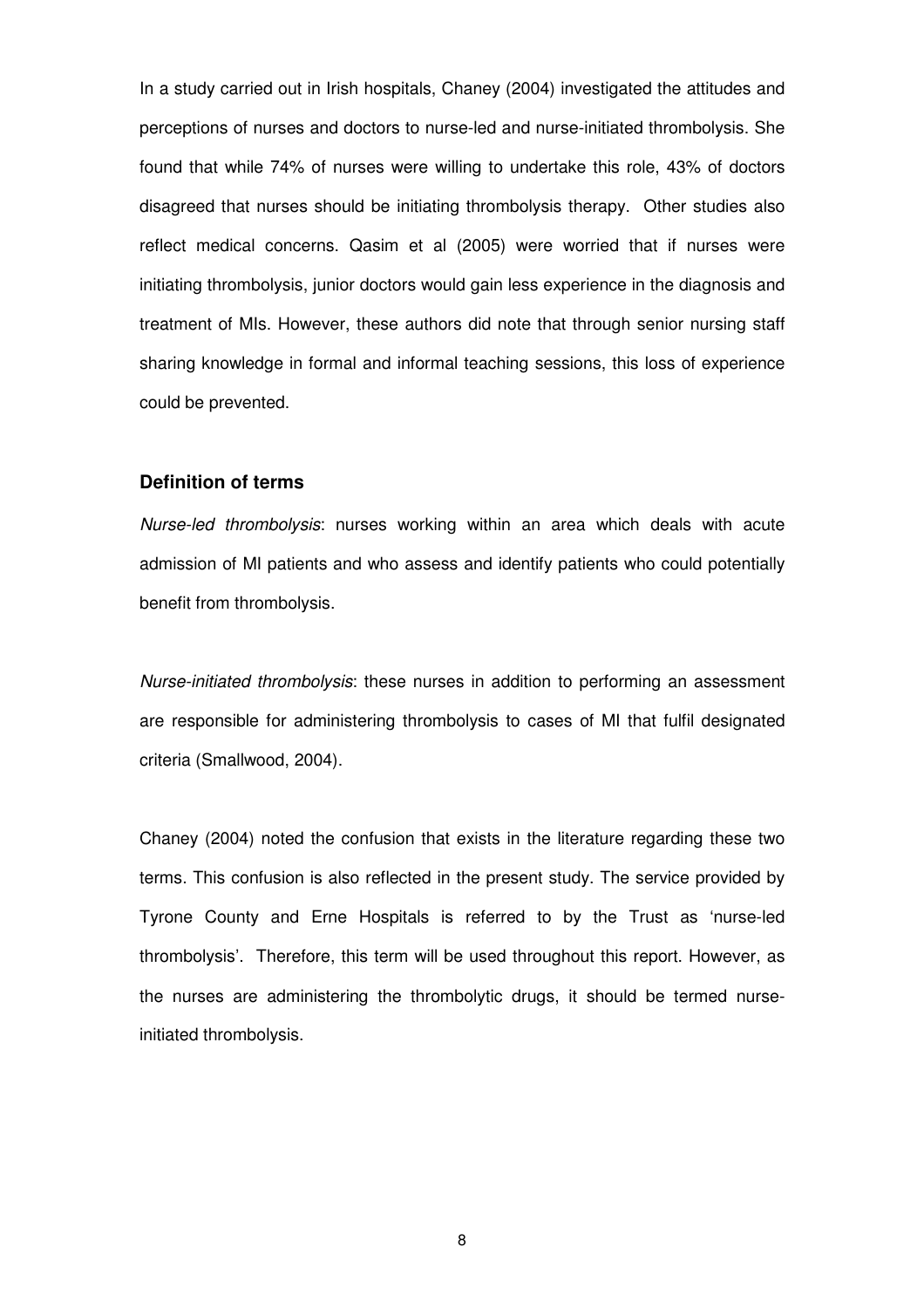#### **Myocardial infarction**

Acute myocardial infarction occurs as a consequence of coronary artery disease (CHD). The myocardial infarction occurs when the coronary circulation is blocked resulting in cardiac muscle cell death due to lack of oxygen (Martini & Bartholomew, 2000). The affected tissue degenerates, creating a non-functional area known as an infarct. This can lead to increased mortality and morbidity. Acute Myocardial Infarction (AMI) remains one of the leading causes of death in the United Kingdom (British Heart Foundation, 2000). Benger et al. (2002) indicated that three hundred thousand people in the United Kingdom suffer an acute heart attack each year, of whom 50% die. Moultan and Yates (1999) showed that only 10% of the British population are free from all major risk factors associated with CHD and those who are free from major risk are still more likely to die from an AMI than any other cause. Specific to Northern Ireland, the DHSSPS (2001) stressed that although rates of deaths from CHD continue to fall, it remains a major cause of illness and death where rates of CHD remain higher than in most parts of Europe. The time it takes to initiate treatment is significant as around one third of all AMI deaths occur within the first hour (NICE, 2002).

### **Thrombolysis**

The treatment of MIs with thrombolytic therapy has a history of over 30 years and has been proven to significantly reduce patient mortality (Perler, 2005). This treatment involves the intravenous administration of drugs which dissolve the clot formation in the coronary artery and thus allow reperfusion of the affected area of the myocardial muscle. The benefits of thrombolyic therapy are greatest when it is administered at the earliest opportunity (Carley, 2002; Heath et al., 2003). Dracup et al. (2003) noted that many patients are excluded from reperfusion therapy due to excessive delay.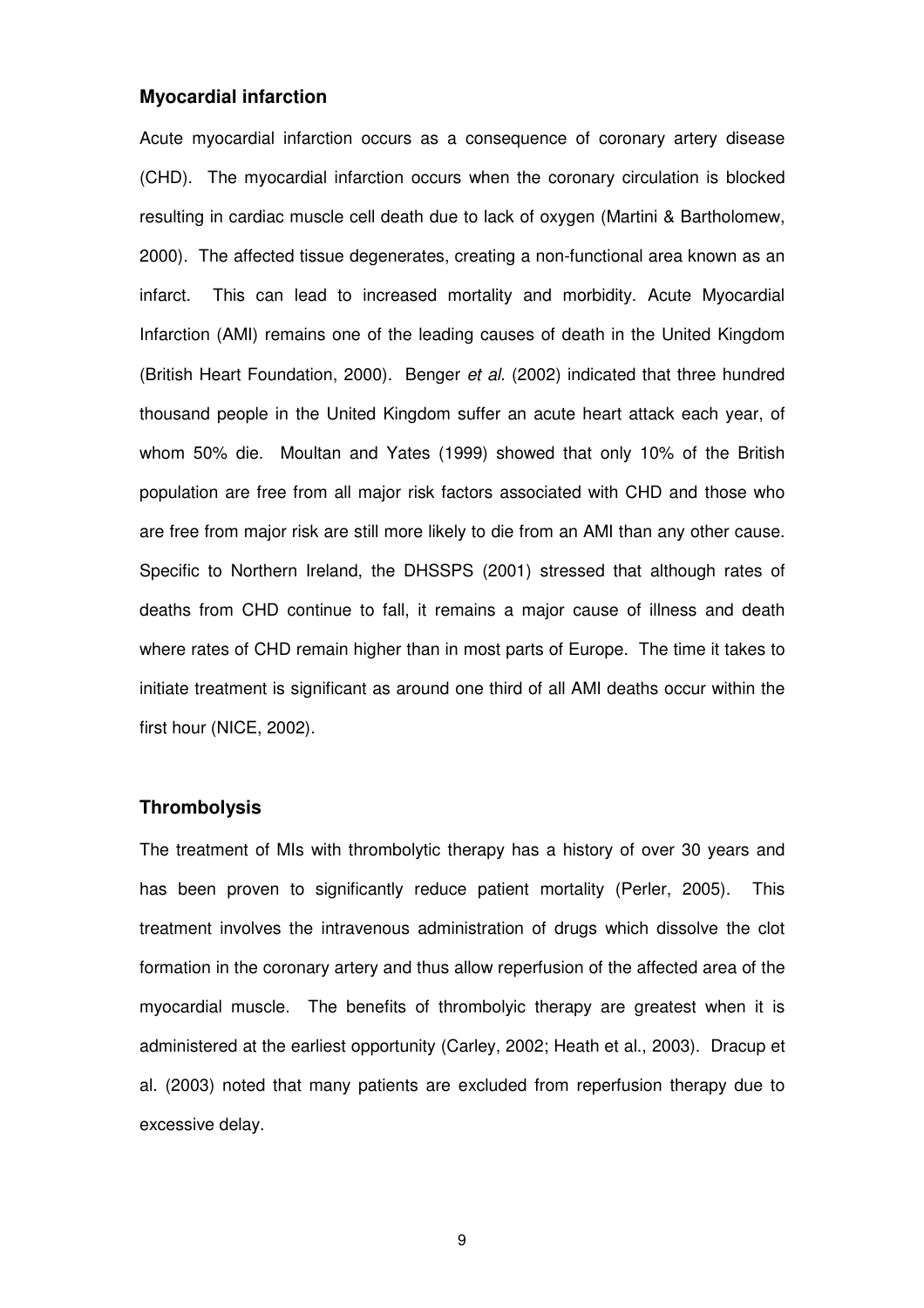However, thrombolysis therapy is associated with risk factors for the patient and a number of potential side effects. Therefore, it must only be administered by those who understand the complexities of the treatment and are competent to do the practise. Over a 6-month period in 2001, Wilson et al (2004) found a number of contraindications to thrombolysis therapy among 1638 patients with MI diagnoses in Northern Ireland. These included, late presentation, potential bleeding risk, on anticoagulant, recent CVA/TIA, age, uncontrolled hypertension, and primary angioplasty. Humphreys and Smallwood (2004) discussed ethical issues in relation to thrombolysis and stressed that nurses who supply and administer thrombolytic drugs must engage to ensure they have obtained informed consent.

### **Call to needle time and pre-hospital coronary care**

The 'call to needle time' equals 'the call to door time' plus 'the door to needle time'. The Department of Health in England (2000) National Service Framework established a 'call to needle' time of sixty minutes or less, i.e. that thrombolytic therapy is received by the patient within sixty minutes of calling for professional help. The Department of Health (2000) stated that the current 'call to door' times in urban areas were approximately 30-45 minutes, but considerably longer for rural areas. Often due to the geographical location of the patient, it is necessary for thrombolytic therapy to be administered in the community, if it is to be given within sixty minutes. Hindle (2002) reviewed the available options for acute services in the south west of Northern Ireland and indicated that 40%-53% of the population lived more than 30 minutes away from their closest acute hospital. Therefore, if thrombolysis were to be only administered in hospital, it would take more than 60 minutes from call to needle for many cases.

Two thirds of deaths associated with AMI occur outside the hospital environment (Jowett & Thompson, 2003). In England, Dracup et al. (2003) explored the 'call to needle time' across five countries and they found that in all the countries the call to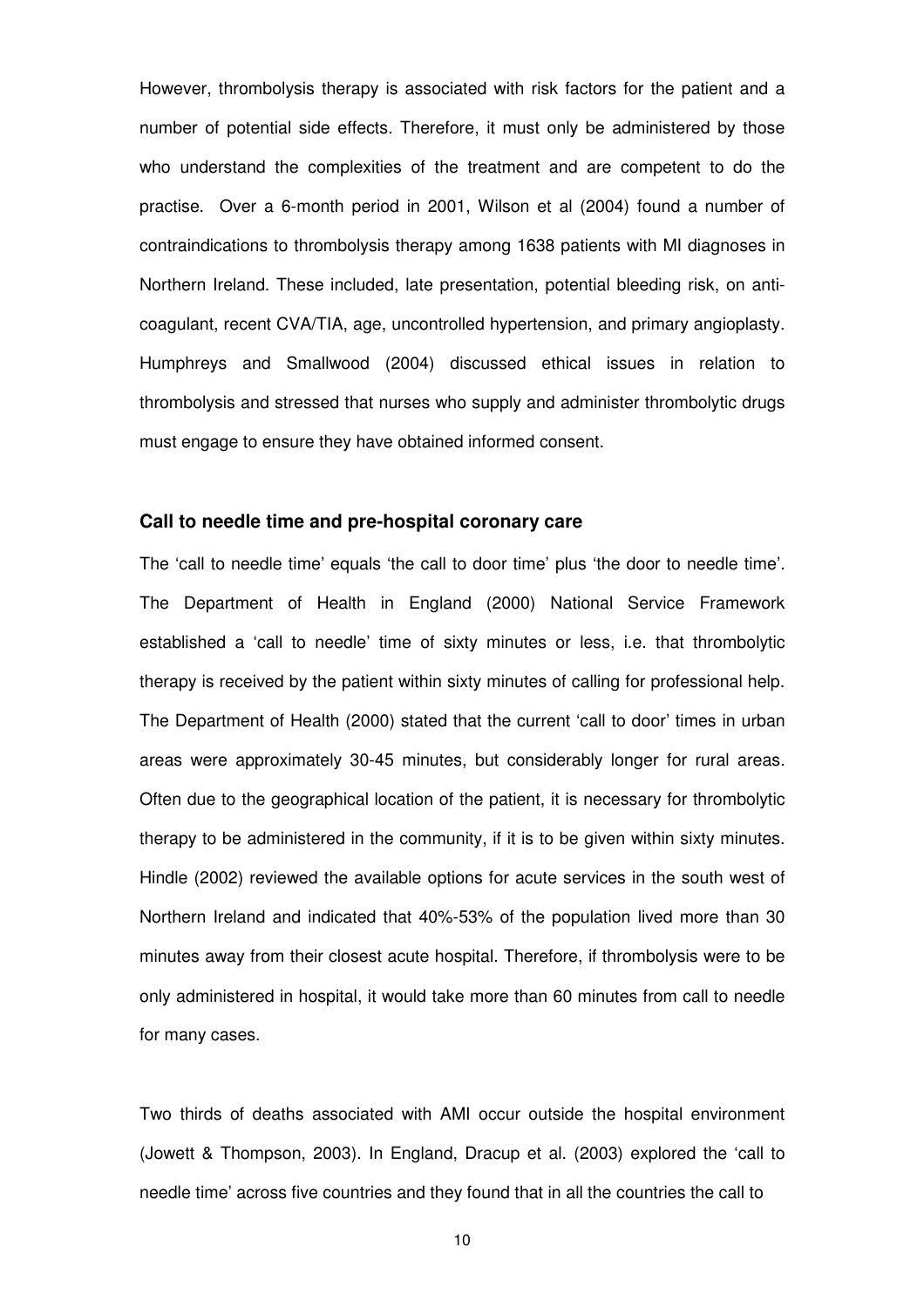needle time was substantially longer than recommended; furthermore the majority of patients experienced their initial symptoms at home. These authors concluded that delayed treatment was a substantial problem in all of the countries. They recommended that further education and counselling was required so as to influence the patient's first response to symptoms.

This delay in time between the onset of pain and contacting the emergency services has been identified by other studies: Qasim et al. (2005) recommended the need for public education about the symptoms of an acute MI. This suggested that an opportunity exists to reduce substantially CHD mortality using pre-hospital thrombolysis. This coupled with the decrease in acute hospital facilities, increases the emphasis on the provision of Mobile Coronary Care Unit (MCCU) facilities.

Northern Ireland was the first country in the world to instigate a Hospital-based MCCU (Pantridge and Geddes 1967). This was staffed by coronary care unit medical and nursing staff. This was in contrast to the rest of the United Kingdom where ambulance services or general practitioners (GP) delivered initial treatment outside hospital. In 2003 the English Department of Health maintained that a MCCU was an ideal local solution for the high rates of coronary deaths (DoH, 2003).

Data collected in Northern Ireland during 2001 showed that the target call to needle time of < or =60 minutes was achieved in only 20% of patients treated in accident and emergency departments compared with 55% of those who were treated prehospital (Wilson et al., 2004). Reasons given for not meeting the target included slow response by GP, distance from the hospital, the need for repeat ECGs, condition requiring stabilisation and uncertainty of diagnosis (Wilson et al., 2004). NICE guidelines and the European Society of Cardiology (NICE, 2002) task force recommended that pre-hospital thrombolysis therapy is appropriate when the call to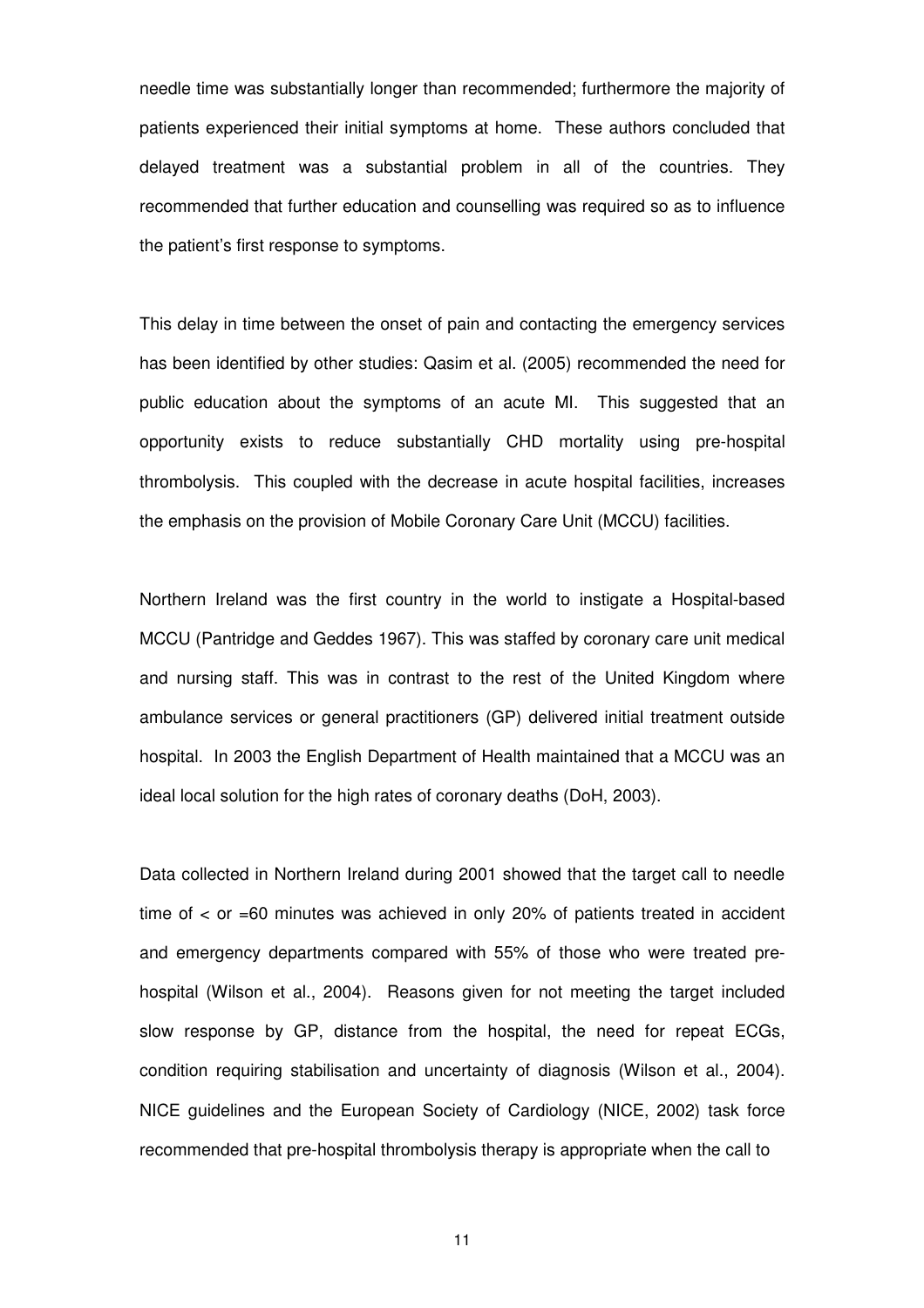door times are likely to be more than 30 minutes. This pertains to the predominately rural population of Northern Ireland.

### **Sperrin Lakeland Trust**

The Sperrin Lakeland Trust is situated in the west of Northern Ireland. It has two main hospitals (the Erne and Tyrone County) supporting a predominantly rural population. A doctor-led thrombolysis service had been in operation in the Trust for many years. However due to changes in medical working practices, this service was considered to be unsustainable. As a result, the first nurse-led mobile coronary care service to administer thrombolysis was established as a pilot in 2002. It initially operated out of the Erne Hospital but in August 2003 the Tyrone County also offered this service. It remains the only nurse-led thrombolysis service in Northern Ireland. The service operates from 5pm-9am Monday - Friday and is a 24-hour service from 5pm on Friday to 9am on Monday morning and covers all public holidays. Staff resources include a Lead nurse 'F' Grade and an Associate nurse 'D/E' grade who are ALS /Thrombolysis certified and have substantial experience in coronary care.

Consideration of the effectiveness of this service is appropriate as the NICE guidelines for the use of drugs in early thrombolysis identified that

"In light of the on-going introduction of pre-hospital thrombolysis, it is recommended that opportunities for the evaluation of the administration of thrombolytic drugs in pre-hospital settings are explored" (NICE, 2002, page 16).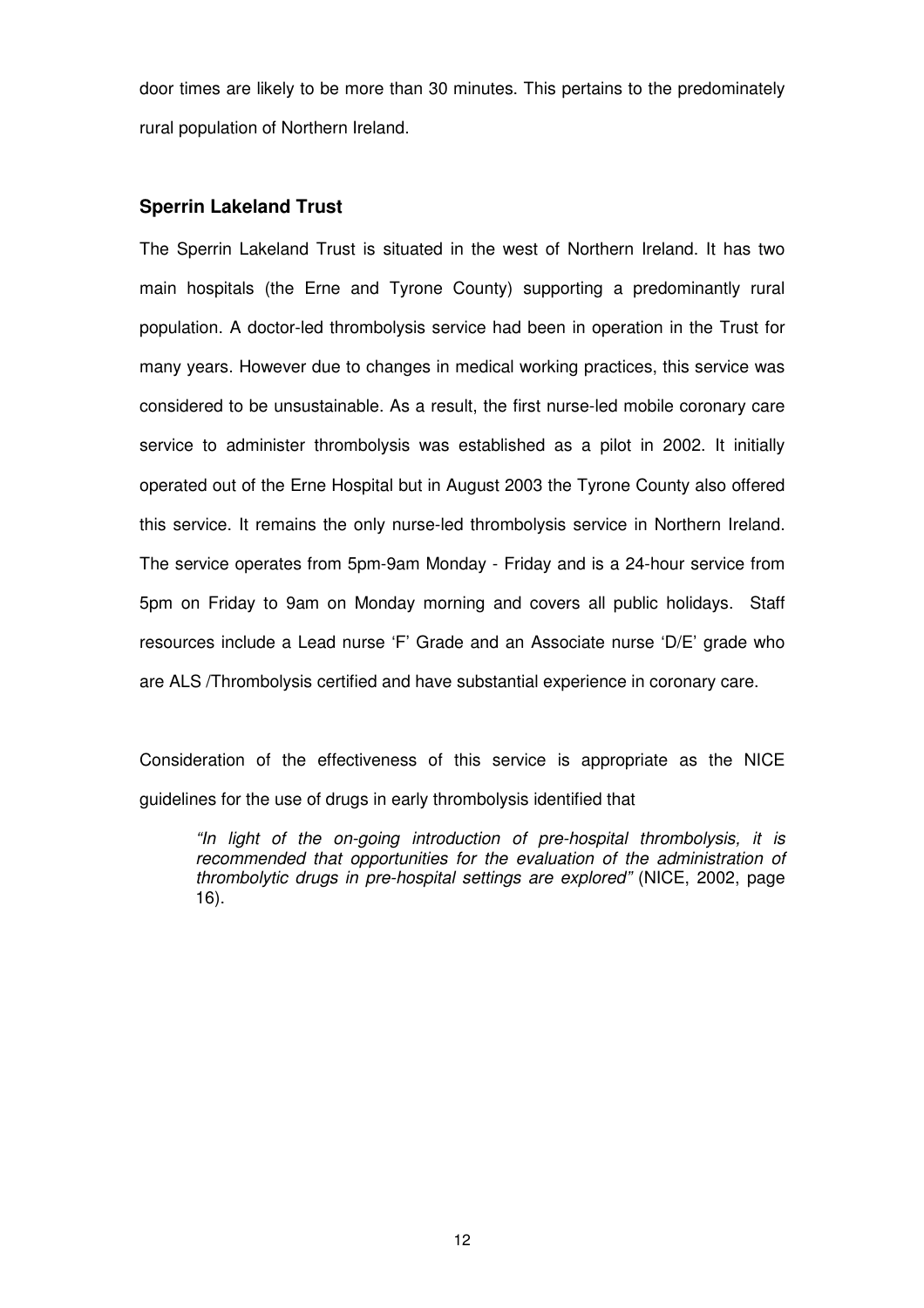# **Aim of the Study**

The aim of this project was to evaluate the nurse-led mobile coronary care service in Sperrin Lakeland Trust, and to identify and make recommendations for its improvement.

# **Objectives of the Study**

- 1. To undertake research interviews with a range of key professionals and members of the public regarding the service;
- 2. To identify opportunities for improvements to the service;
- 3. To identify implications for policy and practice;
- 4. To compare results with the findings of studies carried out on other mobile services including paramedic services;
- 5. To make recommendations for further development of the service;
- 6. To compile a research report for presentation to Sperrin Lakeland Health and Social Services Trust, the Western Health and Social Services Board and other key stakeholders.

This report will include the presentation of quantitative data, which has been provided and compiled by Sperrin Lakeland Health and Social Services Trust. The qualitative data has been collected and analysed by the University of Ulster.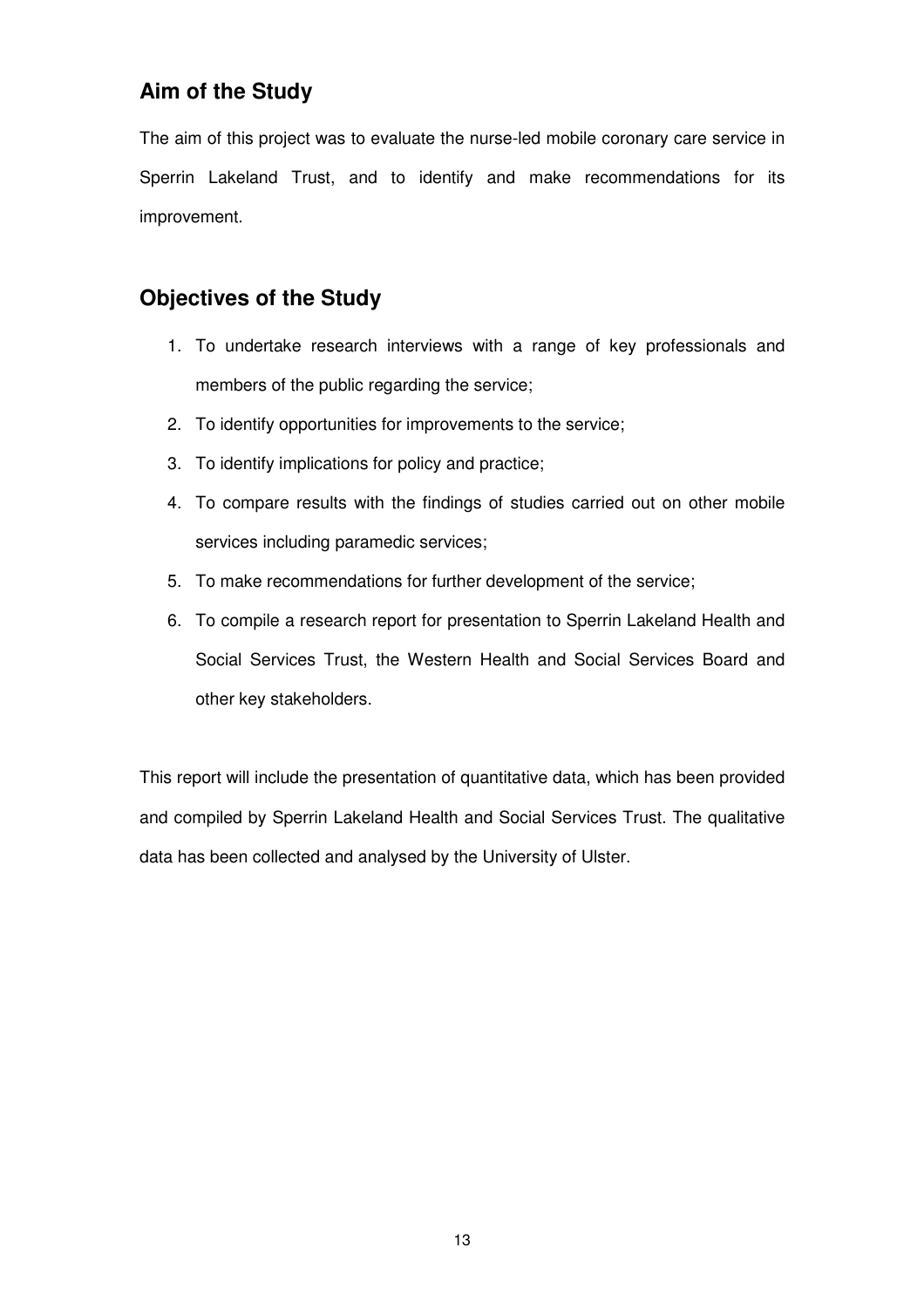# **Methodology**

### **Quantitative data**

Data relating to the nurse-led mobile coronary care service are collected on a routine basis by those nurses working in the nurse led service in both hospitals. The data were presented to illustrate the activity levels of the service, the treatments given, inappropriate calls, call-to-needle times and other relevant data. This data relates to the time period August 2003 to August 2005.

### **Qualitative data**

To enhance the quantitative data and to address some of the research aims (1-4), a total of 37 research qualitative interviews were undertaken. The interviews focused on three main categories:

- members of the public attended by the service (including family members if preferred by the patient);
- key professionals; and;
- local public servants.

#### **Members of the public**

Ten interviews were completed with individuals who had been attended by the nurseled MCCU in the previous six months. Participants were identified by the Trust and a random sample (which ensured equal representation from both hospitals) was approached through a letter of invitation to participate in this study. This letter outlined the background and aims of the study an included an information sheet prepared by the research team, a reply slip and a stamped addressed envelope. In addition, contact details of the research team were supplied to enable potential participants to discuss their participation in the study further. On receipt of a reply slip, interviews were arranged at a time and location convenient for the participant. The patient's GP was also contacted and informed about the research. This was to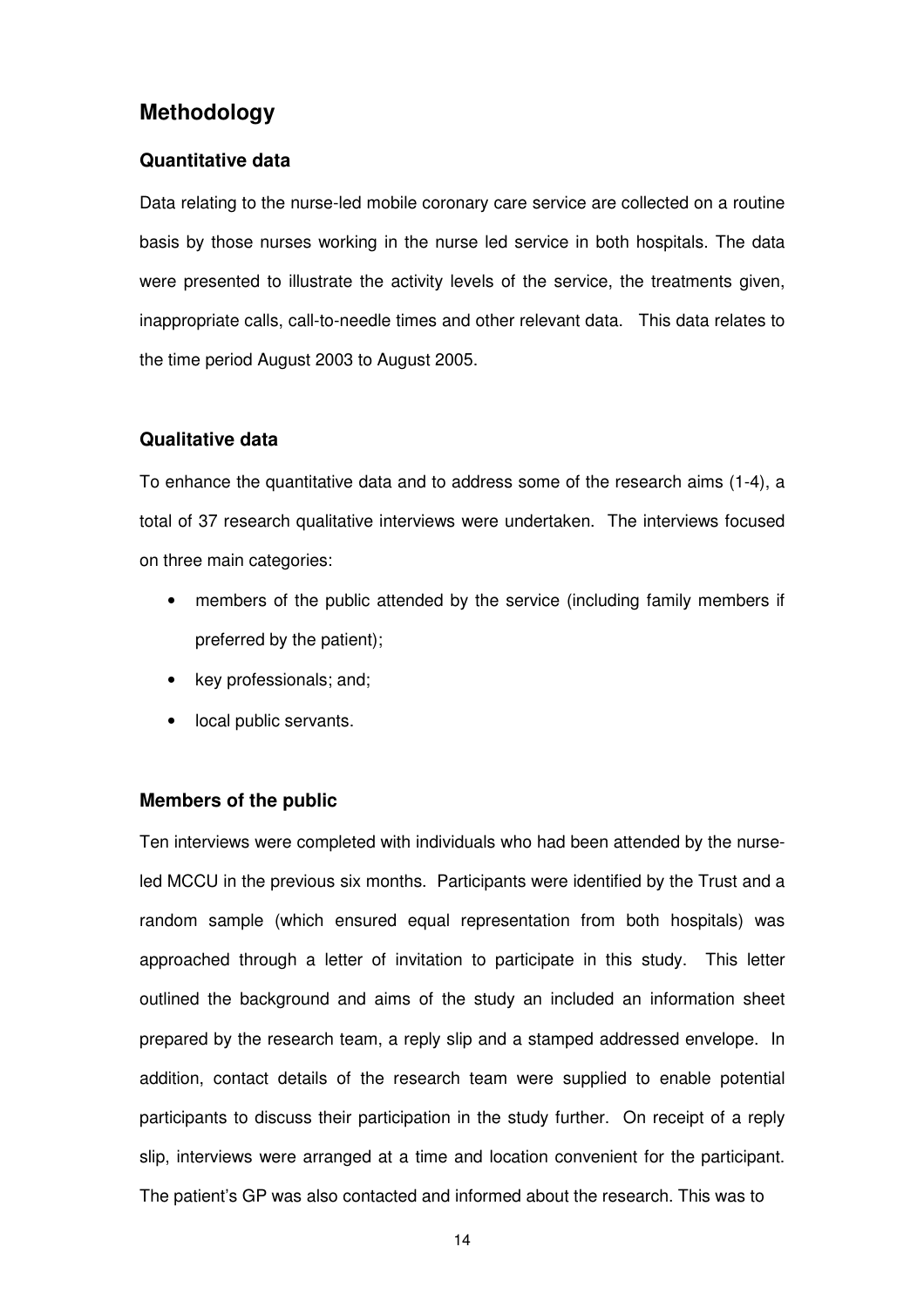ascertain whether the GP was concerned, for any medical reason, about the patient's participation in the study.

# **Key professionals**

Twenty-seven interviews were completed with key professionals and participants represented several groups:

- $\bullet$  the nurses who are involved in the mobile coronary care service (n=6);
- medical personnel, hospital consultants  $(n=2)$ , senior house officers  $(n=2)$  and general practitioners (n=3);
- paramedics  $(n=4)$  and the Director of the ambulance service  $(n=1)$ ;
- a healthcare manager from one of the hospitals  $(n=1)$ ;
- a pharmacist  $(n=1)$ .

Contact details for the key professionals were obtained from the Trust and they were approached via letter and invited to participate in the study. This letter outlined the study, included an information sheet prepared by the research team, a reply slip and a stamped addressed envelope. Contact details of the research team were also supplied if they wished to discuss further participation in the study. On receipt of a reply slip interviews were arranged at a time and location suitable to the participant.

# **Local Public Servants**

Seven interviews were completed with local public servants representing:

- elected representatives of the local district councils  $(n=3)$ ;
- a representative from the Western Health and Social Service Board  $(n=1)$ ;
- a representative from the Western Health and Social Services Council  $(n=1)$ ;
- members of the cardiac support group  $(n=2)$ ;

As with the key professionals, these public servants were sent a letter and invited to participate in the study. This letter provided information about the study, a reply slip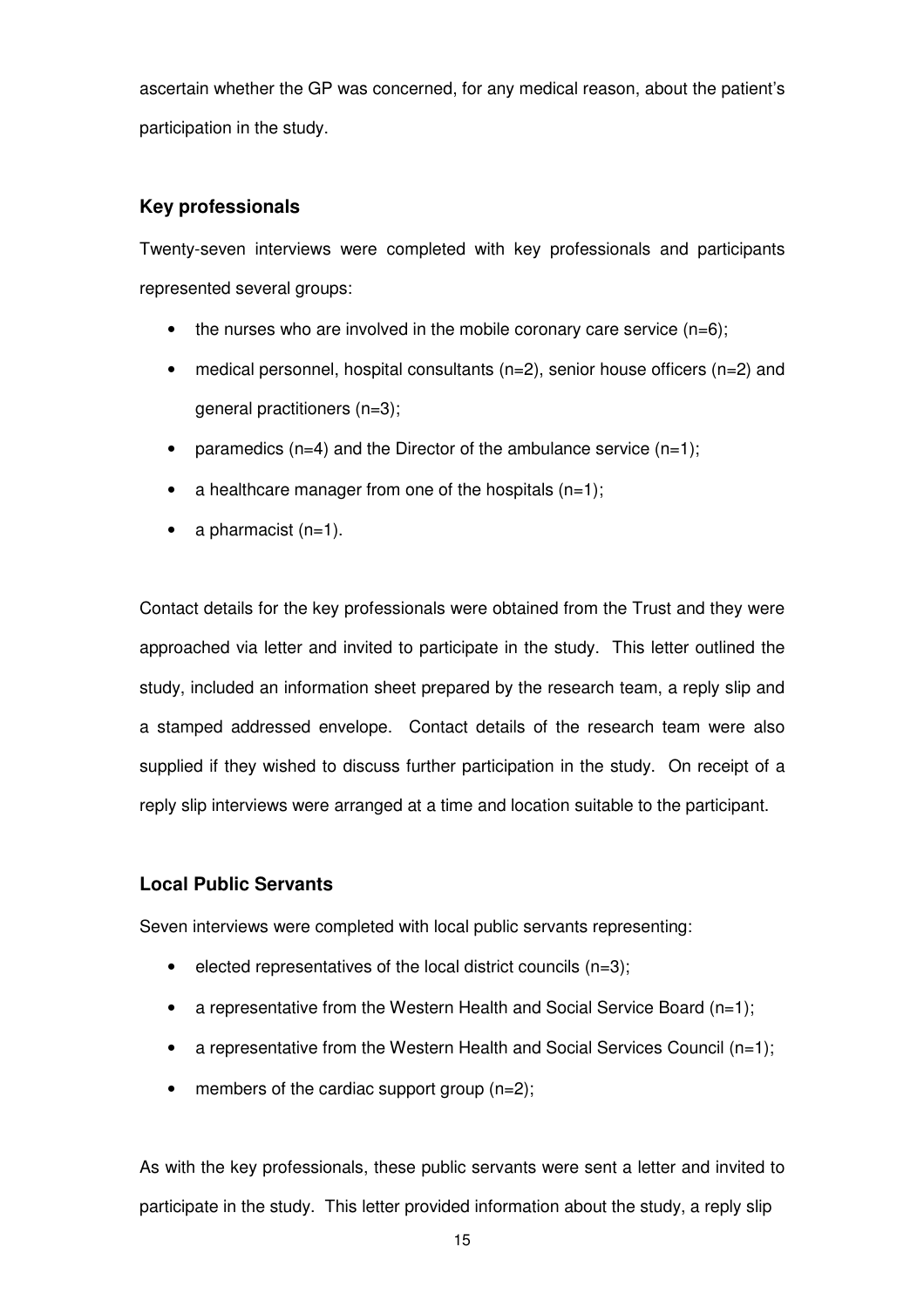and a stamped addressed envelope. Potential participants were invited to contact the research team if they required further information. On receipt of a reply slip interviews were arranged at a time and location suitable to the participant.

#### **Informed consent**

Potential participants were given a detailed explanation of the project and an opportunity was provided for them to ask any further questions. They were reassured that their personal details would not be used and would be kept confidential by the researchers. Consent was also sought to audio-tape the interviews. Following this they were asked to sign an informed consent form prior to any further participation in this study.

#### **Interview schedules and data analysis**

The content of the interview schedules was informed by a comprehensive search of relevant literature and consultation with academics who were expert in this field. The schedules used for the three different groups were similar, allowing for comparisons among and across respondents. All interviews were audio-taped and the tapes were transcribed verbatim. The transcripts were content analysed, using Jackson's (1998) approach to identify emerging themes.

### **Ethical considerations**

Following NHS Research Governance arrangements, ethical approval was obtained from ORECNI prior to the commencement of interviews. Specific attention was placed on the ethical issues of interviewing patients. Permission to interview employees was obtained from the employing organisations. All participants signed informed consent forms prior to the interviews and these included consent to be audio-taped. Participants were informed that they could withdraw from the study at any time and that their details and the audio tapes would be kept in a secure place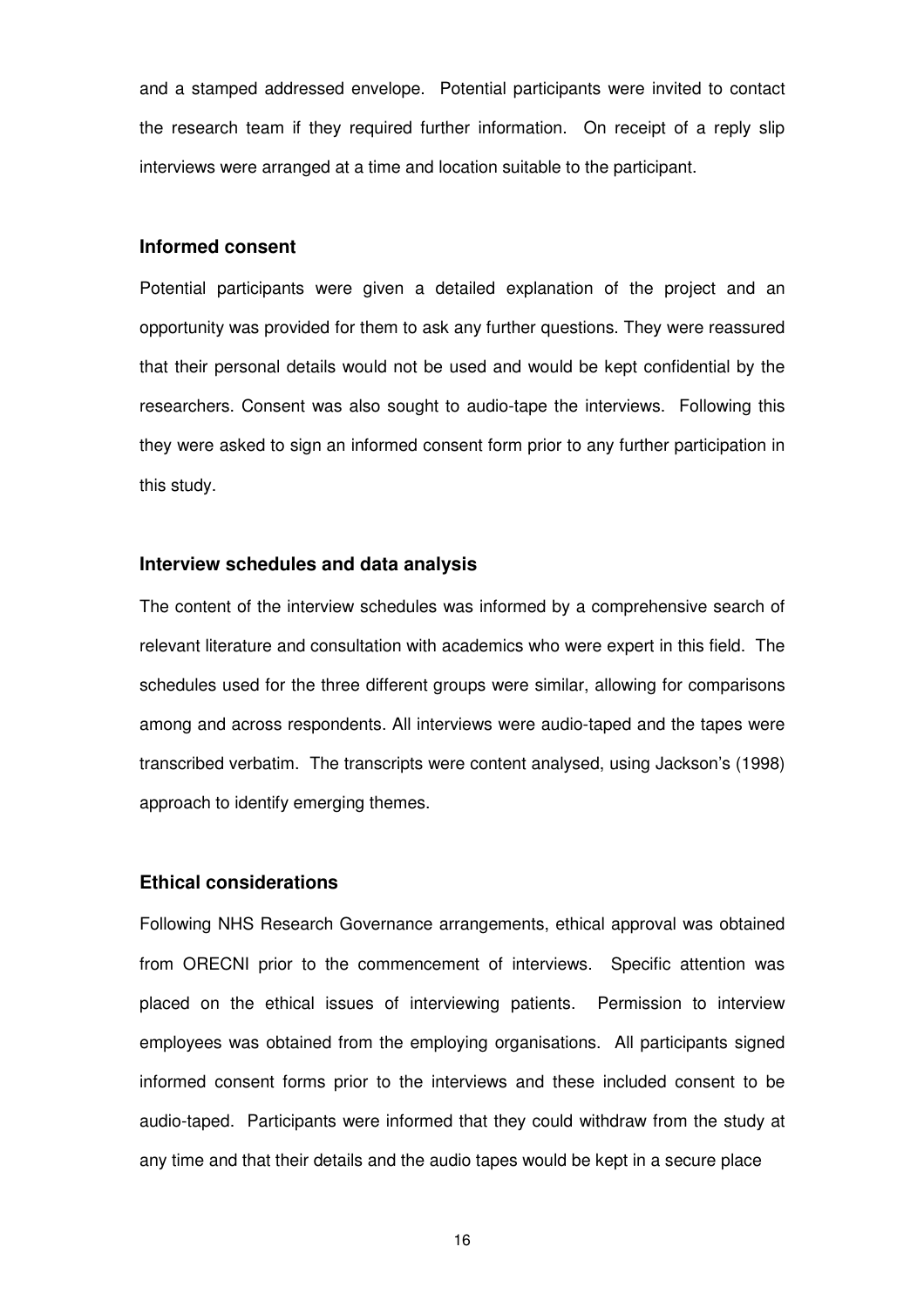and accessed only by the research team. All identifying details were removed from the quantitative data prior to analysis.

# **Presentation of Quantitative Data**

The data available from the Sperrin Lakeland Health and Social Services Trust (SLT) regarding all the calls attended and those attended by the nurse-led coronary care service has been analysed descriptively. These are presented in Table 1 below for both the Tyrone County Hospital (TCH) and the Erne Hospital. Data relating to the initiation of thrombolytic therapy are detailed in Table 2.

**Table 1: Calls attended by the mobile coronary care service** 

|                               | 2003/4               | 2004/5               |
|-------------------------------|----------------------|----------------------|
| Total number of calls - Erne  | 86                   | -83                  |
| Number of calls nurse-led $-$ | 63 (73% of the total | 63 (76% of the total |
| Erne                          | calls)               | calls)               |

| Total number of calls - TCH   | 122                     | 131                     |
|-------------------------------|-------------------------|-------------------------|
| Number of calls nurse-led $-$ | 81 (66% of total calls) | 82 (63% of total calls) |
| <b>TCH</b>                    |                         |                         |

| Total number of calls - SLT                                                         | 208 | 214 |
|-------------------------------------------------------------------------------------|-----|-----|
| Number of calls nurse-led $-$   144 (69% of total calls)   145 (68% of total calls) |     |     |
| <b>SLT</b>                                                                          |     |     |

It is evident from Table 1 that over two thirds of the calls attended by the mobile coronary care service are nurse-led and therefore occur between 5pm and 9am Monday-Thursday or 5pm Friday to 9am Monday.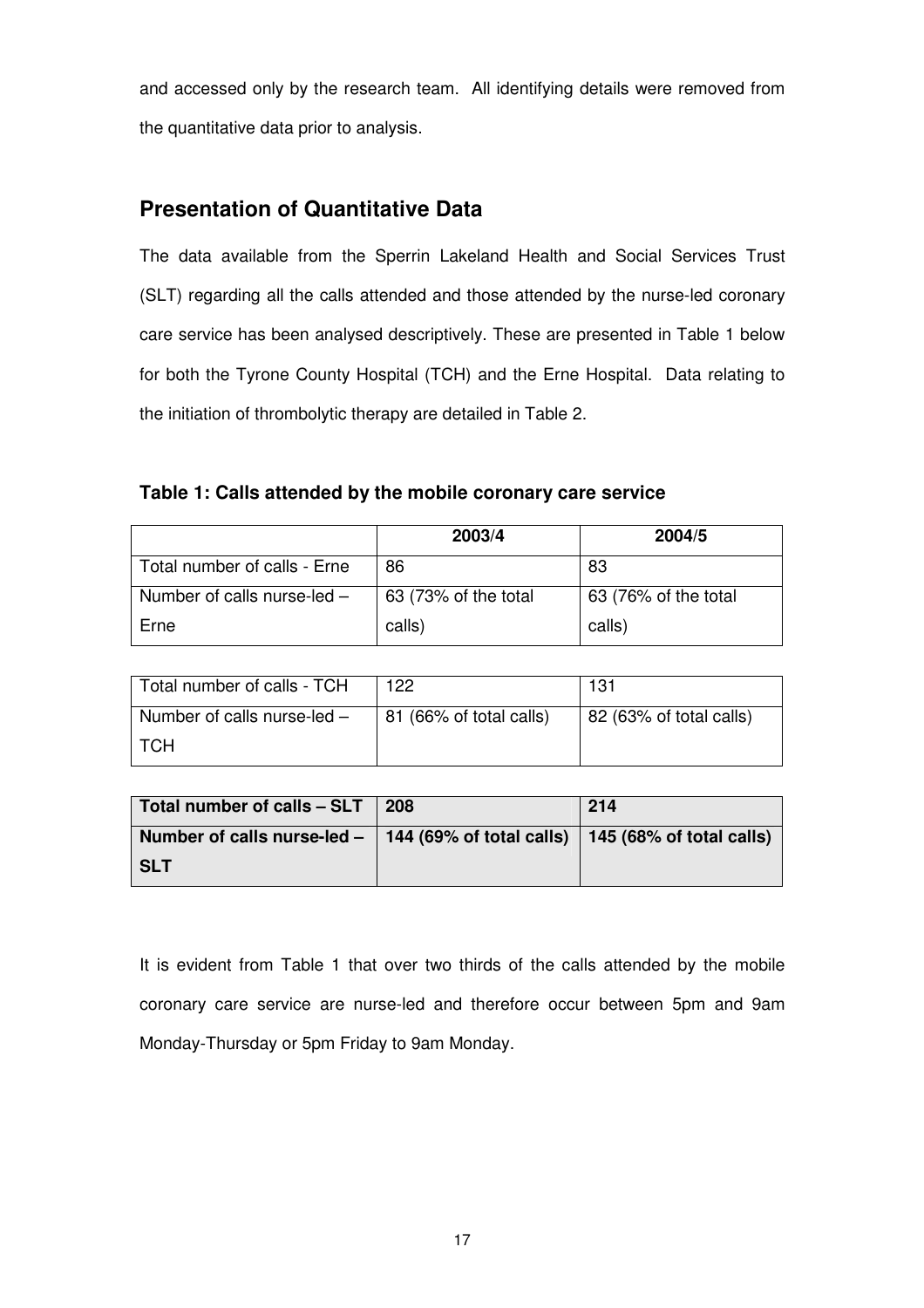# **Table 2: Number of patients given thrombolysis**

|                               | 2003/4                  | 2004/5                |
|-------------------------------|-------------------------|-----------------------|
|                               |                         |                       |
| Total number of patients      | 10 (12% of total calls) | 4 (5% of total calls) |
| given thrombolysis - Erne     |                         |                       |
| Number of patients with nurse | 10 (100% of total       | 3 (75% of total       |
| administered thrombolysis -   | thrombolysis)           | thrombolysis)         |
| Erne                          |                         |                       |

| Total number of patients      | 6 (5% of total calls) | 9 (7% of total calls) |
|-------------------------------|-----------------------|-----------------------|
| given thrombolysis - TCH      |                       |                       |
| Number of patients with nurse | 5 (83% of total       | 4 (44% of total       |
| administered thrombolysis -   | thrombolysis)         | thrombolysis)         |
| <b>TCH</b>                    |                       |                       |

| <b>Total number of patients</b> | 16 (8% of total calls) | 13 (6% of total calls) |
|---------------------------------|------------------------|------------------------|
| given thrombolysis - SLT        |                        |                        |
| <b>Number of patients with</b>  | 15 (94% of total       | 7 (54% of total        |
| nurse administered              | thrombolysis)          | thrmobolysis)          |
| thrombolysis - SLT              |                        |                        |

Table 2 shows that the proportion of patients who were attended by the mobile coronary care service and considered appropriate for thrombolytic therapy was small representing an average of 7% (n=29) of the total calls throughout the Trust over the two-year period for which the data were collected. The proportion of this treatment administered by the nurses varied between the hospitals. It also changed from 94% (n=15) of the total thrombolytic treatment being given by nurses in 2003/4 to 54% (n=7) in 2004/5. However, caution should be exercised when interpreting these percentages, as the numbers of patients who were considered appropriate for thrombolysis in total was small.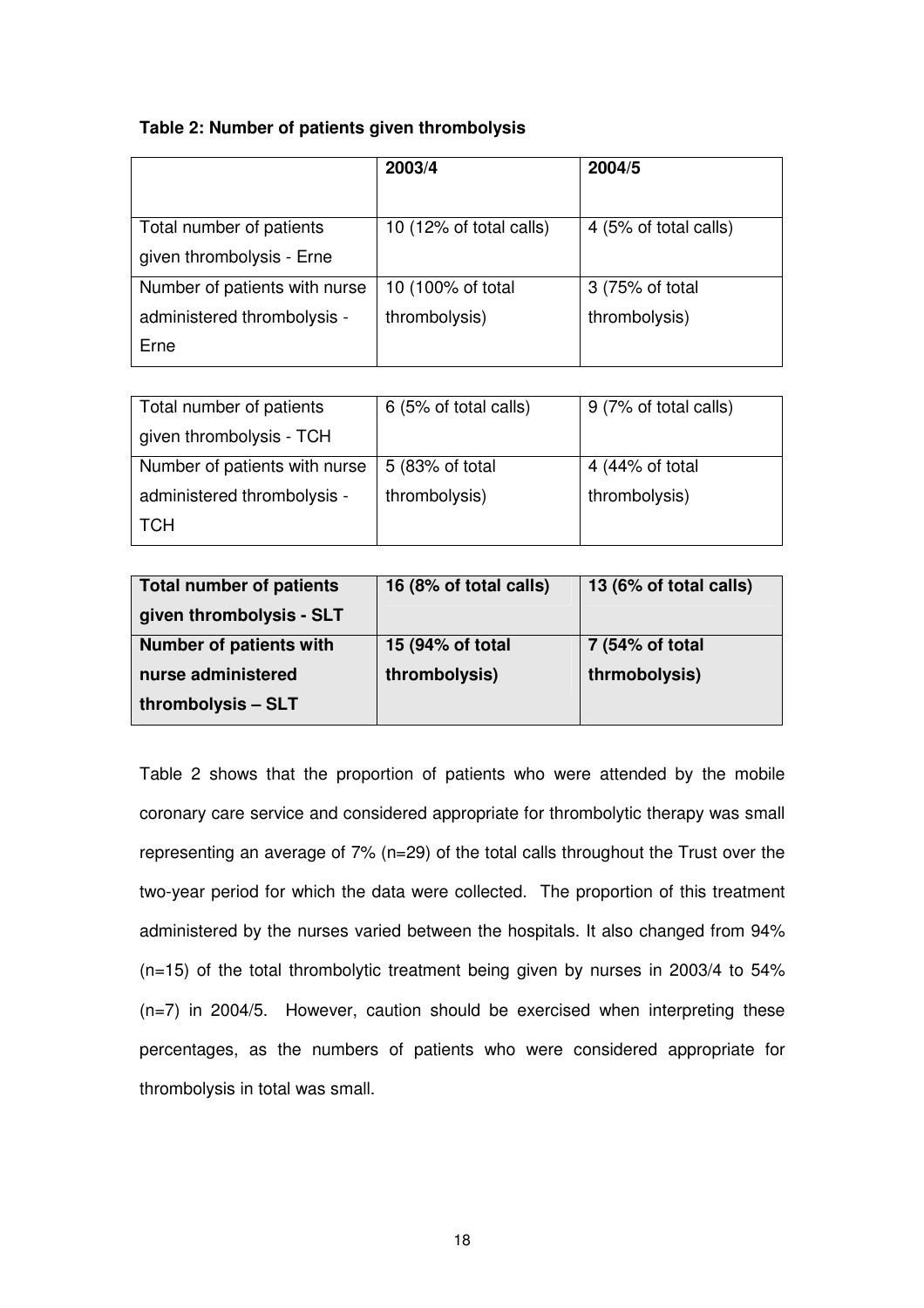### **Patient details**

For the period 2003- 2005, most of the patients attended by the nurse-led mobile coronary care service were between the ages of 51-80 years, n=190/277 (69%); there were 12 patients for whom this data were missing. The age range of patients is represented by Figure 1. Seventy percent (203/288, missing data n=1) of patients were male.

**Figure 1: Age range of patients attended by the nurse-led mobile coronary care service** 



#### **Transport**

During this period, nurses travelled to the patients by ambulances in 260 (n=285, data missing for 4 calls) or 91% of cases and 25 (9%) used taxis. The usage of taxis decreased considerably from 2003/4 to 2004/5. In 2003/4 taxis were used in 14% (n=18) of calls (12.5% from the Erne hospital and 16% from the TCH), while from 2004/5 they were only used in 5% (n=7) of calls (2% from the Erne hospital and 8% from the TCH). The reasons given for the use of the taxis were either that the ambulances were already out on calls or that the ambulance was already at the scene.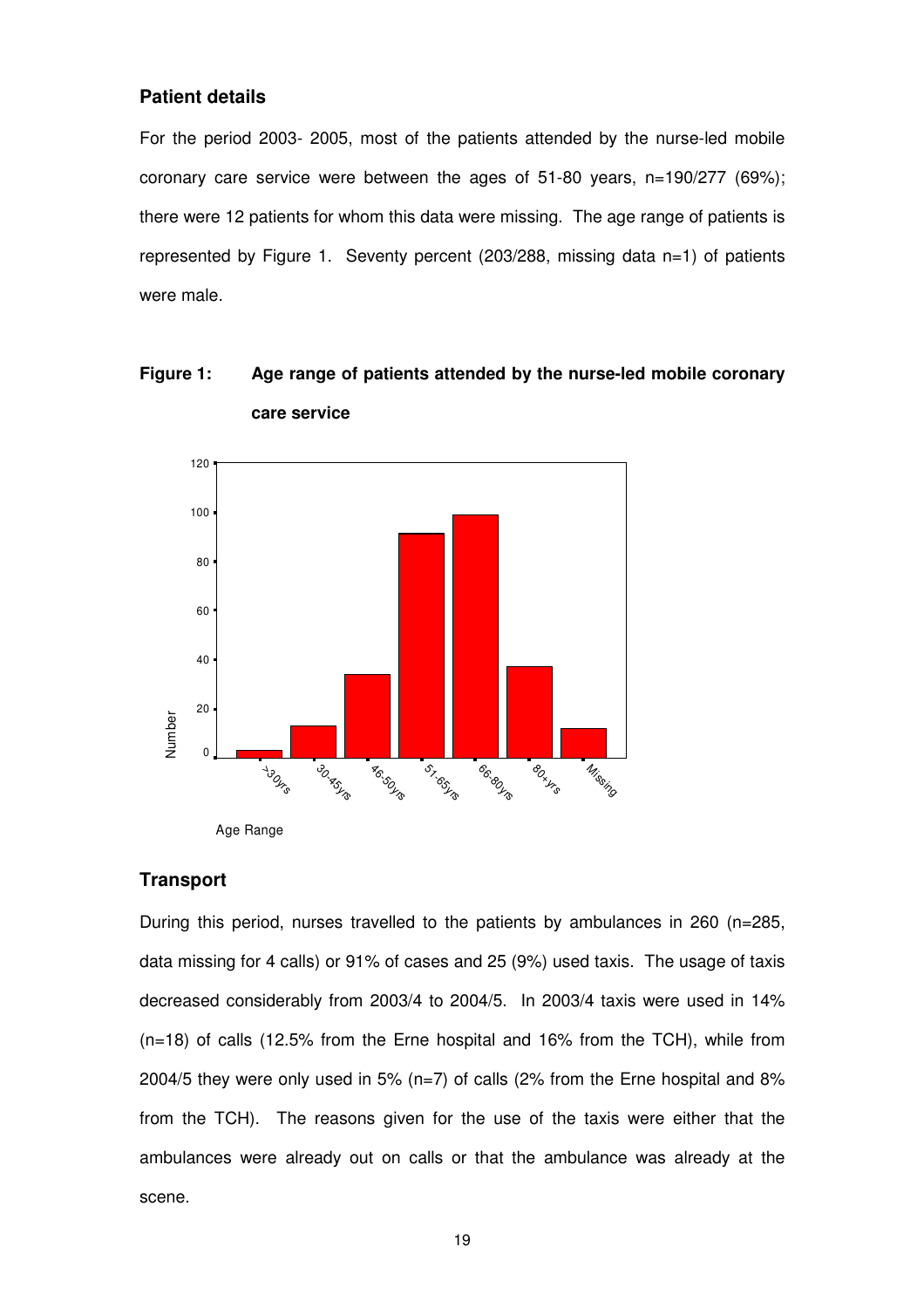#### **Call to needle times**

The call to door times, door to needle times and therefore total 'call to needle times' were available for 21 of the 22 patients who had received pre-hospital thrombolysis from the nurses in the nurse-led MCCU. The total call to needle times in all cases was under 60 minutes and these are represented in Figure 2. However, data were not available to calculate the when the GP or the ambulance was called to the mobilisation of the MCCU. Therefore, the total 'call to needle time' from the initial point of contact with healthcare services was unavailable. This has implications for the overall evaluation of the 'call to needle' times.

# **Figure 2: Call to door, door to needle and total call to needle times for the nurse-led service**



### **Diagnosis**

Other cardiac conditions were diagnosed by the MCCU nurses. These represented 11% of calls and were related to issues such as left ventricular failure, atrial fibrillation LVF/AF (14), supra ventricular tachycardia (6), unstable angina (12), and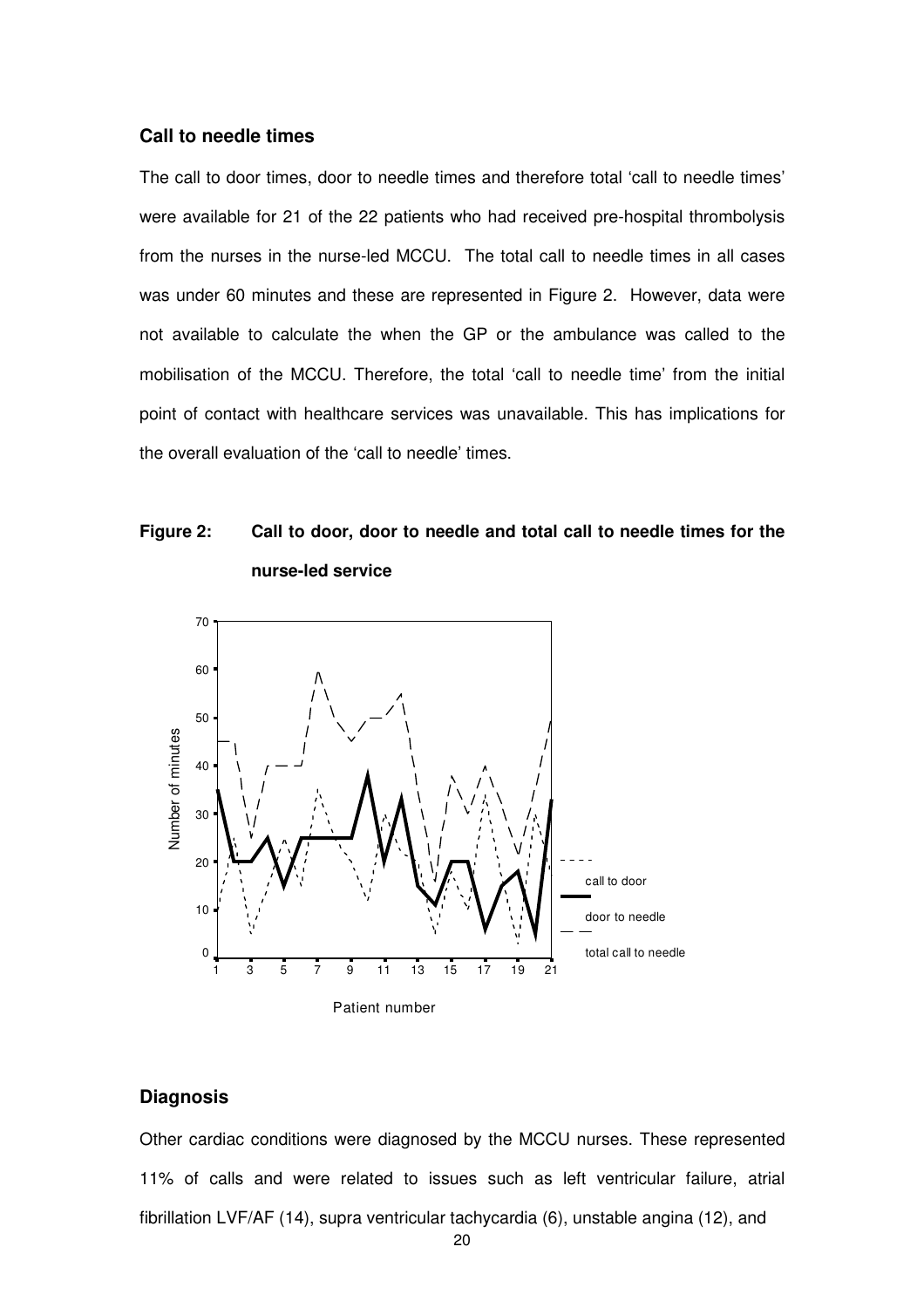hypotension (1). The Tyrone County Hospital also recorded the number of collapse calls the nurses attended; these accounted for 20% (n=33) of the calls attended in 2003/5 and is significant when the question is considered as to what is the appropriate use of this service.

# **How calls are initiated**

Most of the referrals to the nurse-led MCCU come through either GPs (n=118, 41%) or through the Northern Ireland Ambulance Service (NIAS) (n=92, 32%). Other referrals come from relatives, accident and emergency staff and staff from nursing homes.

#### **Outcome**

Most patients attended by the nurse-led MCCU were admitted to the coronary care unit on arrival at the hospitals: 219/289, 76%. There were a total of 22 patients who were administered thrombolysis at the scene in the period 2003/5; of these 18 (82%) were alive 5 days after admission and 17 (77%) were alive at six weeks.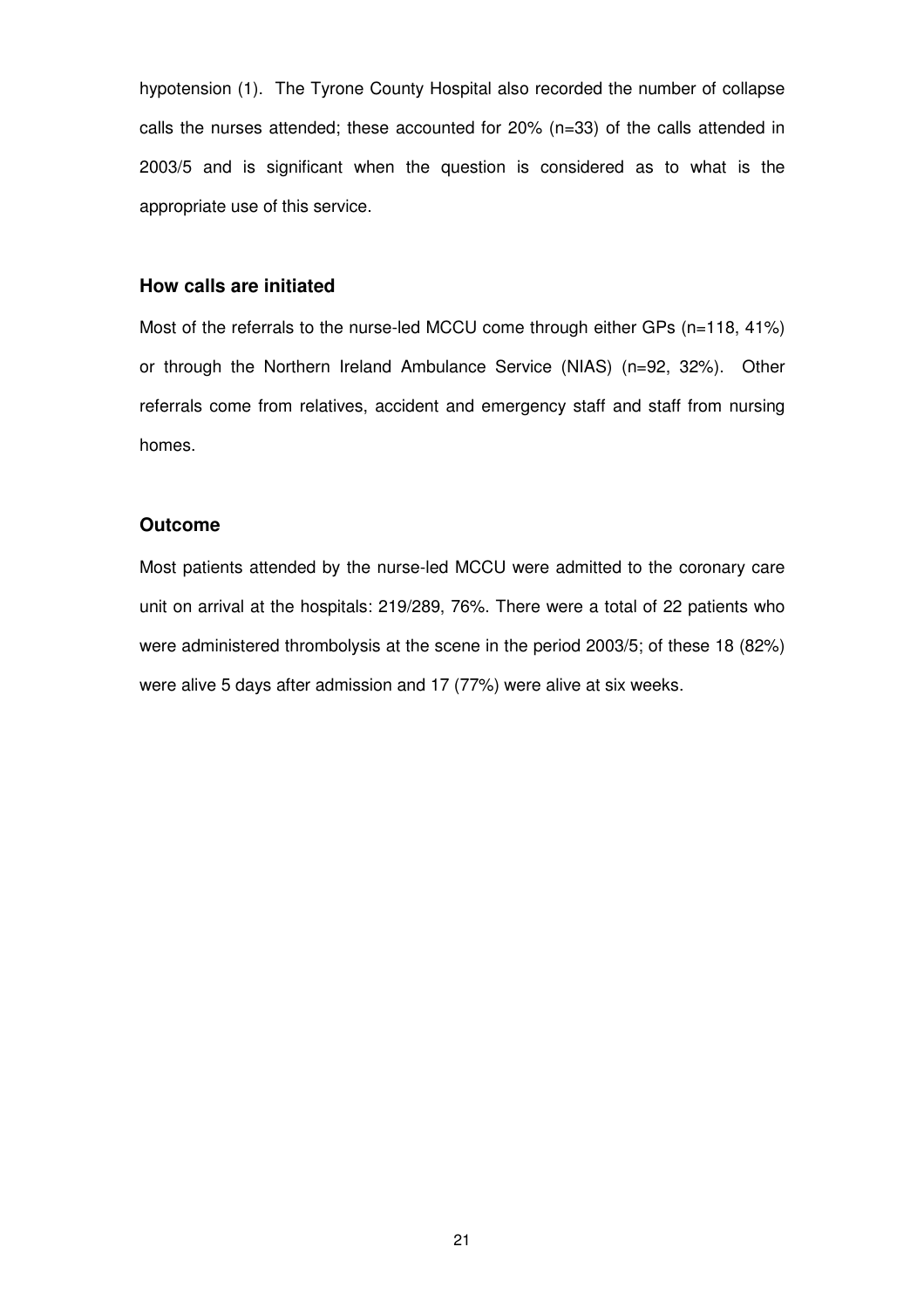# **Qualitative Data: Interview Results**

#### **Interview analysis**

There were a total of 37 interviews completed with patients, key professionals and local public servants. The interviews were transcribed verbatim and content analysed. The analysis led to the development of descriptive themes and these have been presented for each of the interview groups.

### **Nurses' Perceptions of the Service**

There were six nurses interviewed, all of whom are currently working in a dual role as an F grade in the coronary care unit and as a lead nurse in the MCCU. These interviews were designed to explore their perceptions of the nurses' role, the skills/education/experience required for the job, the impact of the role, their relationship with patients/the public in general and other professionals, and any other issues that they thought were relevant to the evaluation of the nurse-led MCCU.

The overall impression from the nursing interviews was very positive. They valued their input into a service that covers the provision of mobile coronary care from 5pm to 9am during the week and provides 24-hour cover over the weekend and on public holidays.

#### **Dual role**

The nurses described how their dual role in the provision of senior nursing care in the in-patient coronary care and their input into the MCCU was personally and professionally fulfilling. However, they did raise some concerns about the dual nature of the role. For instance, their involvement in the MCCU can not only take the lead nurse from the in-patient unit but also the associate nurse from either the cardiac unit or the medical ward. Therefore, when the nurse-led service is required,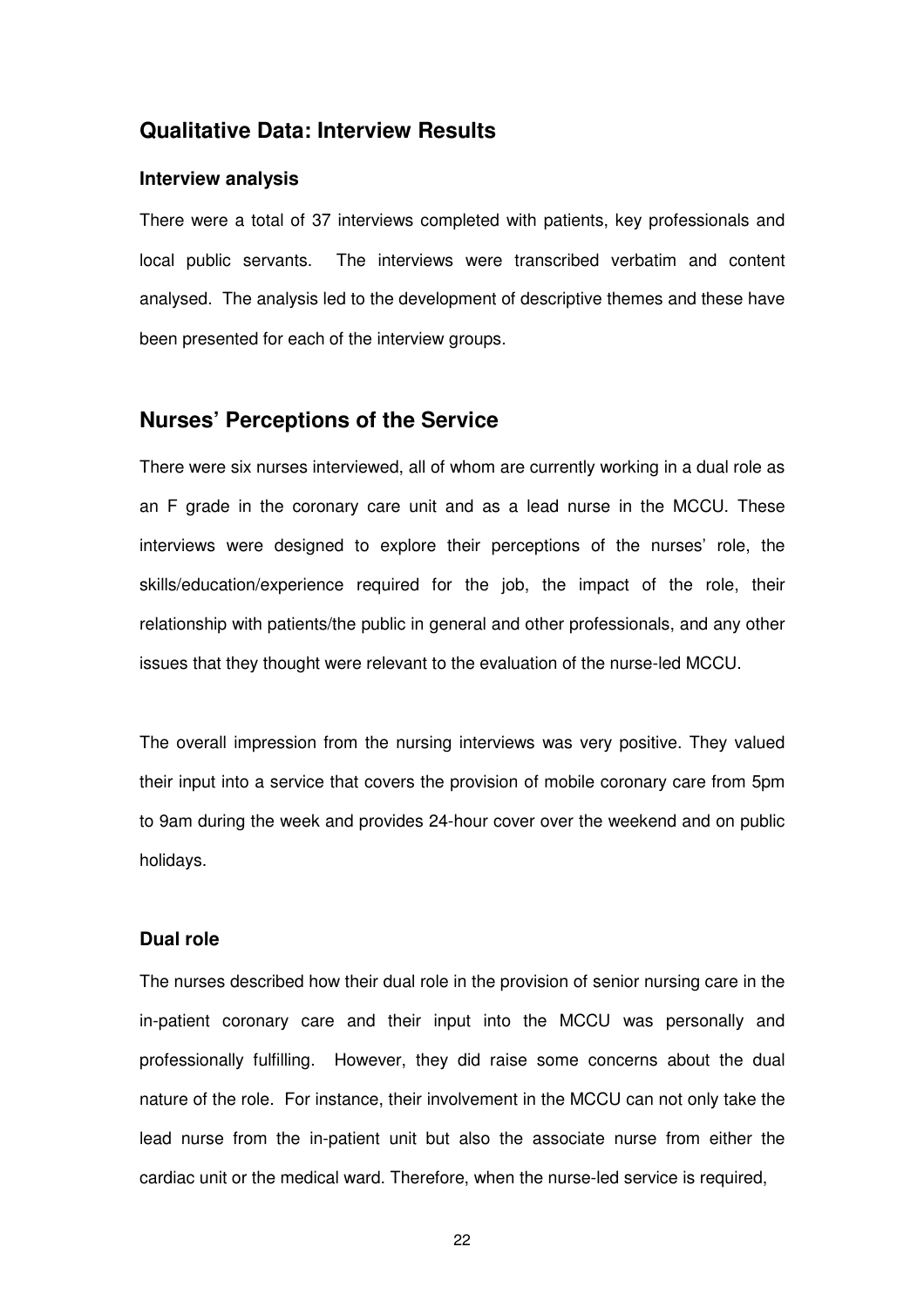the in-patient unit is left without a senior nursing staff member for the duration of the

call:

"You may have junior staff on the ward yet you are going out to …say an inappropriate call and you've left extremely ill patients here in the ward". [Nurse 4]

The need for the nurse to be able to integrate back into the ward environment was also discussed.

"When you come back from the call you can pick up where you left off and take charge again and look after whatever has to be done in the ward; you are probably under more stress but again it comes with the territory, you get used to it". [Nurse 6]

Linked to the duality of the role was discussion about the number of nurses who are able to fulfil the nurse-led mobile coronary care role. It was acknowledged that ordinarily there are sufficient nurses to achieve cover for the service. However, there is no extra provision built in to the system and so staff rostering requires careful consideration with sick leave causing potential problems.

# **Experience, skills and training**

All of the lead nurses in the nurse-led service have substantial nursing and coronary care experience. To supplement their experience, they have completed the ACLS (advanced cardiac life support) course, thrombolysis course, pharmacy updates and ECG workshops. The nurses emphasised that training to update their knowledge and skills is ongoing with regular attendance at study days and ECG workshops and with work in research and audit. These nurses are also core members of the cardiac arrest teams within the hospitals.

Two nurse participants did discuss whether they were receiving sufficient remuneration and are graded correctly for the role they are fulfilling.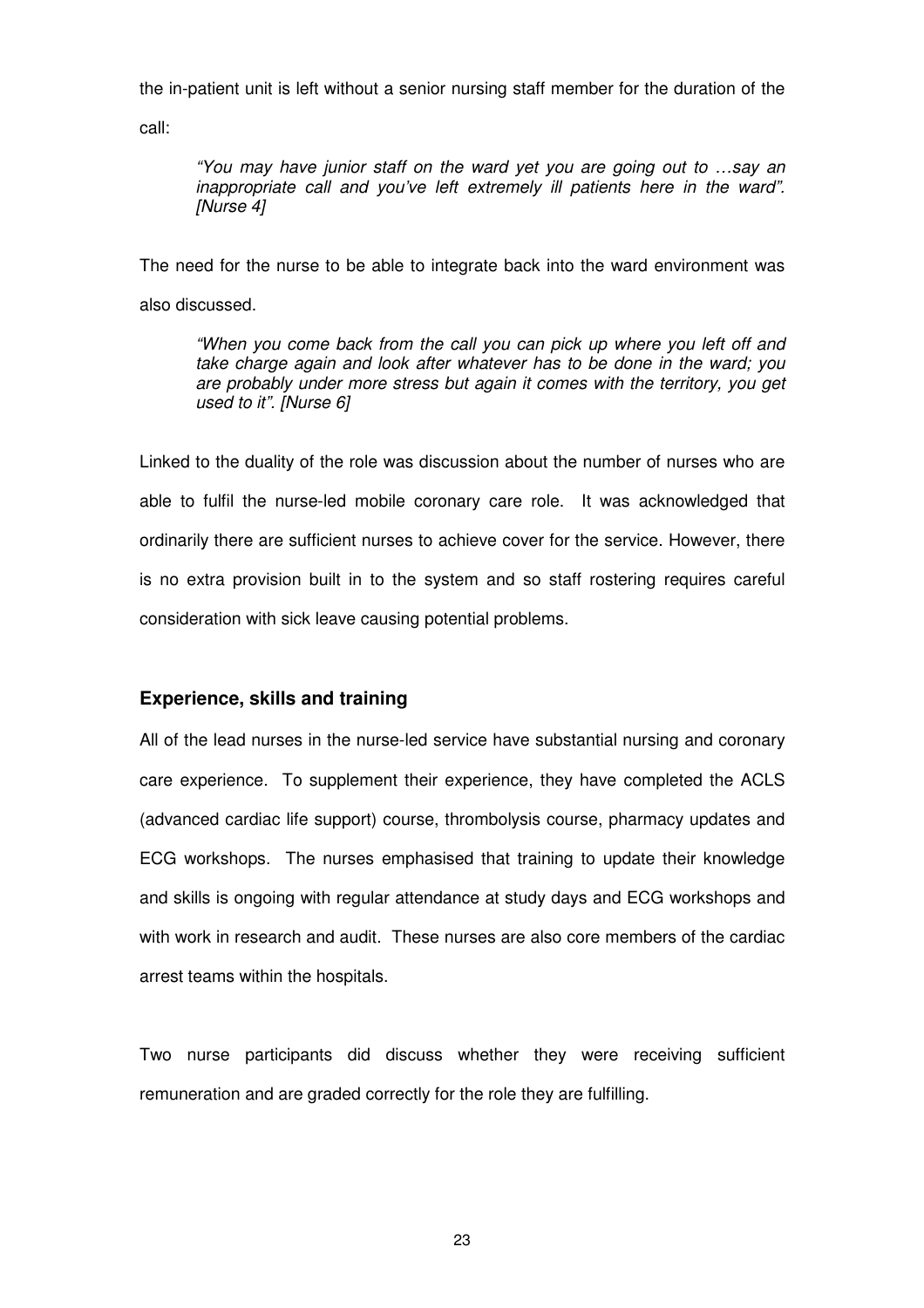#### **The role and its development**

The nurses described in detail the role that they fulfil for the nurse-led MCCU. Although the giving of thrombolytic therapy forms an integral part of this, they emphasised the range of knowledge and skills required to assess fully the patient, to obtain the appropriate medical history, to interpret ECGs, to ascertain the correct diagnosis, to initiate the appropriate treatment (whether thrombolysis therapy or other appropriate treatment) and to establish liaison with the hospital where necessary. These nurses considered their resuscitation skills highly and that they have the skills to provide reassurance and support for both the patient and any other family members:

"….being nurses they are better communicators…sometimes you haven't got that much time, but I think that definitely even if it is a collapse call you are still thinking in the back of your mind about the person that's there and the family". [Nurse 5]

As alluded to in the introduction the development of the nurse-led service came about as a result of changes in medical working practices. This threatened the ability of the Trust to continue to provide a MCCU. The nurses were aware of these issues and that their role was not stimulated by either patient need or by nursing initiative. Rather they felt that they had been brought in to 'fill the gap' and that if they didn't take on the role the service would have been lost. Nonetheless, they stressed the large amount of support they have received from medical consultants and the confidence that these consultants had in the nursing staff.

The nurses commented on whether this role should be the remit of paramedics or community nurses. However, the consensus appeared to be that with their knowledge and skills nurses are the most appropriate professionals to undertake the role. They considered that most of the calls that they attended were appropriate and that the service was used correctly; however, the admitted that as with any service, inappropriate call outs do occur.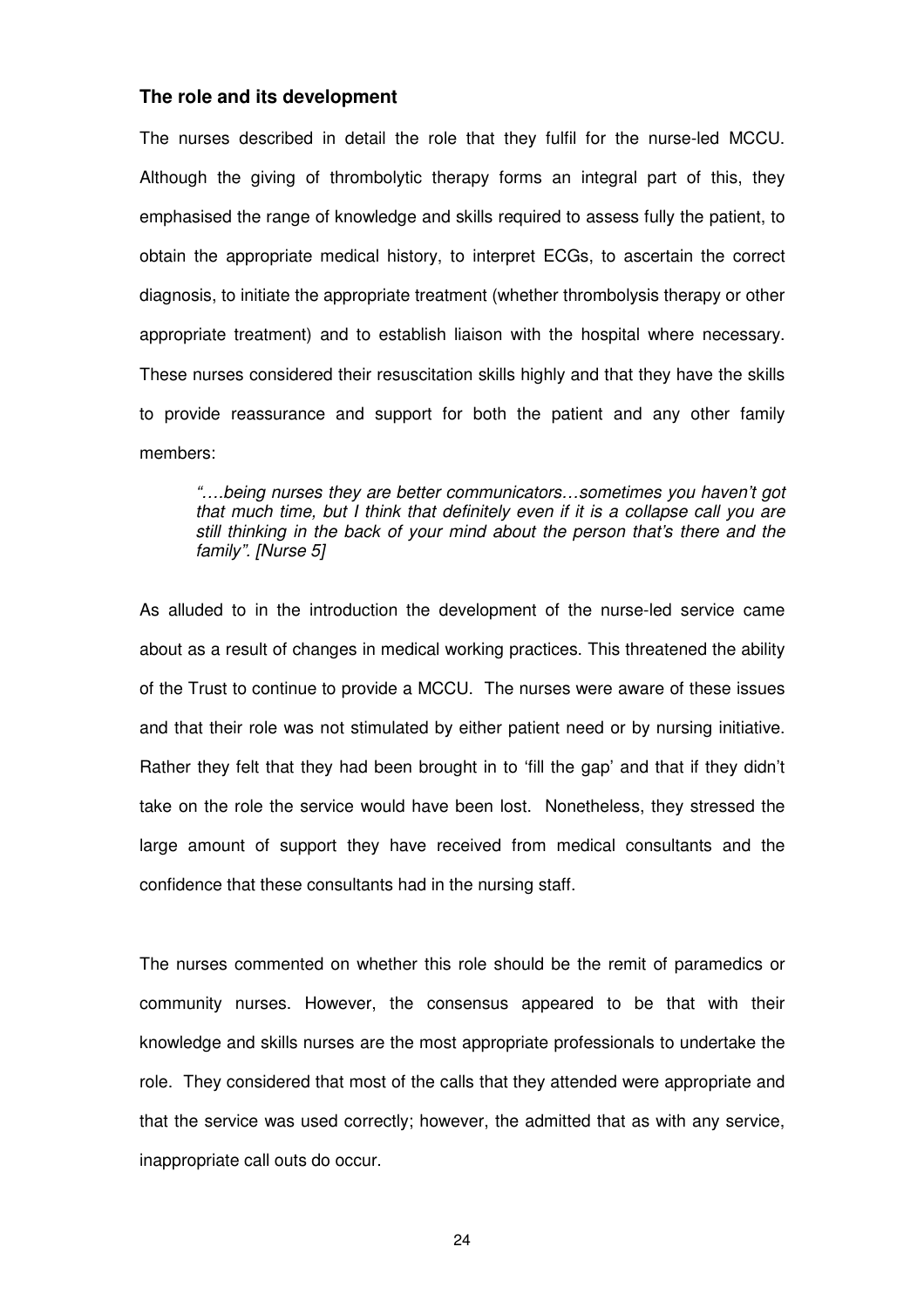#### **Impact on nursing**

Participants highlighted that as a result of their involvement in the MCCU there have been individual benefits for the nurses working in the service and changes in the perception of nursing as a result. As well as the increased knowledge and skills, involvement in the nurse-led service has also provided a personal challenge, impacted on the professional and educational development of staff, and facilitated the ability to expand the role as a nursing one.

"It has a good impact because it's a good challenge and I think nurses need a challenge and it's also extended the role of the nurse". [Nurse 2]

"I think it's good for nurses now to take on their role…because too long we're sat back and sort of let everybody else do what we are capable of doing". [Nurse 1]

They also felt that the profile of nursing has been raised locally. When they attend calls, it has been evident to the patients and families involved that the nurse is competent, confident and the decision-maker of the treatment and care received

The nurses have been recognised professionally through being contacted by representatives of cardiac organisations throughout the UK and Ireland. They have also presented their work nationally and internationally.

#### **Liability and protocols**

The nurses were very aware of the possibility of any difficulties relating to their individual and professional liability. They emphasised that guidelines and protocols had been drawn up in consultation with medical and pharmaceutical staff. They have worked on these to ensure that they are continually updated and their practice is based on best evidence available.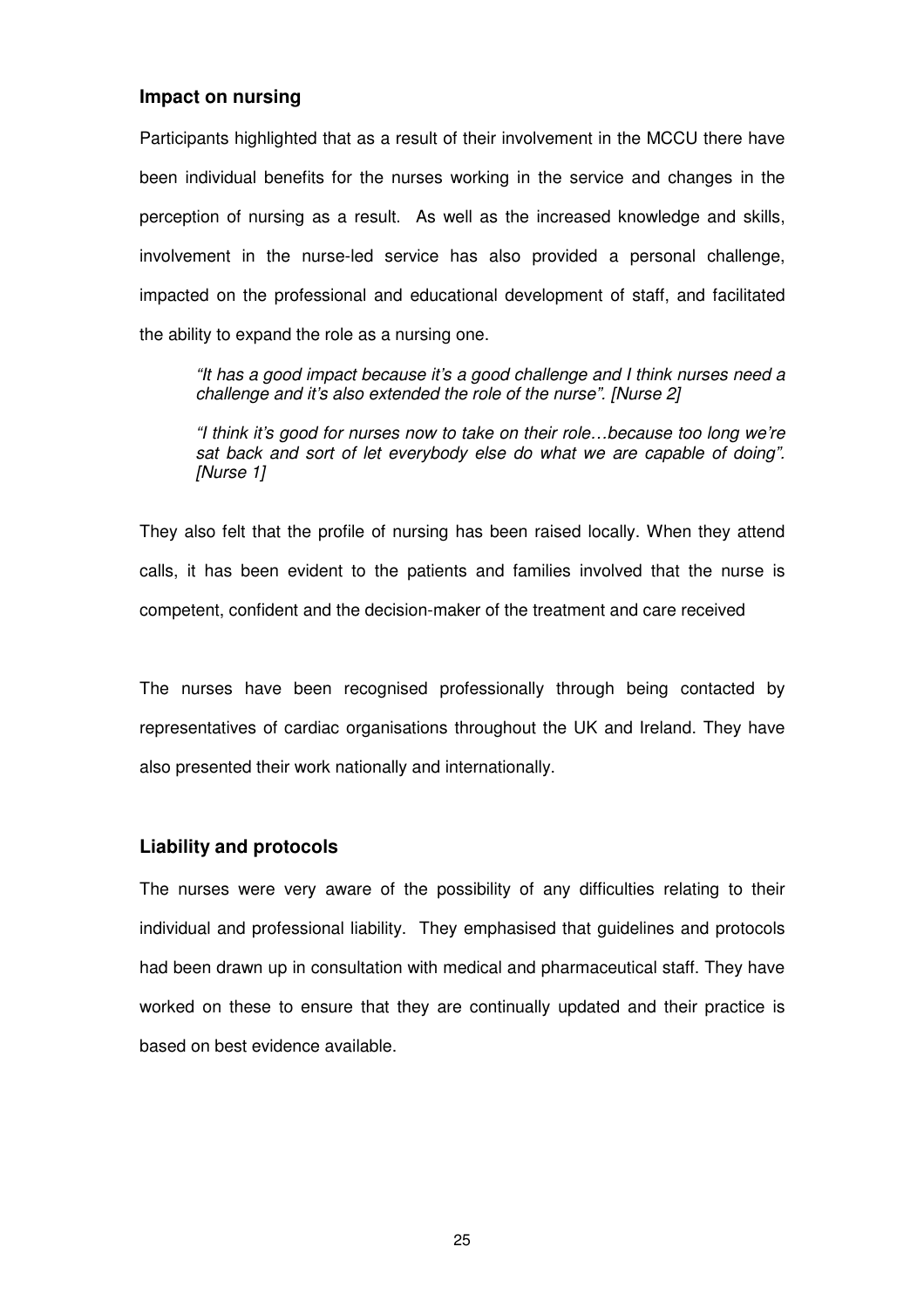# **Public and patient perceptions of the service**

The nurses felt that the service has been very well received by the public and that they are supportive of it. They believed that the general public were aware that if the nurses not taken on the role, the service may have had to stop.

"We've been accepted very well, we've had no negative things at all, all the public were afraid that the service was going to be lost". [Nurse 2]

The nurses did state that they had had some initial concerns about the how the public would respond, but that these were unsubstantiated.

"Whenever we went out first that was our biggest problem; we always thought that the public maybe would be looking for a doctor…I've never had anyone saying to me 'you shouldn't be here' its all been positive really and I think they are glad to get you out there because the patients are so unwell". [Nurse 6]

The fact that the service was being provided in a sparsely populated rural area and by the nurses who also work in the hospital was seen as significant by the nurses. They pointed out that they are known to many of the patients because they have previously been in the hospital. These meant that many patients already had rapport with and trust in them. Furthermore, it was significant that the nurse who attended them in the community with the mobile service will often subsequently care for them in hospital.

"We have met a lot of the patients coming through …they are very confident that you are this nurse coming out to actually treat them out in their own home and they really have faith in you to do a good job". [Nurse 1]

# **Relationship with other professionals**

The teamwork aspect of the MCCU provision was emphasised by the nurses. It was

stressed that GPs, nurses and ambulance staff work closely together.

"The main thing is that everybody works well together because everybody is dependent upon each other". [Nurse 3]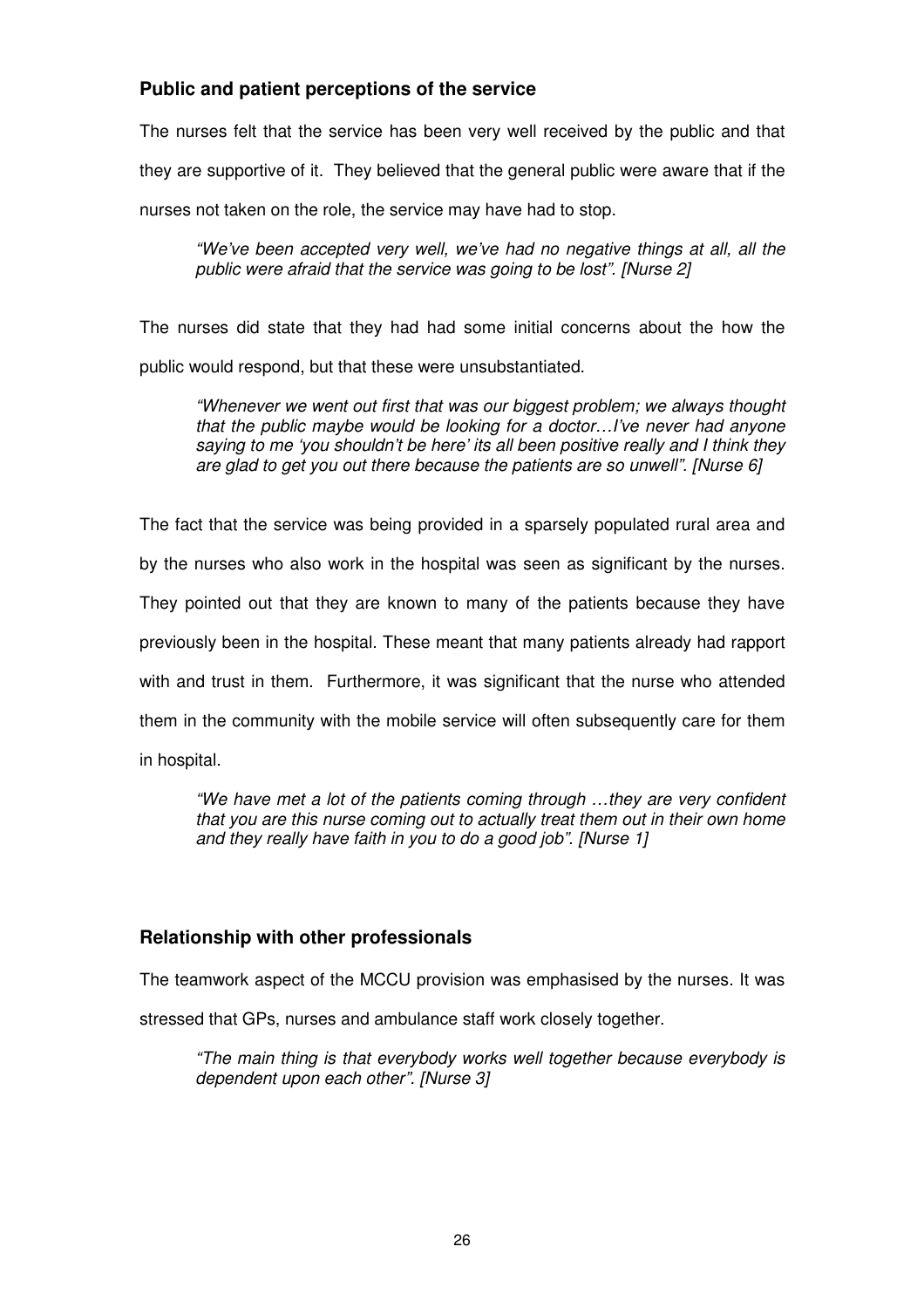#### **Medical Staff**

The nurses considered that they have a good professional relationship with medical staff in the hospital and in the community. The nurses and hospital consultants had worked together closely in the original development of the service. Moreover, a large number of the calls for the MCCU come from GPs and the nurses considered that the GPs respected their knowledge and skills and were happy for them to manage the care of the patient. Again the nurses highlighted their experience and familiarity with the protocols and equipment and they perceived this to be an advantage that regularly rotating medical staff did not have.

Two participants noted that while most GPs use the service consistently, there are some who do not use the service at all. Various methods have been tried to ensure that GPs are kept informed about the service. However, another nurse participant pointed out that GPs fax ECGs into the nursing staff for their opinion and therefore obviously respect their knowledge and skill at reading ECGs.

### **Northern Ireland Ambulance Service (NIAS)**

The nurses were aware that paramedics have led the thrombolysis service in England and that this may have had an influence on their relationship with NIAS. Nonetheless, they regarded their working relationship with NIAS as very positive and that the advice and treatment provided by nurses was seen by NIAS as enabling the optimal service to be given to the patients. Some participants did feel that initially NIAS staffs were dubious about the service and that the nurses were encroaching into their area. This perception of threat did not last long and nurses now feel that their role has been accepted by the NIAS and they work well together. While the medical staff and NIAS are evidently the professionals that the nurses work with most frequently in the provision of a MCCU, they also identified the input of pharmacy staff as an important resource. This collaboration ensures that they are up-dated in their knowledge of the drugs required, their dosages and their side effects.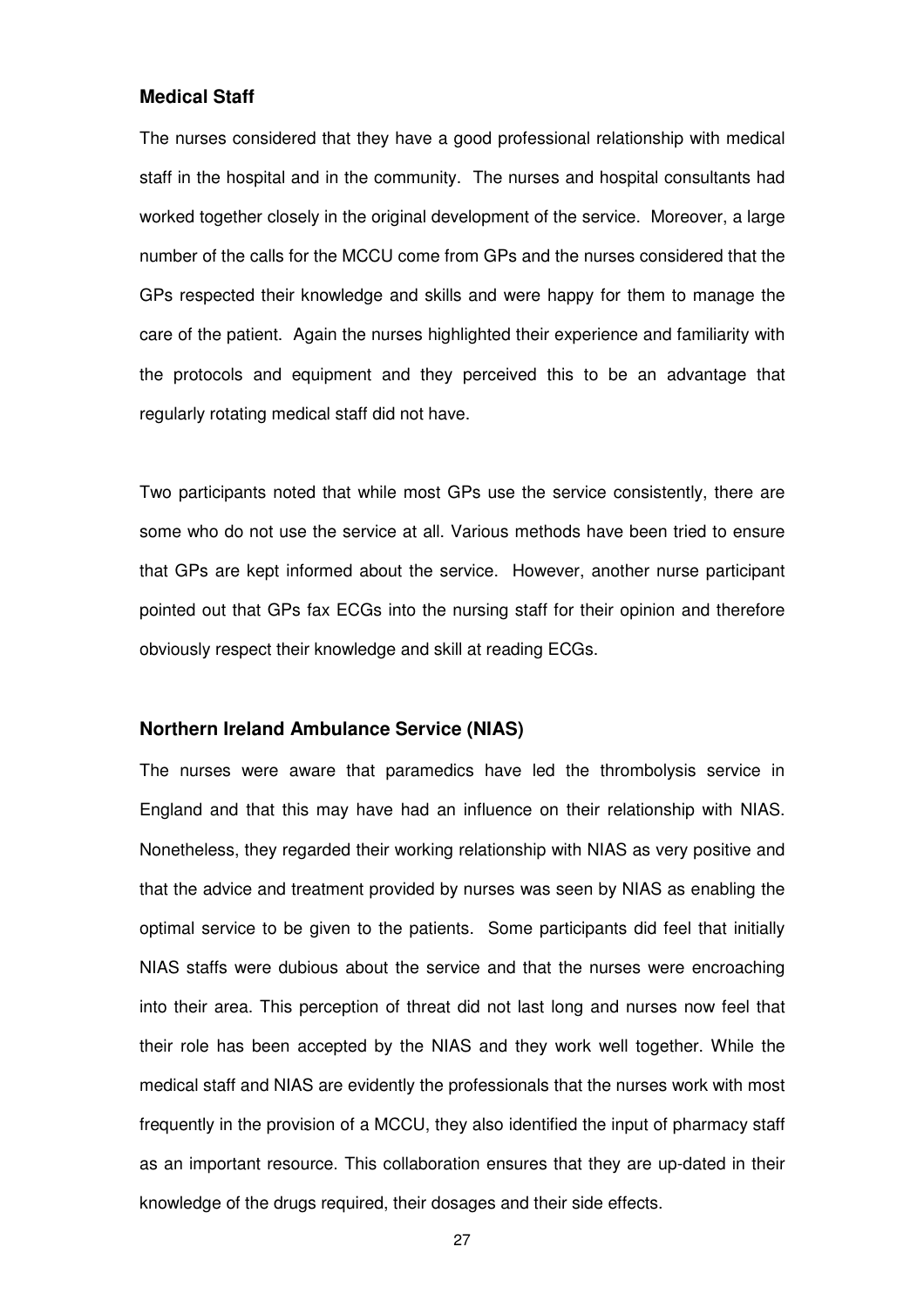#### **Transport**

The issue of how the nurses get to the patient when the call comes in was raised in all the nurse interviews. In essence, for insurance reasons the nurses cannot go in their own cars and so they must go by ambulance or by taxi. However, an ambulance is not always available and using taxis can delay response time, as they cannot move through traffic like an ambulance.

"There is only one ambulance and if it is out on a call then we have to go by taxi to the site that we are called to…so that would be our main problem, is no ambulance available at all times". [Nurse 6]

### **Support**

Within the hospital there is a structure of support discussion of calls with the consultant. When out on calls the support of the NIAS staff was considered highly by the nurses. Support also occurs on an informal basis with the nurses reflecting and talking through calls with other nurses back at base. The need for this discussion of calls to include both the lead and associate nurses was highlighted as important:

"…and yet it's important for you to revisit the good cases as well as the cases that caused you concern". [Nurse 4]

### **Evaluation/Audit**

The nurses stated that they have been keeping records of the patients, thrombolysis and other treatments and that on-going audits have been completed and show the service to be effective. The data obtained from the Trust relating to this has been presented in the findings section of this report.

#### **Summary**

The nurses involved in the nurse-led MCCU perceive it as the provision of a valuable service to patients. They believe it has both professional and public support and has facilitated their personal and professional development.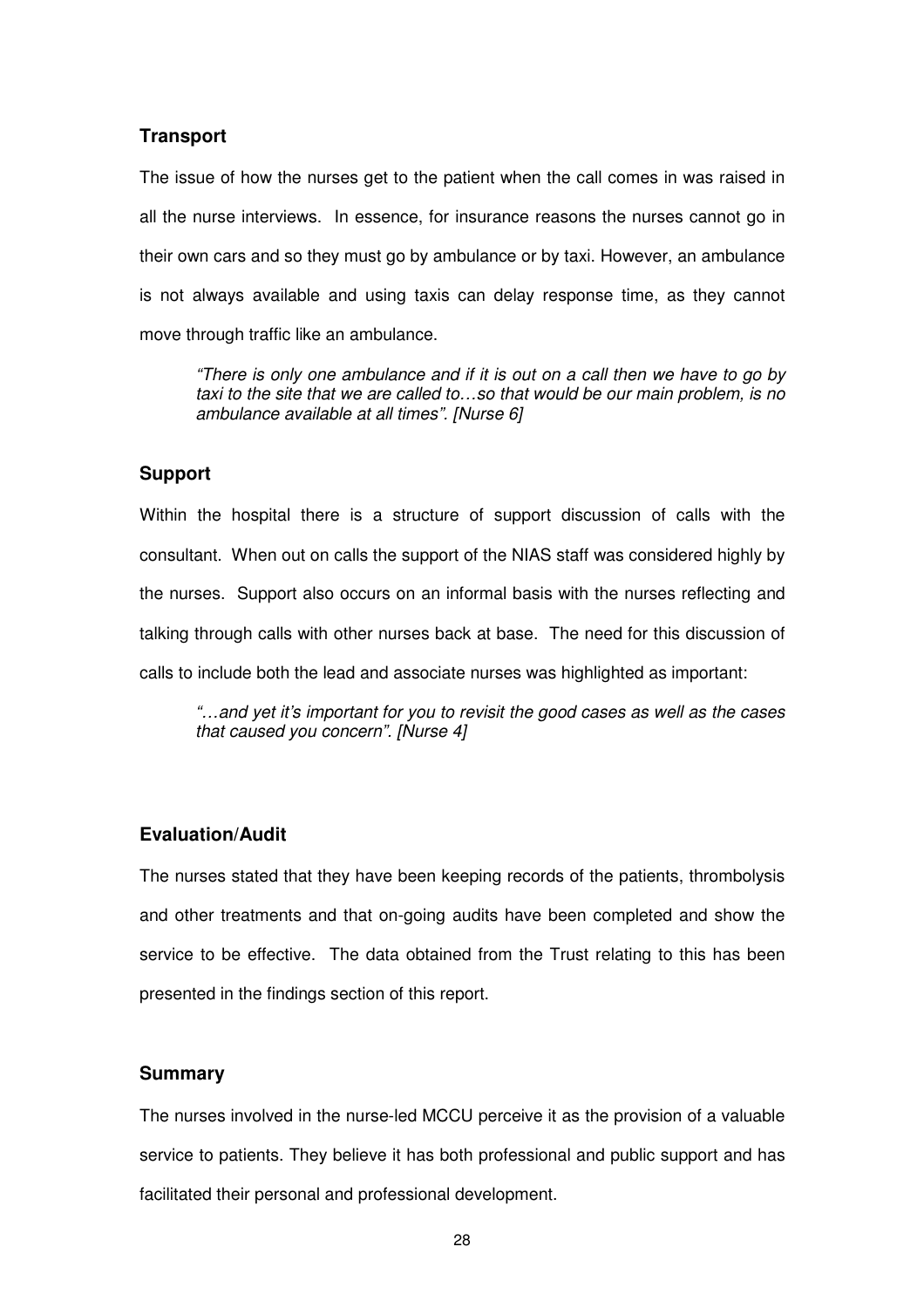"We would get feedback from GPs, from relatives and the public generally and I just mean the public, other people who have not used the service and would say we were visiting somebody in the cardiac unit and we were hearing about the good work you are doing in the community". [Nurse 2]

# **Patients**

There were ten patients interviewed for this project all of whom had received treatment from the nurses working in the nurse-led MCCU. These interviews were designed to determine their perception of the care they had received, their views of the nurse-led service generally, and any further suggestions they may have had for its improvement.

The patients interviewed were overwhelming positive about the service. There were a number of common themes that emerged from the interviews. It must be remembered that the participants were recalling a period of considerable stress for them. Therefore, while they have an impression of the service and the confidence in the care they had received; specific details may be less definite. For example, several participants were unsure how the service had been contacted and one was convinced that medical staff had given her the thrombolytic therapy.

### **How contact was initiated**

The process by which the nurse-led unit was contacted for all patients was through the out-of-hours doctor, their own GP, or the NIAS. While patients who were previously in the coronary care unit were told about the service and given contact details, this method had not been used by any of the patient interviewees.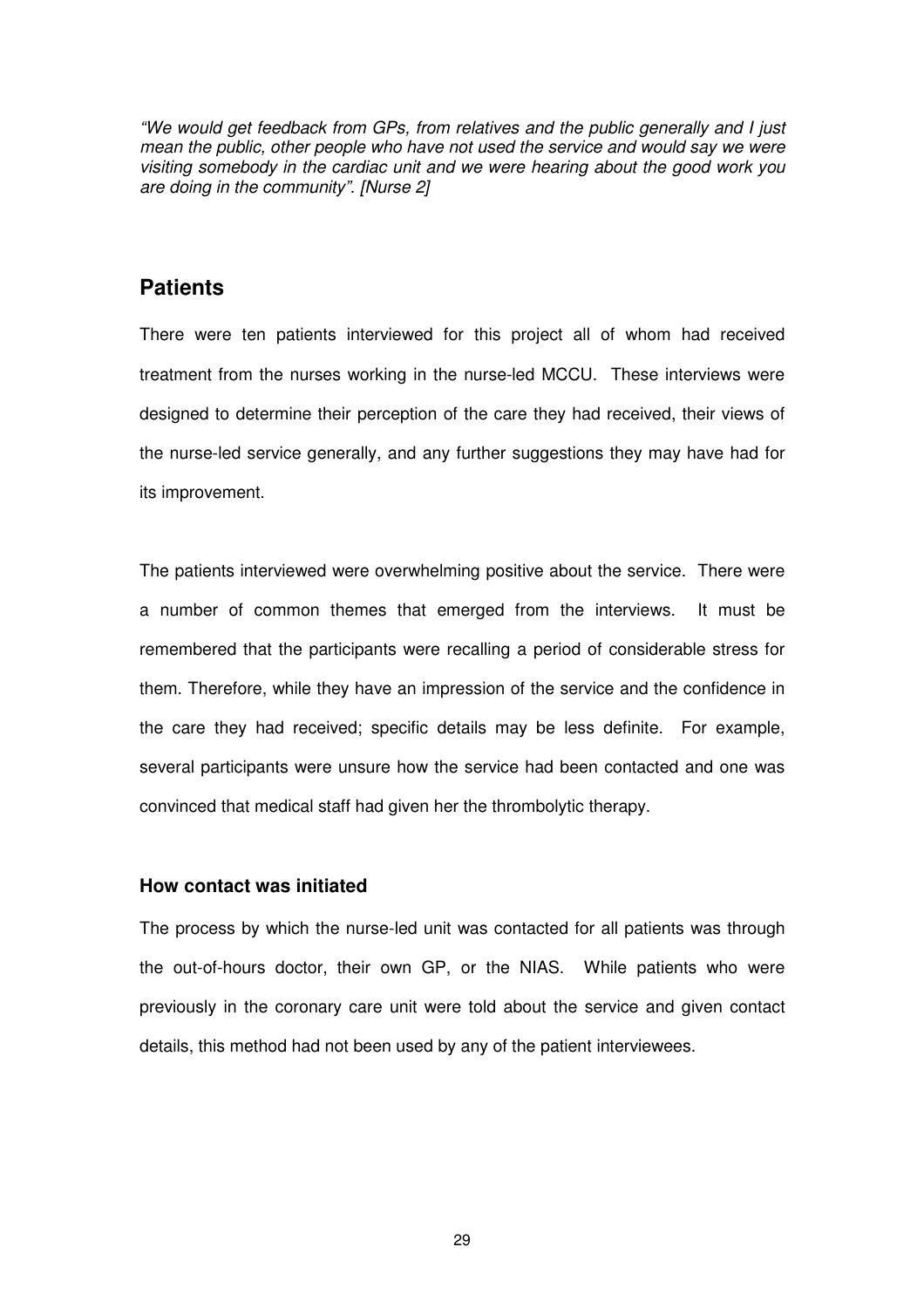### **Prior knowledge of the nurse-led service**

It is notable that only three of the interviewed patients were fully aware of the nurseled mobile coronary care service prior to being attended by it. Three of the other patient participants were aware of the mobile unit but did not know that it could be nurse-led and had been expecting a doctor to attend. A further two had a vague knowledge that there was some sort of service but did not know what it was and the final two patient participants had no knowledge of the service at all.

### **Nurse-Led Service?**

Although the participating patients had different levels of knowledge about the MCCU and the nurse-led aspect of it, they were consistently very happy with the care that they had received from the nurses and the professionalism displayed. Consequently, the patients found no difficulty with the service being provided by nurses:

"Well again I suppose there's a lot of people would prefer a doctor but sure can't a nurse do just as good as a doctor". [Patient 6]

"When the team arrived that I discovered that we had two nurses which made absolutely no difference to me. They did a very professional job, were very proficient and I couldn't speak highly enough of the team who arrived". [Patient 7]

Although he/she felt that the nurses had taken the lead when they arrived and had been very competent, one patient did comment that they felt reassured by also having a GP present:

"I didn't see any problems, no way, but it was still nice to have a doctor there too". [Patient 8]

This aspect of the nurses leading the treatment and care once they arrived with the patient was highlighted:

"I had the impression very firmly that they (the nurses) were in control and that also that he (the GP) was deferring to them. He was saying that they were the experts and they were the people who could do the job and the sooner they would get to see me he would be happier". [Patient 5]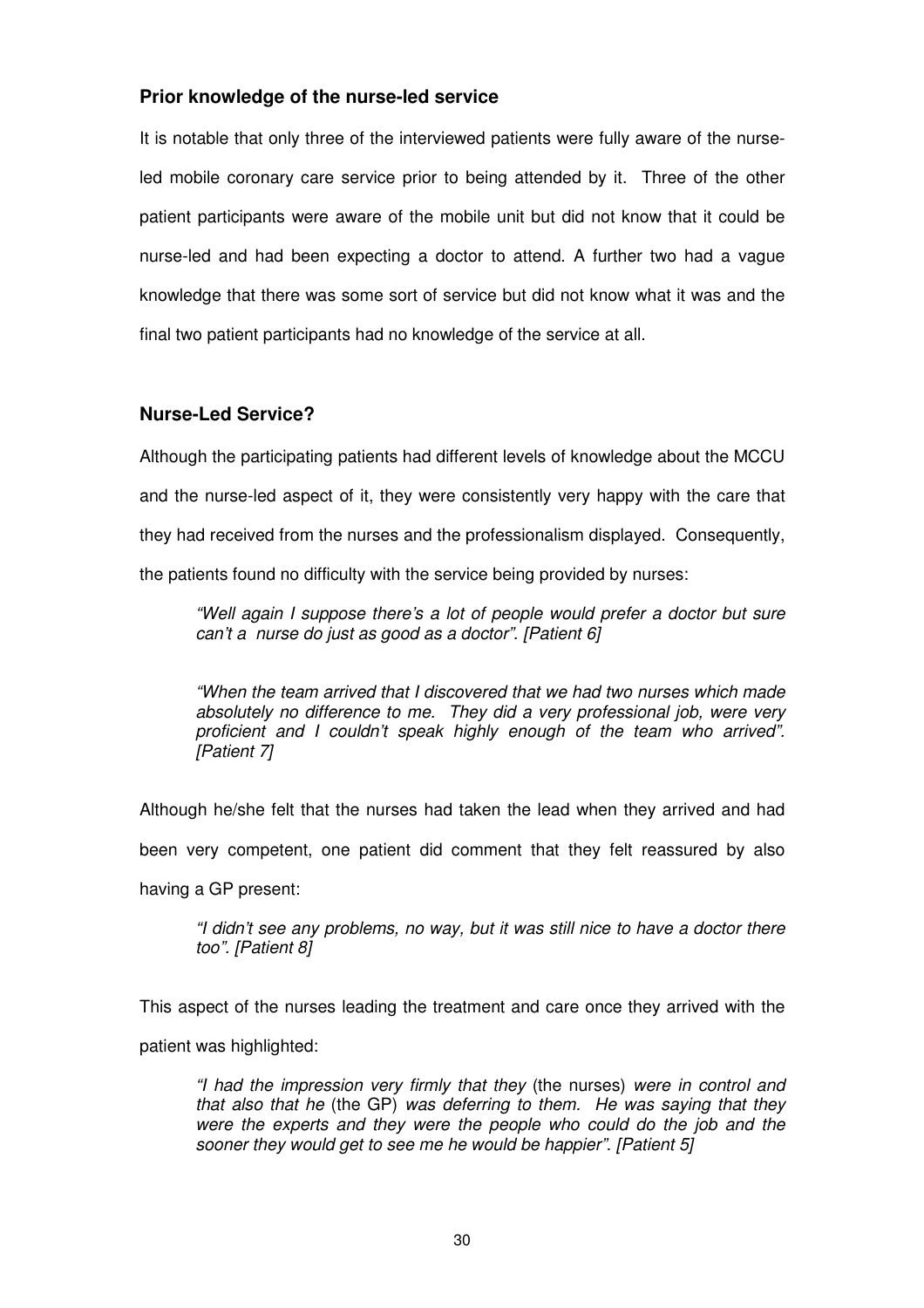The patients did state the need for training for the nurses and were aware of the reduction in available medical services due to new working directives for medical staff. One patient commented that she had felt reassured by being treated by nurses she knew from her time in the coronary care unit:

"Its different if you are going to a strange hospital, I sort of knew the girls". [Patient 4]

### **Time factors**

The literature stresses that people should be educated to recognise the symptoms of cardiac distress. This would stimulate them to contact the services sooner and reduce the 'call to needle' time. However, from the interviews it became obvious that many of the patients did not identify that their symptoms were cardiac related. Nevertheless, they were aware of the importance of the need to get rapid treatment. One patient participant was aware that the nurses had travelled to him/her in a taxi and was concerned about the impact that this might have had on the time taken to arrive.

#### **Specific areas discussed by patients:**

The nurses do at times contact the hospital for advice prior to commencing treatment. For one patient, the nurse who had treated him had contacted the hospital consultant to discuss the patient's ECG prior to administration of the thrombolysis. This patient was very positive about the nurses involved and stated that they had

"an excellent understanding of what they were at and they were calm and collected and they definitely instilled some degree of confidence in you".

Nevertheless he did reflect on the need to contact the consultant and consequently questioned if there were limitations to the service;

"are the nurses working within the limits of their expertise at this point in time; will they monitor options, for example, the day they attended me could they have coped with my problem if I had gotten worse?" [Patient 5].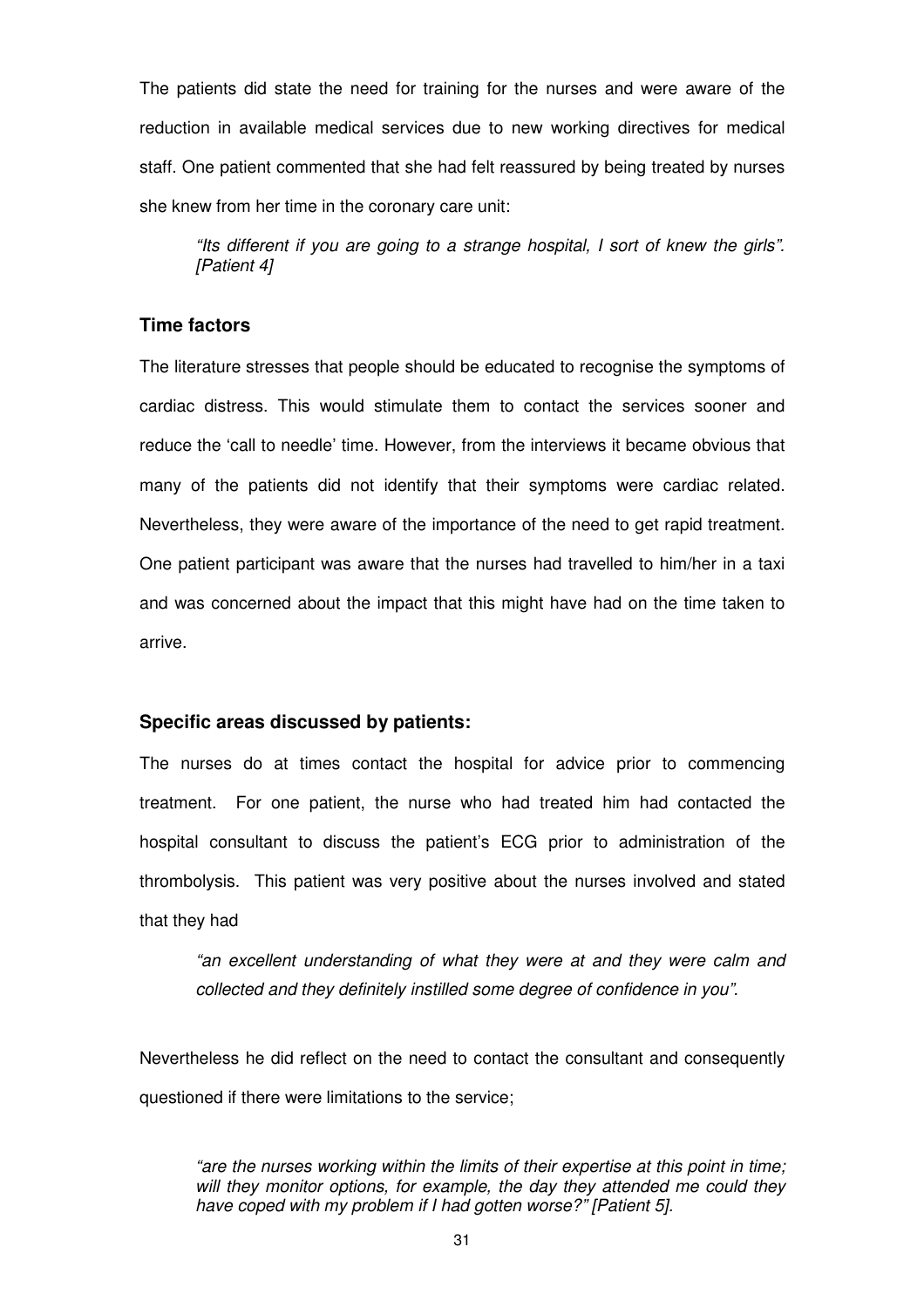Nonetheless, two patients highlighted evidence of the nurses' attention to patient safety with thrombolytic therapy and ethical issues. Firstly, one patient described the nurse asking specific questions about his/her medical history and previous treatments prior to giving the thrombolysis. The second patient could clearly describe the nurse gaining his/her consent to give the thrombolytic therapy.

#### **Possible service improvements**

The patients were asked if they had any suggestions for improvement to the services. All comments made to this question were positive and emphasised that they were happy with the service and care that they received.

"Well I would like to say that the care that I got was first class, I couldn't fault it". [Patient 3]

"I had so much confidence in them, they knew just what to do, they were able to tell just by working with you what was wrong". [Patient 10]

Additional comments were made regarding the need to have more nurses available for the service.

# **Paramedics**

Five representatives from the Northern Ireland Ambulance Service (NIAS) were interviewed for this study. They included four paramedics working in the Trust area and the Director of the NIAS. However, to ensure anonymity all interviews have been classified as paramedics 1-5. Their views were sought on the nurse-led service, the interaction between the service and NIAS, the impact and potential impact that it has on their role, and any further suggestions or comments on the service.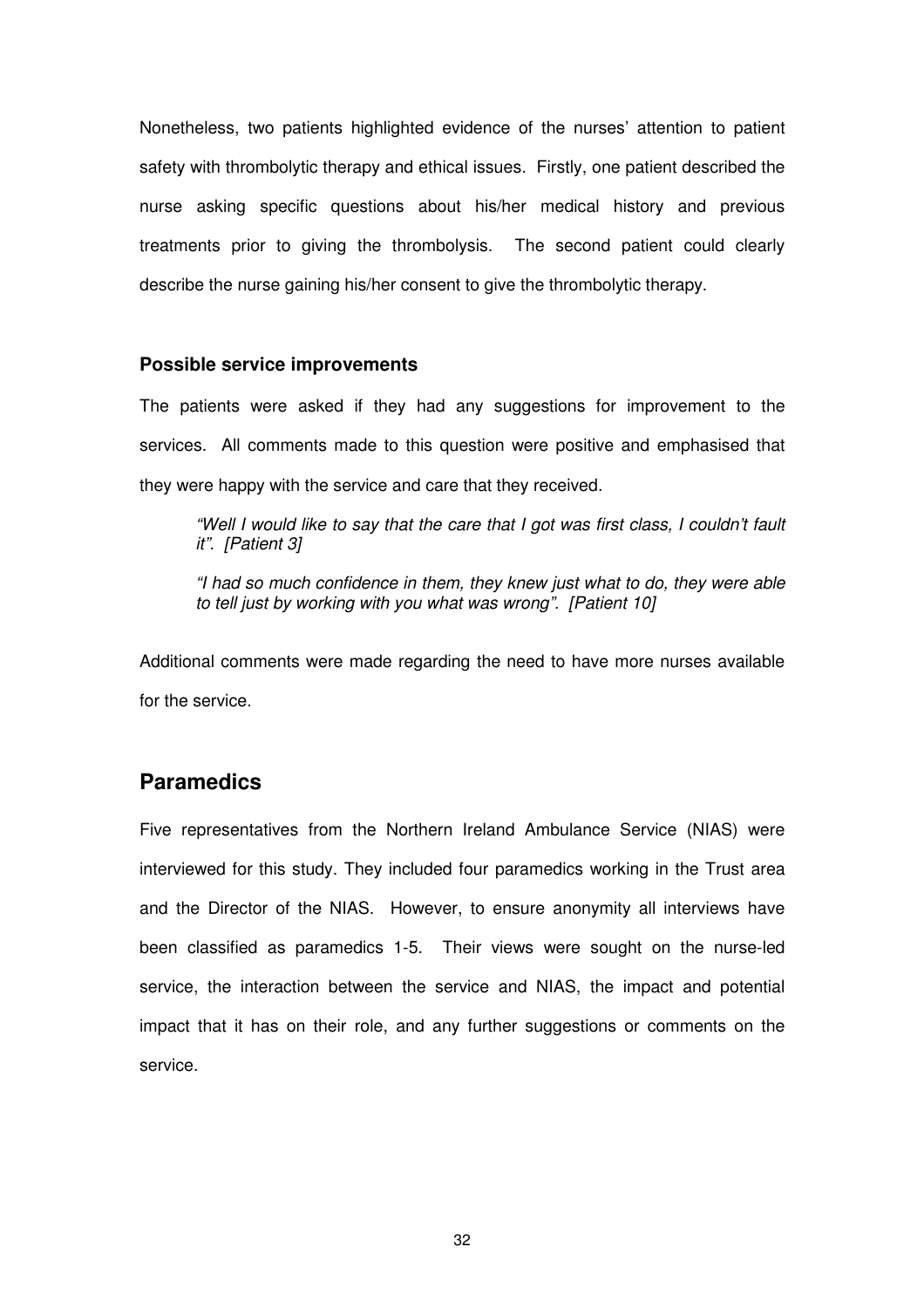#### **Awareness of the nurse-led service**

The paramedics in the Trust were aware of the nurse-led MCCU as they are working with them on a regular basis. They praised the experience, knowledge and skills of the nurses involved. However, two of the paramedics stated that they had not been informed when the service was changing from doctor-led to nurse led. They had found this out either through general rumours and in one case when they had called for the service and two nurses arrived on the scene. Furthermore, some participants noted that they felt the service to be nurse-led prior to the service being officially conceived as such. After all they opined, the nurses had the experience and knowledge and were guiding the medical staff. As one participant commented:

"Even when the doctors came out, the nurses seemed to take the lead. They work to protocols the same as us and they are doing it every day, even in the ward. The doctors seemed to be there temporary and then move on somewhere else". [Paramedic 5]

#### **Perceptions of the service**

The paramedics saw the purpose of the service to be the ability of the nurses to be able to thrombolyse the patients where that is appropriate. They would request the MCCU for patients where they suspected chest pains that were cardiac related and where it was more appropriate to call the service than to bring the patients to the hospital themselves.

### **Professional team working**

They felt that when the nurse-led unit attends patients, they and the paramedics worked very well as a team. Having nurses with high levels of cardiac related knowledge and skills was highlighted positively by the paramedics:

"You know when you are out there on the roads and you come across something, they are there to back us up…they can do things to the patients we can't". [Paramedic 3]

"It's a reassurance that you know if you are in a situation you have resources to call on". [Paramedic 5]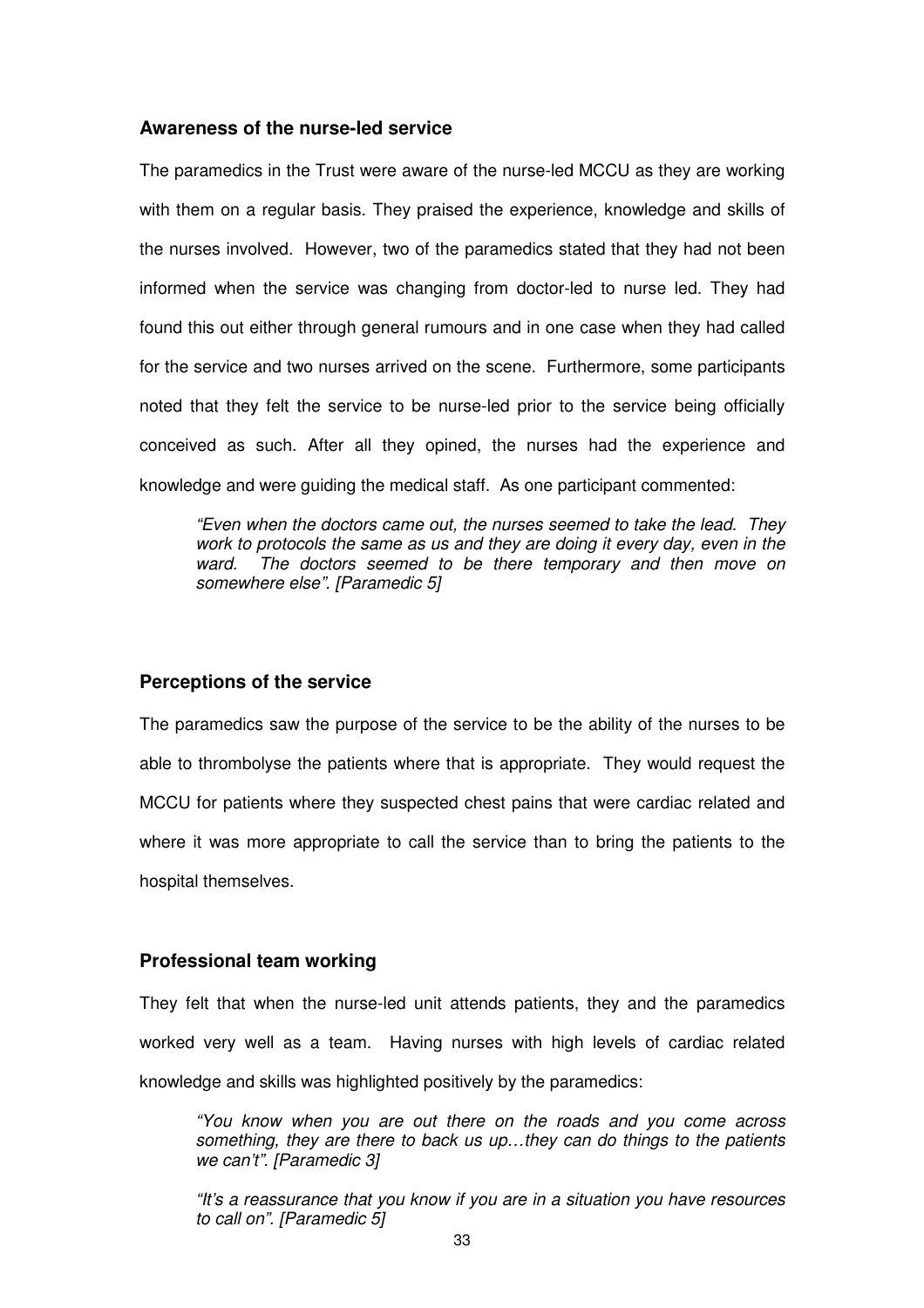However, concerns were raised by two of the paramedics about the lack of pre-

hospital care experience that the nurses have and the impact that this can have

when they are treating patients in situations with which they are unfamiliar:

"Essentially I work in pre-hospital all the time and essentially the nurses don't" [Paramedic 2].

### **Impact on patients**

The specialist knowledge which the nurses have to diagnosis and treat appropriately were considered by paramedics to have an impact on patient care and improve their chances of surviving the cardiac incident. As one participant commented:

"They can certainly diagnose cardiac conditions more appropriately…there are a lot of patients that I have transported with the cardiac team onboard the ambulance; after they have stabilised the medicines and I would not have been happy to transport before they have arrived". [Paramedic 2]

However, participants did debate the appropriateness of the provision of the service. Some believed that there should be uniform provision of the service throughout Northern Ireland while others noted that it may only be appropriate for rural areas such as those found in Sperrin Lakeland Trust.

# **Paramedics more appropriate?**

There was some discussion about the appropriateness and ability of the paramedics to take over the role that the nurses are currently providing in the MCCU. This discussion centred specifically on the ability to assess patients for thrombolytic therapy and safely deliver this to patients. Participants were aware that this is considered to be in the remit of paramedics in some ambulance services in the UK:

"Work that has already been done in other parts of the UK which shows clearly that the ambulance services who are administering thrombolysis are doing so appropriately and safely" [Paramedic 4]

However participants acknowledged the potential side effects of the thrombolytic drugs and therefore there were accountability and patient safety issues: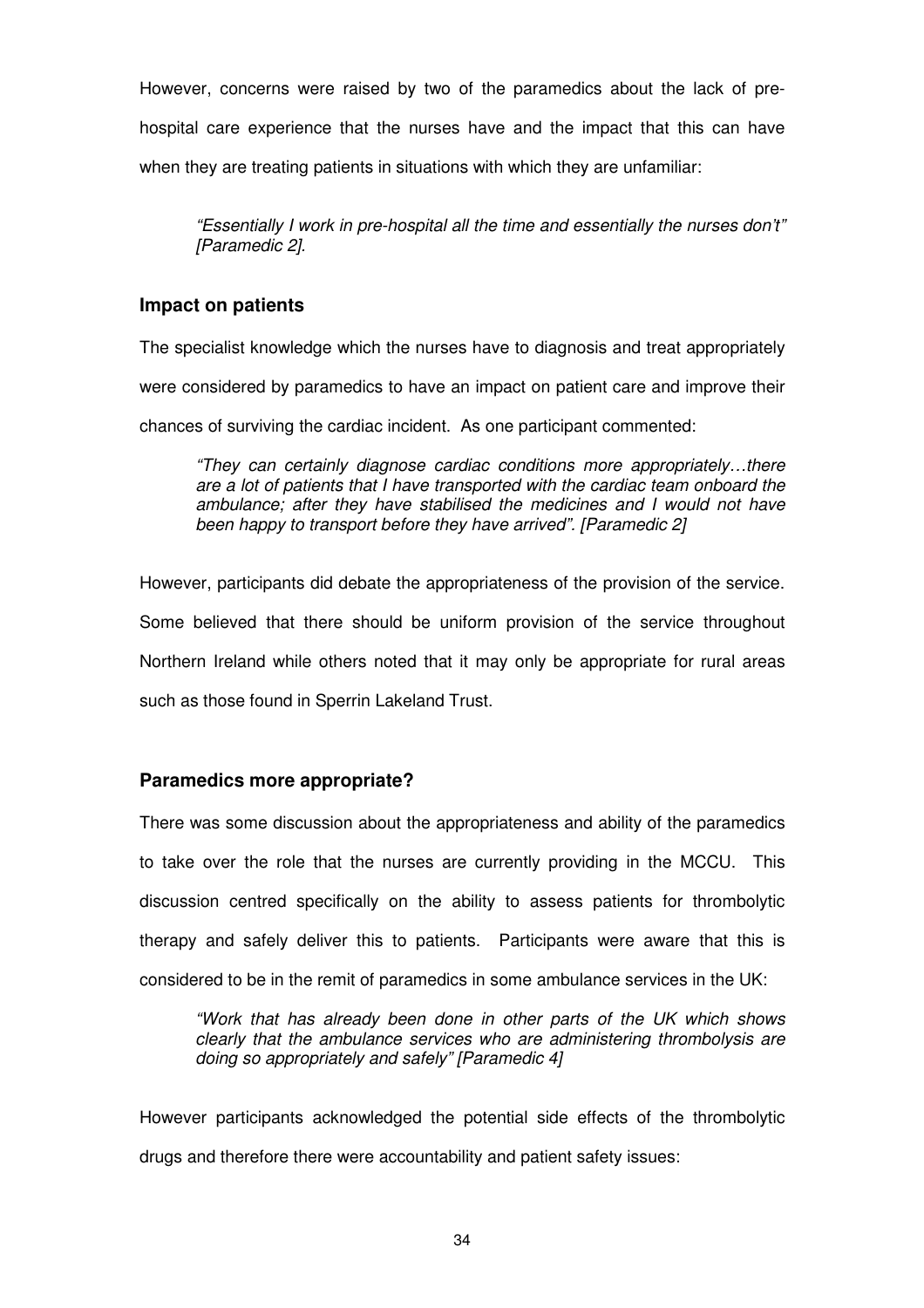"Some of these drugs they give for heart attacks now they could drop you like a stone if you step out of the protocol or there is some underlying illness". [Paramedic 1]

Participants noted the considerable changes in the role that paramedics currently fulfil and the additional responsibilities that they have in comparison to the role they occupied ten years ago. Nonetheless, there was no overall agreement on whether they wanted to extend their roles into initiating thrombolysis. One participant felt that with suitable training paramedics could deliver this service:

"If I had the training and equipment and the support from the service I would be happy to do that". [Paramedic 2]

Another felt that while paramedic initiated thrombolysis was viable, the training period

that would be required to implement this would be considerable:

"if we were to be using those drugs we would need to spend 12 months of our time up in the cardiac ward…with these drugs you have to see them given and see what the effects are, its not just simple" [Paramedic 5]

There was a third opinion expressed which was that although the skills of the paramedics were excellent, the role of initiating thrombolysis was best filled by those

nurses who had specialised training in coronary care:

"Obviously ambulance crew have some of the skills but not all of the skills, so I would never like to see a paramedic taking the role of a fully trained cardiac nurse". [Paramedic 1]

They also suggested that changes in technology could provide a valuable source of

support for paramedics in the services that they provide:

"I see no reason why we cannot communicate the patients' data by mobile phone and through the radio system which is due to come into place next year, and bring the patients directly to coronary care where they can be assessed, admitted, transferred, discharged, whatever". [Paramedic 4]

### **Transport/delays**

How nurses are transported to the patients was identified by the paramedic participants as a potential difficulty with the service. They noted that the nurses most frequently travel via the ambulances, as one commented: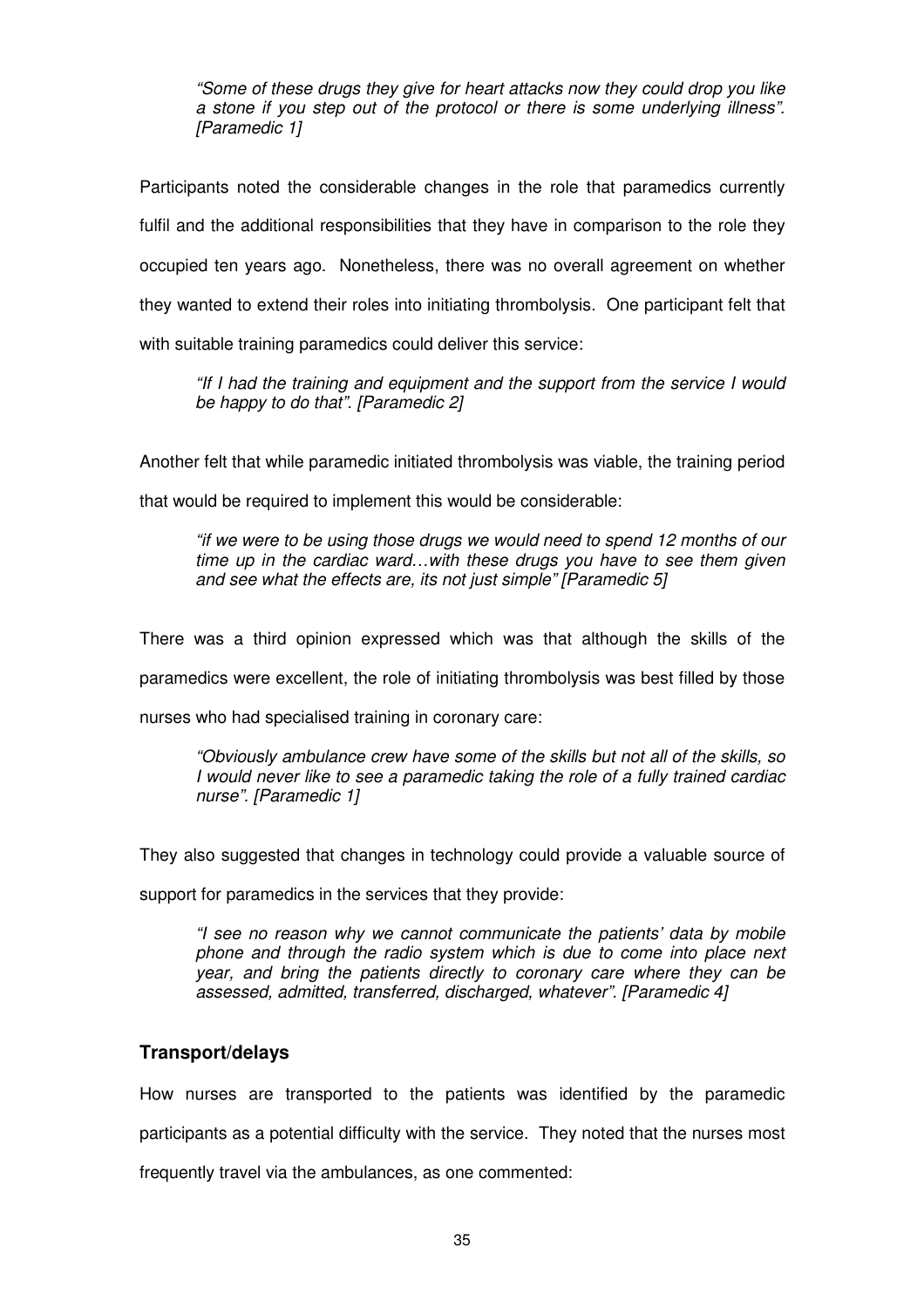"They rely on us to provide transport, which is fine for most of the time because they are going to calls and the patient will require an ambulance anyway, but I suspect it's a farce when we are not actually available"[Paramedic 2]

However, where the nurse is contacted by an ambulance team that is already on the scene, another ambulance may have to be used to transport her to the patient. This means that two ambulances are tied up on one call leading to problems with efficiency:

"There is probably an ambulance out at the scene with the patient and they need to get out to the scene as well, so that ties up the ambulances all the time" [Paramedic 3]

Furthermore, participants discussed whether calling the MCCU out to a patient is the

correct option if they have to travel a distance to reach the patient:

"If you are some distance away from the hospital those times can be quite significant so you have a potentially very unstable patient, sitting in their living room for significant periods of time with an ambulance crew already in attendance, sitting there 20 miles away from the hospital while the clock ticks waiting for the nurse to come to them rather than getting them closer to definitive coronary care" [Paramedic 4]

It has been noted that waiting on and travelling to the scene by taxi could delay the

nurse led MCCU. One paramedic noted that this could influence the decision to call

the MCCU:

"It would influence my decision whether to call them or not if I knew they were going to be waiting on a taxi to get them to the scene" [Paramedic 2]

# **Medical Staff**

There were a total of seven members of medical staff who were interviewed for this study; these included two consultant cardiologists, three GPs and two senior house officers (SHOs). Their views were sought on the role of the nurses in the MCCU, their impression of the service, access to the service and its impact.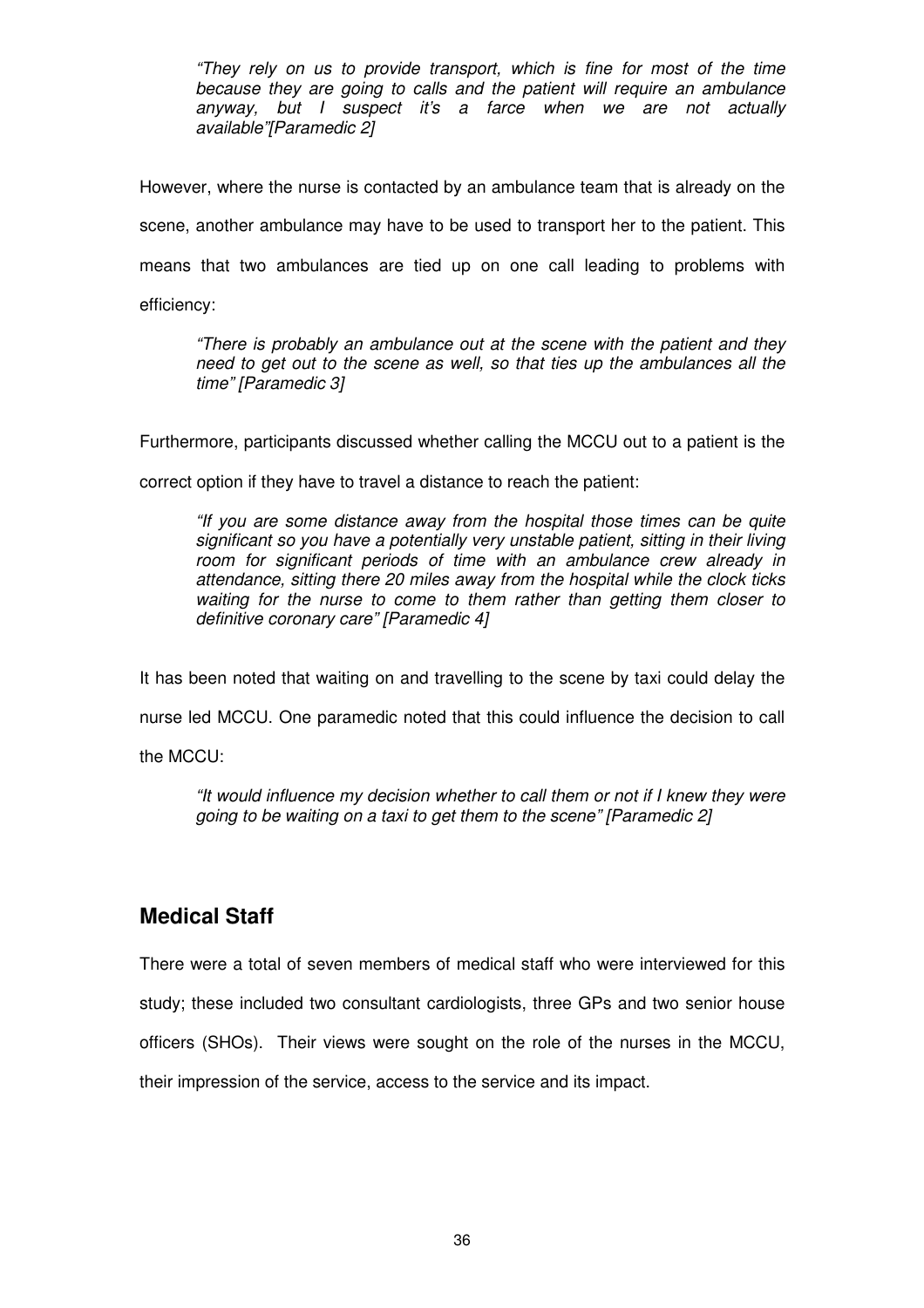#### **Role of the nurse**

The confidence held in the nurses by senior medical staff was evident throughout these interviews. The consultants involved had been integral in the development of the nurse-led service and highlighted the effectiveness of a service that is provided by nurses who have long and continuous cardiology experience. The rotation of SHOs through various clinical areas was viewed as making the continuity provided by nursing staff important:

"I think as the doctors are passing through it leads to a lack of familiarity and a strange person looking after the patient initially…whereas if you have the same people there all the time there is continuity, the seamlessness of care and the assurance of the patient". [Consultant 2]

This participant further noted the seamlessness provided as the nurses assess and treat the patient in their homes and often also in the coronary care unit; "the same nurse goes out in the pre hospital setting and in the hospital setting".

The confidence held by medical staff in the ability of the nurses was noted both by medical colleagues in the hospital and in the community:

"I'm confident with they nurses presenting the cases, they don't miss things, they have done all and usually they have come to conclusions". [Consultant 1]

"to me the people in charge are the nurses; they are the people with the know how, the experience, they have a good manner in dealing with the person". [GP 2]

The role of the nurse and the work they are delivering is recognised clearly by the senior medical staff:

"I mean at the end of the day, those are the posts that people should aspire to. I think that unless you can remunerate some of them, they are not going to want to do a job like that". [Consultant 1]

The GPs perceived that the focus of the service is to deliver thrombolysis as quickly as possible and with the proposed changes to the acute services it is felt to be important that the services should be maintained. The important component of the service is the speed of delivery and that it does not matter which professional actually gives the treatment as long as they have the skills and competency to do so: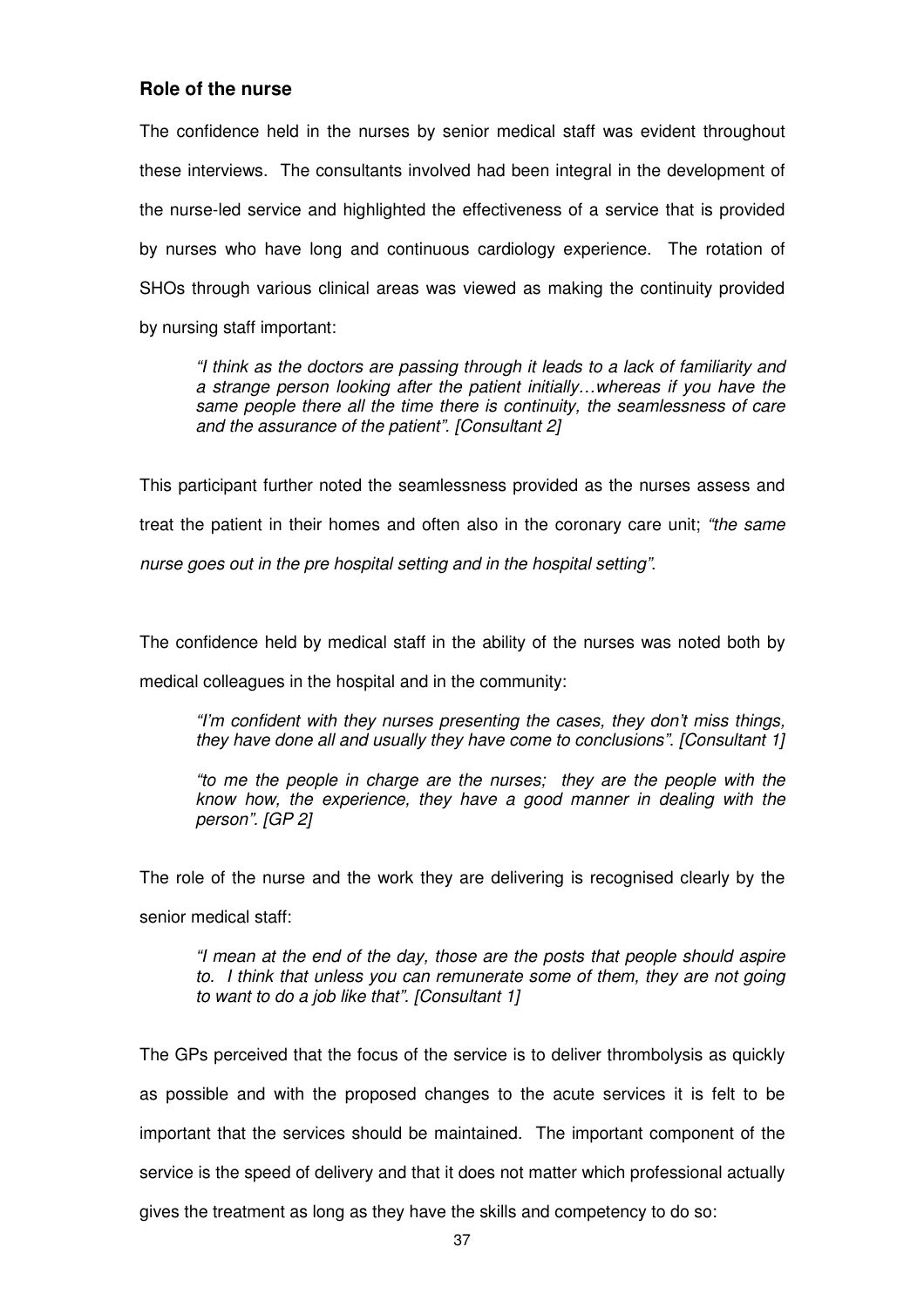"as far as I am aware it matters little to patients if it is a nurse or doctor delivering the service as long as they get the service and get treatment – they are more than happy with that". [GP 1]

The SHOs emphasised that the service not only offers thrombolysis, but also treats other acute coronary events such as arrhythmias.

### **Teamwork**

The co-operation and teamwork achieved by the nurse and medical staff involved in the nurse-led MCCU was evident throughout the interviews with medical staff. However, there were differences between the perception of consultants and GPs regarding the role of the latter once the mobile coronary care service arrives on the scene. The consultants identified the need for the GP to hand over the patient to the nurses when they arrive, as one commented:

"Then other times nurses will tell me, we get out to the house and the GP has disappeared, now that is bad practice, as it will only take about five minutes to handover a patient". [Consultant 1]

This was viewed differently by the GPs as they highlighted that the calls are very time consuming and impact greatly upon their other work. GPs appreciate the support of the service in attending these calls and feel that they only need to remain with the patient if they know the service are going to be delayed:

"There is no point in both GP and coronary care service in my view being there, unless there is a good chance that the coronary care team is going to be delayed or if there is a hitch or whatever, then by all means yes the GP can go out and assess the situation". [GP 1]

# **Transport**

Participants perceived that the quick response by a MCCU was crucial within a rural and geographically disperse area. As with other participants, medical staff also highlighted the use of a taxi for transport to the site of the call as a potential limitation.

However, one GP did comment:

"To me it doesn't matter what brings you…yeah they have come here by taxi, they have come here by ambulance, they've come here by cardiac car, they are on the stop and they are as good as anybody else". [GP 2]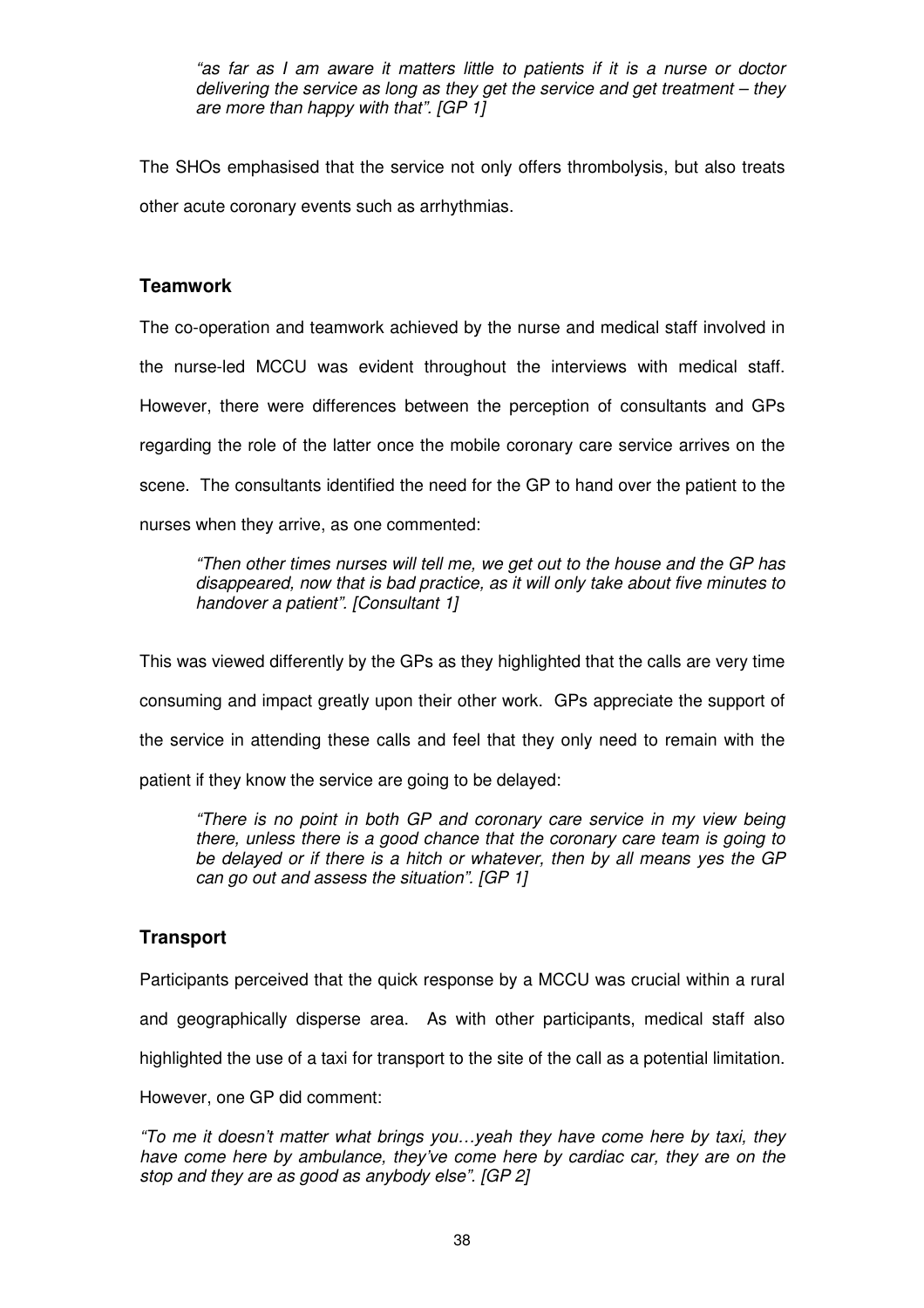#### **Referral process**

Further communication and training of others involved in the service such as GPs may be required, notably concerning guidance on referrals. The consultants identified that guidance on referrals may be required and felt that in some cases the service had not been called when there was significant need to do so. The SHOs noted that there appears to be times when inappropriate calls are made and feel that GPs require training in the steps they should take when contacting the mobile coronary care service. For instance they related cases where inappropriate calls were made as the patient was already in a collapsed state. Similarly, the GPs felt that they need to know what the Trust staff expect of them, as one commented:

"I think there is a feeling amongst GPs about the service, that they have to be sure the patient is having an MI before they call the cardiac team. There is a sense that you don't want to use resources inappropriately. So perhaps GPs do need to have a lower threshold for that". [GP 1]

The GPs also expressed frustration when they are informed that the nurse-led service will not be dispatched, as there are no beds available for the patient. They asserted that the service should be dispatched and the patient transported to the next closest coronary care unit.

### **Local Public Servants**

Views were sought from local public servants on their awareness and understanding of the service, the impression that people have of it and the impact that the service has. It must be stressed that this study was undertaken at a time of considerable disquiet in the Sperrin Lakeland Trust area where proposed reconfiguration in hospital provision and a perception that the sparsely populated rural west of the province was getting a lesser service generally than the more densely populated urban east.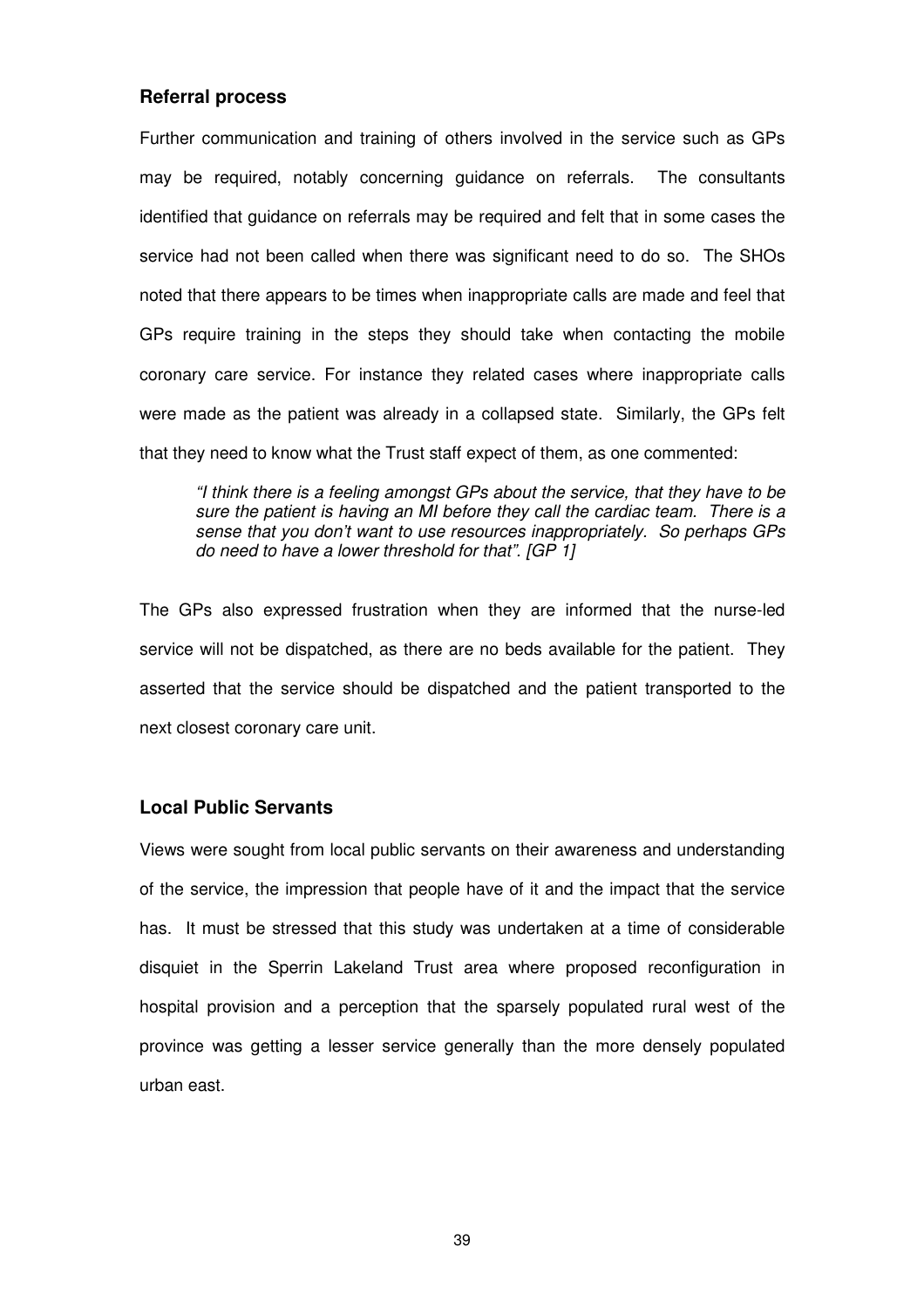### **Awareness and initial impressions of the development of the service**

All of the local public servants were aware of the existence of the nurse-led MCCU. They were also aware that the service had developed from the pressures created by changes in medical practices and that this was the only nurse-led service in Northern Ireland. This caused some discussion from two of the three elected representatives concerning the appropriateness of having nurses leading this service in Sperrin Lakeland when it is medically run in other areas.

"I'm aware in some places that coronary ambulances are staffed by doctors and I suppose that is always an issue for me" [Council representative 1]

"I suppose it begs the question which is the best, doctor-led or nurse-led services?" [Council representative 3]

However, the third elected representative was very positive about the nurses having

taken on the service:

"I'm aware in the recent past it could no longer be delivered by this doctor-led, as a result I'm aware that it was nurses themselves…had themselves trained up and now deliver the service which is a wonderful service" [Council representative 2]

# **Training**

The experience of the nurses and the training that they have received was identified

and the high standards of care that must be delivered by a nurse-led service. Again

comparisons were made with medical staff and these represented both the

viewpoints of those who consider the service provided by the nurses highly and those

who express concern that it was not medically led:

"One would hope that the correct drugs are being issued at the right time. I mean I suppose that is the difference between being a nurse and being a doctor, that decision you have got to make within that first thirty seconds". [Council representative 3]

"I do know that these ladies have been trained to such a high degree that they are probably as good as any doctor coming out and that is my understanding of the situation. Nurse-led services, a lot of medicine now can be nurse-led and especially with the level of expertise that these people have" [Council representative 2].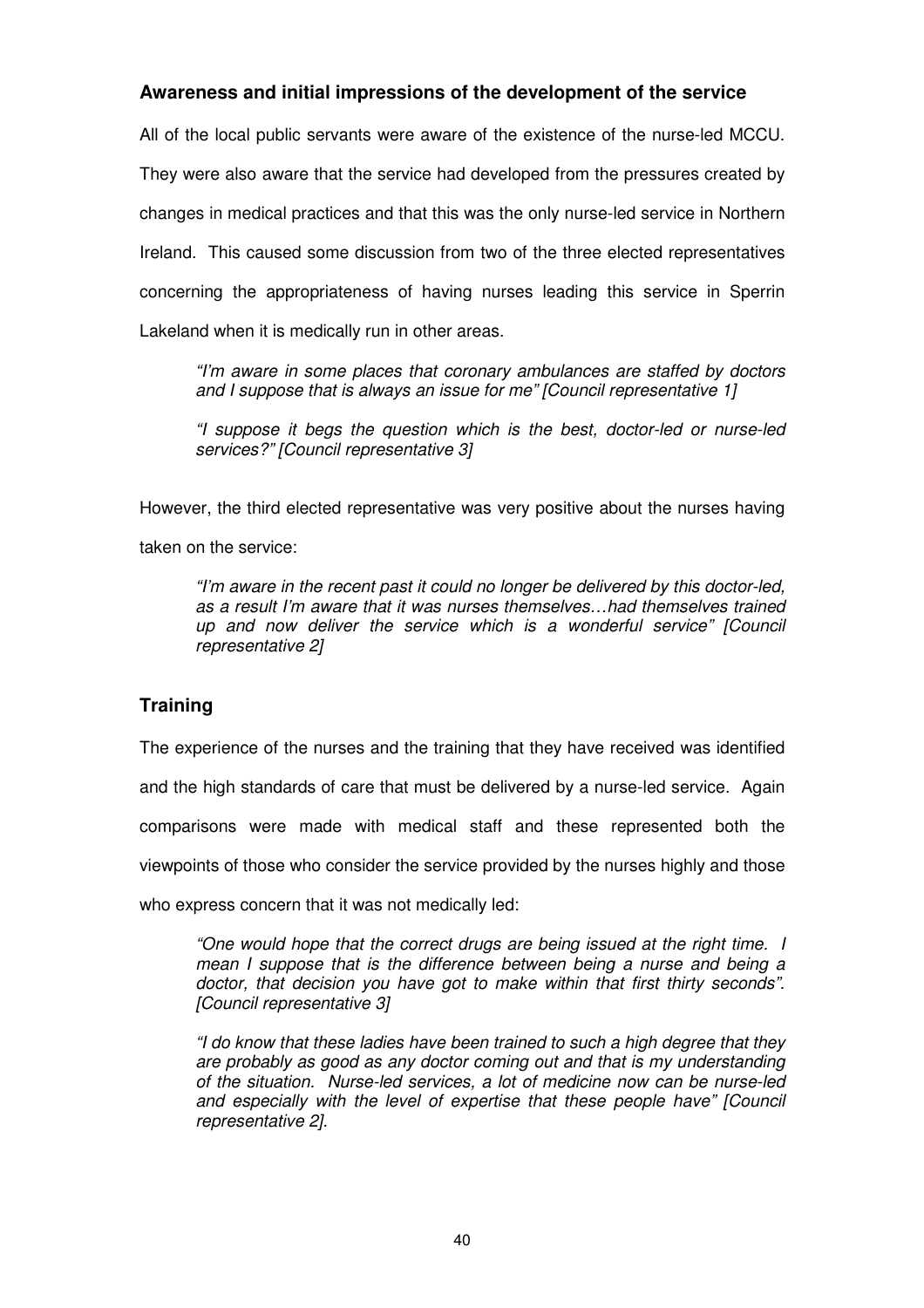### **Concern about the development of the service**

The council representatives expressed some disquiet about the effects of changes to medical working practices and staffing difficulties. Specifically they recognised that without the nurse-led MCCU, the service would have been compromised or would not have existed. Again a range of opinions was expressed, one participant observed that in general nurse-led services were becoming more acceptable:

"If the alternative is either a nurse-led service or an occasional service from perhaps the consultant-led service, I think there is only one way forward. I think it is becoming widely accepted, the nurse-led service" [Council representative 2]

Another elected representative was concerned that the nurse-led service has been promoted as innovative but is in actuality a lessening of the service provided to patients:

"The attempt to supply us with quite second rate type of services when we can look at high quality provision in Belfast and Derry with this kind of lower level service some way or other being sold to us as being something innovative and new and great" [Council representative 1]

### **Public perception of the service**

The council representatives who participated in this study felt that the public have a

very positive perception of the nurse-led service and that there were no significant

adverse comments they would have been apparent and discussed at council level.

"Oh wonderful, wonderful comments about it, people have confidence in it, there is no issue about that" [Council representative 2]

"I have absolutely no adverse comments whatsoever and believe you me, as soon as they sit in the chamber of the council, if there were adverse comments on those nurse-led services, we would be the first to hear them". [Council representative 3]

A representative from the Western Health and Social Services Board (WHSSB) was interviewed to ascertain his/her perceptions of the nurse-led MCCU. They viewed the contribution of the nurses very positively and felt that the skills and knowledge gained through their substantial experience, their local knowledge and holistic approach to care mean that they can provide this service effectively to the patients. While he/she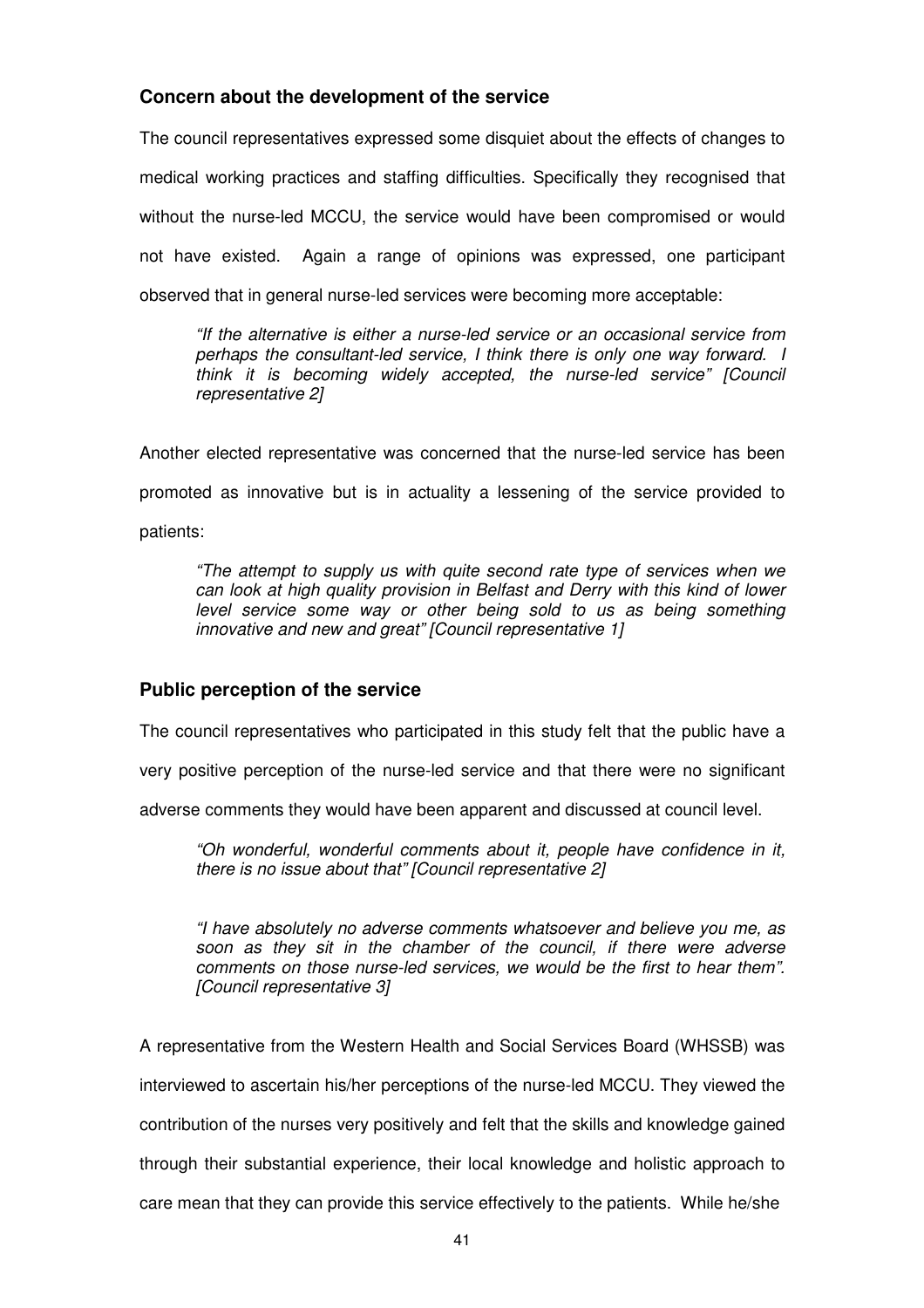was aware that the driver for the service had been due to medical changes this was not viewed as having been detrimental to quality of provision. Rather, the service provided by the nursing staff was simply plugging a gap but providing a more holistic service and challenging the view that the services can only be physician led. The knowledge and experience that the nurses posses with regard to the legislation, their approach to infection control and the management of drugs were also viewed as advantageous:

"As I understand they are delivering a service it's hitting where it needs to hit and it's doing a good job so from that point of view I think the service is meeting its needs".

While the participant identified the valuable contribution of NIAS staff and the need for investment in the ambulance service, the conclusion was that nurses who work in cardiology are the most appropriate professionals to fill the role. Furthermore, the impact of this service on the profile of nursing locally, regionally, nationally and internationally was considered important for Northern Ireland as a whole. It was pointed out that as a Trust Sperrin Lakeland was open to the development of the service in a way that some of the Trusts may not have been:

"Other major hospitals…have a much larger medical service and a much larger cardiology sub-section of that service and a much larger workforce and you may indeed have some degree of reluctance of the more traditional mindset to allow that sort of innovative move"

Furthermore, the WHSSB representative considered that the nurses working in the team providing mobile coronary care services promotes the value of the contribution that nurses can make to multidisciplinary teams and this is evidenced by the respect that the GPs have for them.

A representative from the Western Health and Social Services Council was also interviewed. This representative was concerned that the service had been promoted as a positive development but was actually developed due to the unavailability of sufficient doctors to run the service. However this participant emphasised faith in the nurses to be both well capable and well trained to lead such a service. This was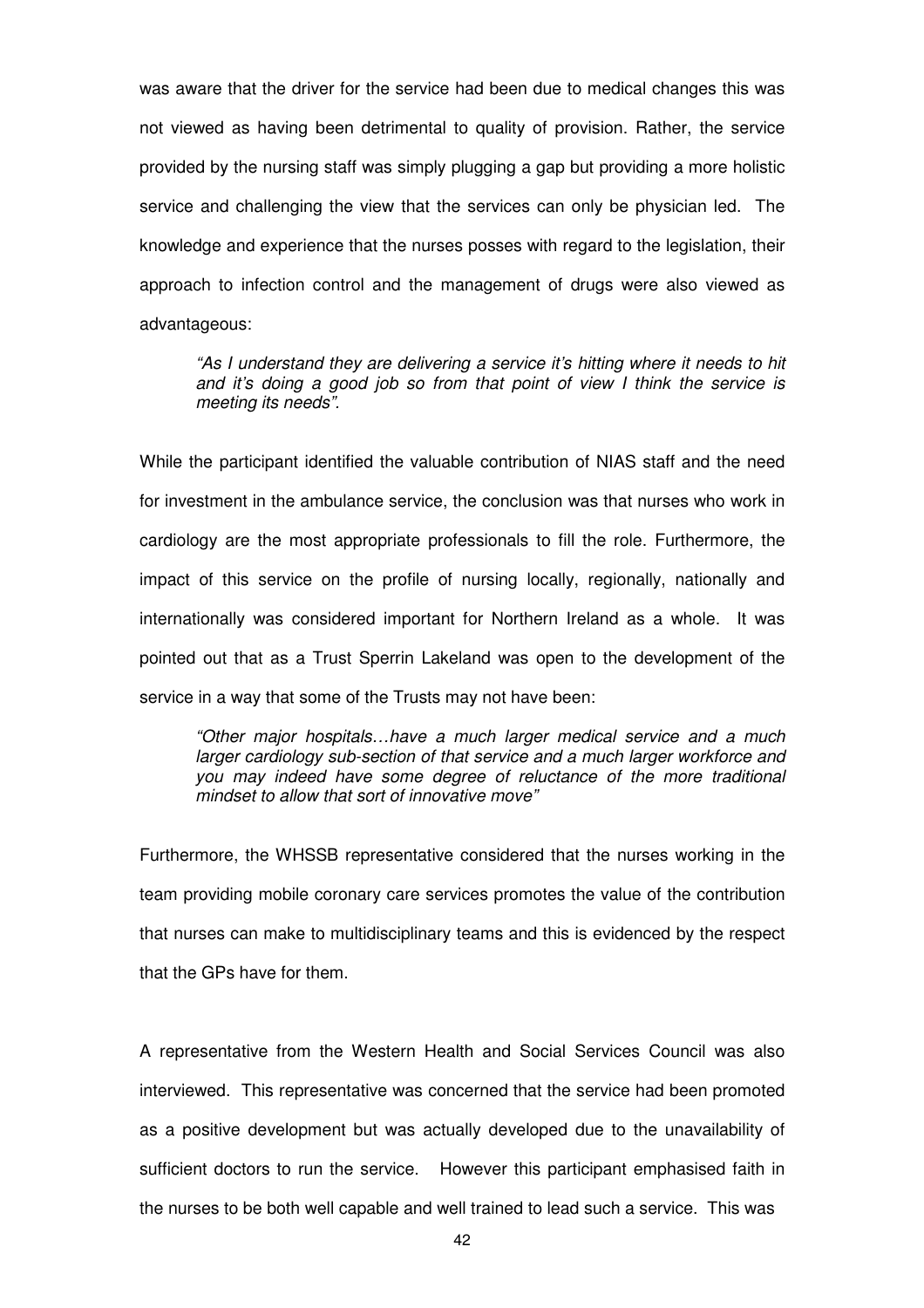further validated in that they felt that patients have a very, very positive impression of the service. The issue of members of the public not having the knowledge to recognise symptoms as cardiac in origin was highlighted as being problematic and potentially dangerous.

The transport issue was raised by this participant who found the need for nurses to take taxis to patients "astonishing".

Two representatives from the Cardiac Support Group were interviewed. They stated that they had initial apprehensions about the service either stopping or being nurseled. However, these were rapidly allayed once they realised that the nurses who were caring for cardiac patients in the wards were the same ones who would be delivering this service:

"When we realised it was the nurses that were dealing with the cardiac patients most of the time under the supervision of the doctors certainly members were concerned but their fears were soon alleviated by the fact that we were still going to maintain a service and more so a better service probably than what we had beforehand". (Cardiac Support Group rep 2)

Participants identified the support that the Cardiac Support Group gets from the nurses who are involved in the nurse-led service. They highlighted the consistency and continuity of quality provided by having known the nurses over a number of years. They considered the care given by the nurses to be on a par to that provided by medical staff and that those who had been treated by the nurses had nothing but praise for them. The possibility of patients not recognising their symptoms as cardiac in origin and therefore delaying getting assistance was again stressed as a major public health issue.

The only concerns that were expressed about the service were that the nurses were, on occasions having to use taxis to get to patients and the impact that that may have on response times. However, they did accept that the patients were getting treated a lot quicker than they would have done waiting an ambulance to take them to hospital.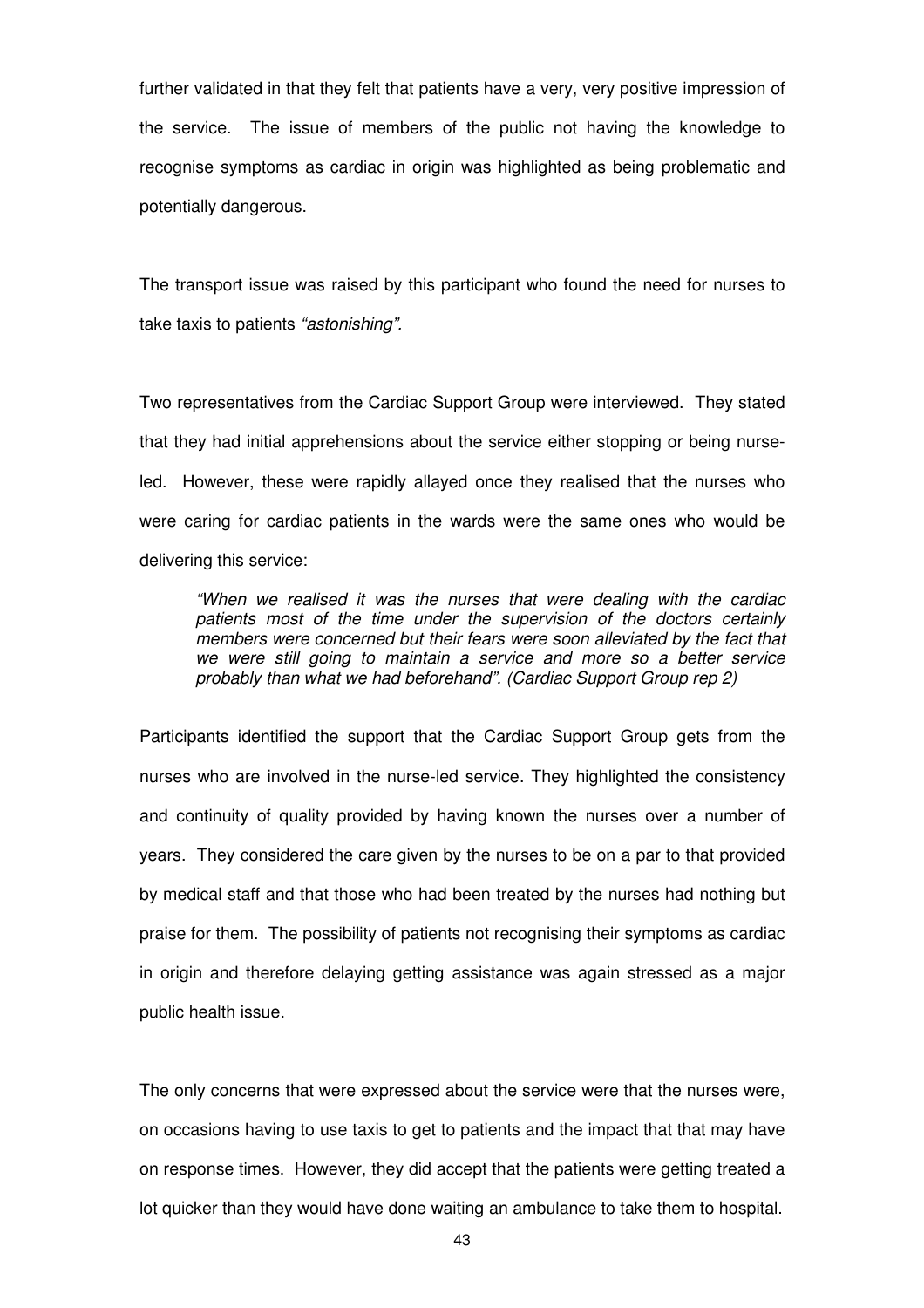One representative did express some concern as to whether the nurses are covered

for both safety and accountability:

"I think there is room for nurse-led services in every aspect of work. But I think that nurses need to be fully aware of their accountability and that they …ensure that at all times that everything they do, they do with safe practice". (Cardiac Support Group rep 1)

# **Hospital Manager**

A hospital manager from one of the participating hospitals was interviewed. This participant identified that the service came about because of changes in medical working practices and the consultants identifying that they had nurses of such a calibre that they would provide the clinical supervision for them to operate a nurseled service. The manager stated that the development of the nurse-led service has been very good for nursing.

The manager detailed the service provided by the nurses and stated that this role was being filled following in depth training and the use of evidence based protocols. They stressed that the nurses had to be "well qualified and highly competent" and described the pride that they had in being their manager. Furthermore, they considered that the public had confidence in the service and the local community were very proud of it.

The manager stated that contrary to some views, the service was not a cheaper option and that it could be argued that it would be cheaper to have an ambulance man trained to provide the service. There has had to be an increase in nurse staffing levels:

"The reality is if you look at the figures, the number of occasions that they are called out, it does mean that there is an extra pair of hands on night duty every night of the week and more often than not that person will get staying on the ward for the entire night".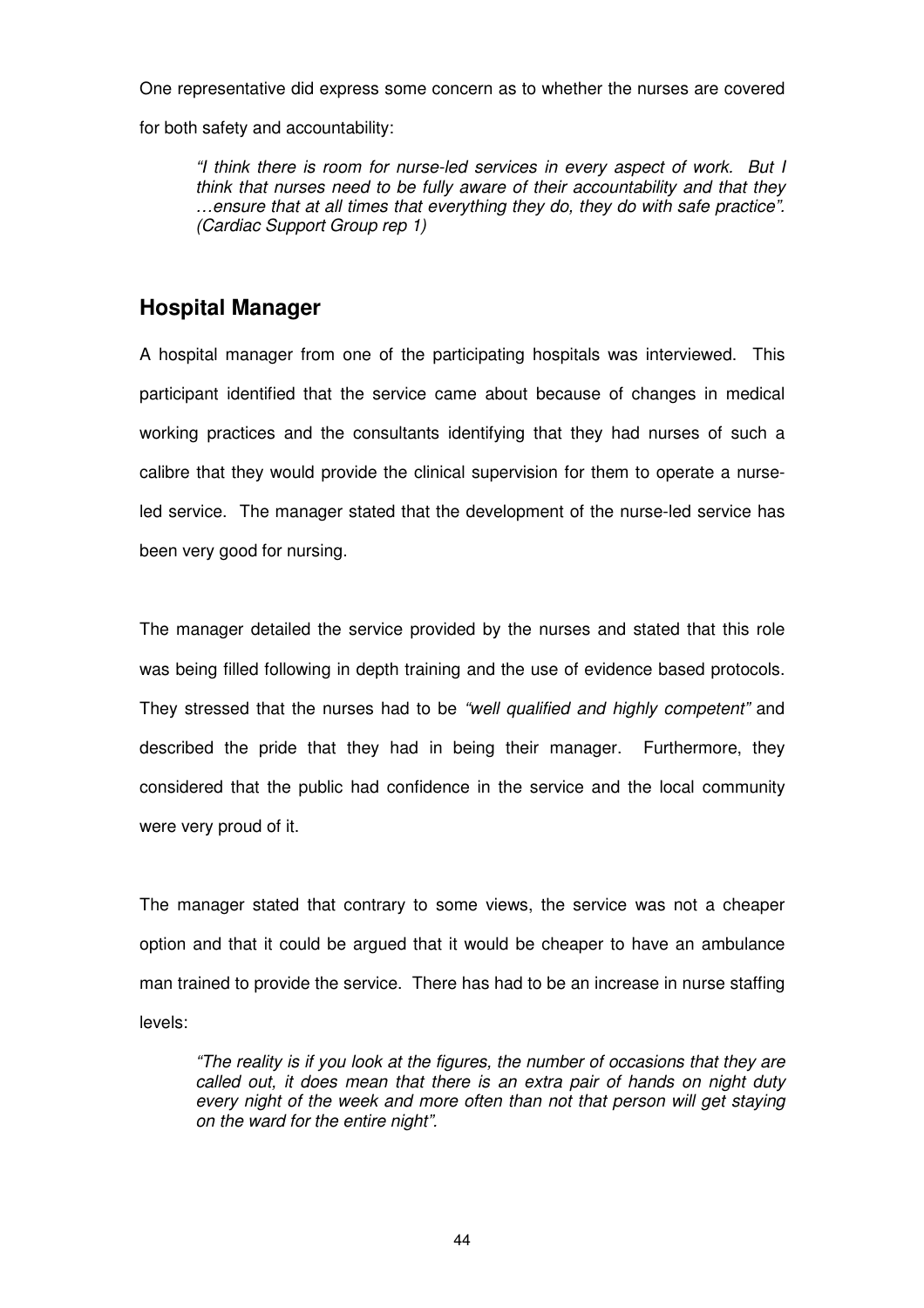However the manager was aware of the effect that the nurses leaving the ward could have:

"There is a risk when you leave a ward full of critically ill patients to send a registered nurse with all those qualifications, plus she is accompanied by an associate nurse, who also is a very well qualified person".

The manager detailed that the service has to be suspended occasionally when there are no coronary care beds available. They stated that the regard shown to the service by GPs is evident as they react very negatively when the service is suspended. However the manager was also of the opinion that the service could be used more and that there were patients who had presented in accident and emergency that would have possibly have been optimally treated if the MCCU had attended them. The possibility of patients ringing the service directly was discussed.

# **Pharmacist**

A hospital pharmacist working in Sperrin Lakeland Trust was interviewed to ascertain their views of the nurse-led MCCU. The pharmacist had been involved in the initial development of the nurse-led service and described how initially there had been work required in the development of protocols and guidance for the nurses. However, he/she stated that having worked with the nurses in coronary care previously the nurses had an excellent understanding of coronary conditions and had accompanying the medical staff on the mobile unit for many years. The good working relationship between the pharmacist and the nurses has continued through updating of the treatment protocols and adopting changes in government or NICE guidance. However, the structure for updating on treatments is not optimal:

"On my end of things would be looking to update treatment plans and stuff I would be the first one to put my hand up and say we probably don't get it done quickly enough".

The pharmacist noted that while there has not been a lot of thrombolyic therapy given by the MCCU the nurse-led service does make a difference to patients and enhances their life expectancy or improves their quality of life: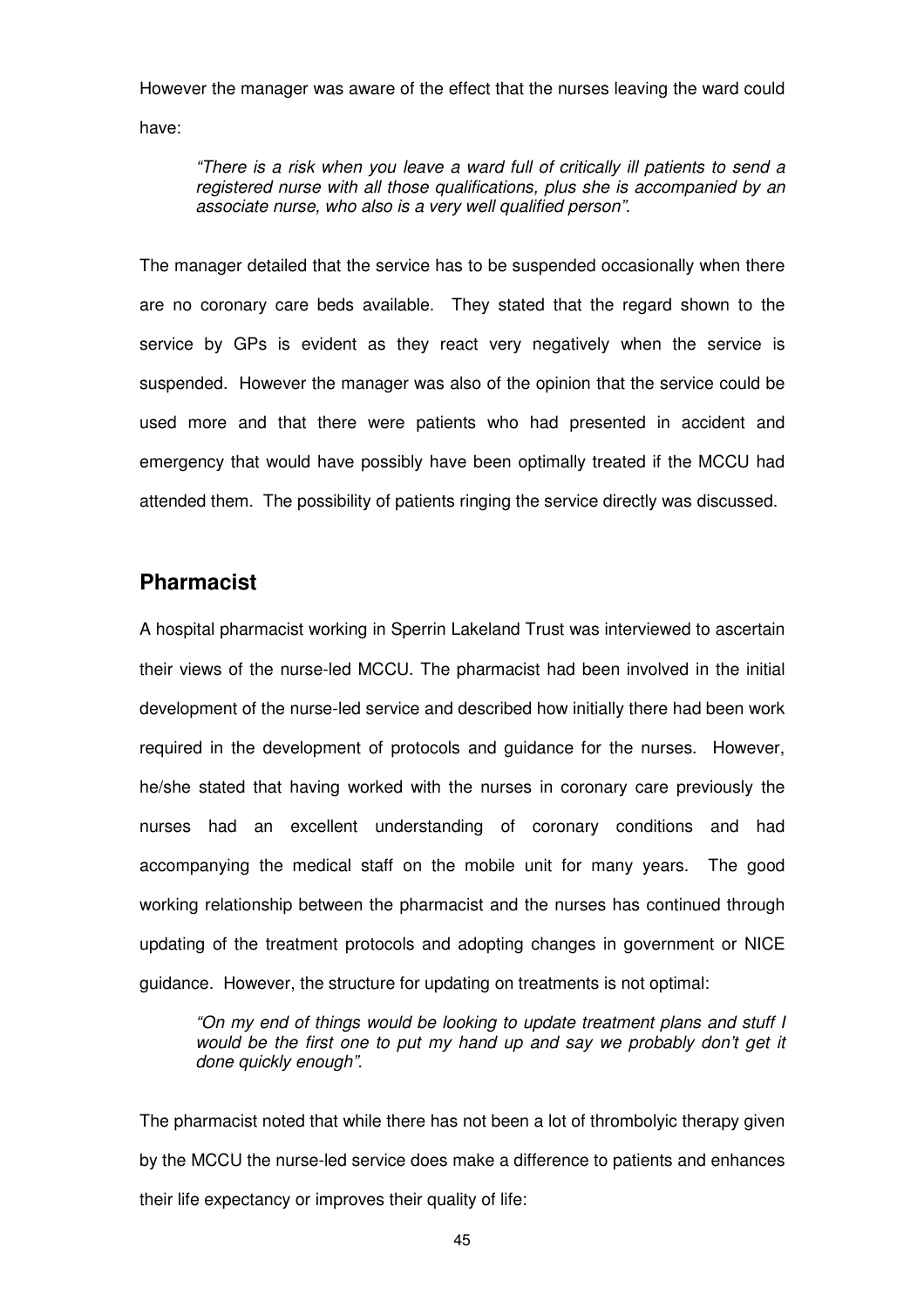"You would get a lot of people coming back to rehab and saying that they were lucky and all this, generally its positive, I've never heard a negative comment".

This pharmacist viewed the service as an efficient and inexpensive service for the hospital but also a high quality one. The future of the service was discussed in the interview, including the use of paramedics and whether the service would be appropriate for urban use.

# **Summary of Key Findings**

- The nurses working in the nurse-led MCCU are considered to be appropriate providers of this service;
- The nurses occupy a dual role working as senior nurses in the coronary care unit and in the nurse-led service;
- The nurses are very experienced and have high levels of skills and training; this is supplemented by working within well developed evidence based protocols;
- The nurse-led service developed in response to changes in medical working practice and as a driver for service development this is an area of concern to some participants – particularly elected representatives;
- The public response to the nurse-led service has been very positive, though a number of the patients were unaware of the service's existence prior to being treated by the nurses;
- The relationship between the nurses and other professionals has been well established and teamwork between is valued and effective;
- Issues remain about the means by which the nurses travel to the patients, the use of taxis by the service was an area of concern for many participants;
- The development of the nurse-led service has raised the profile of the individual nurses and raised the profile of the service and nursing in general locally, nationally and internationally.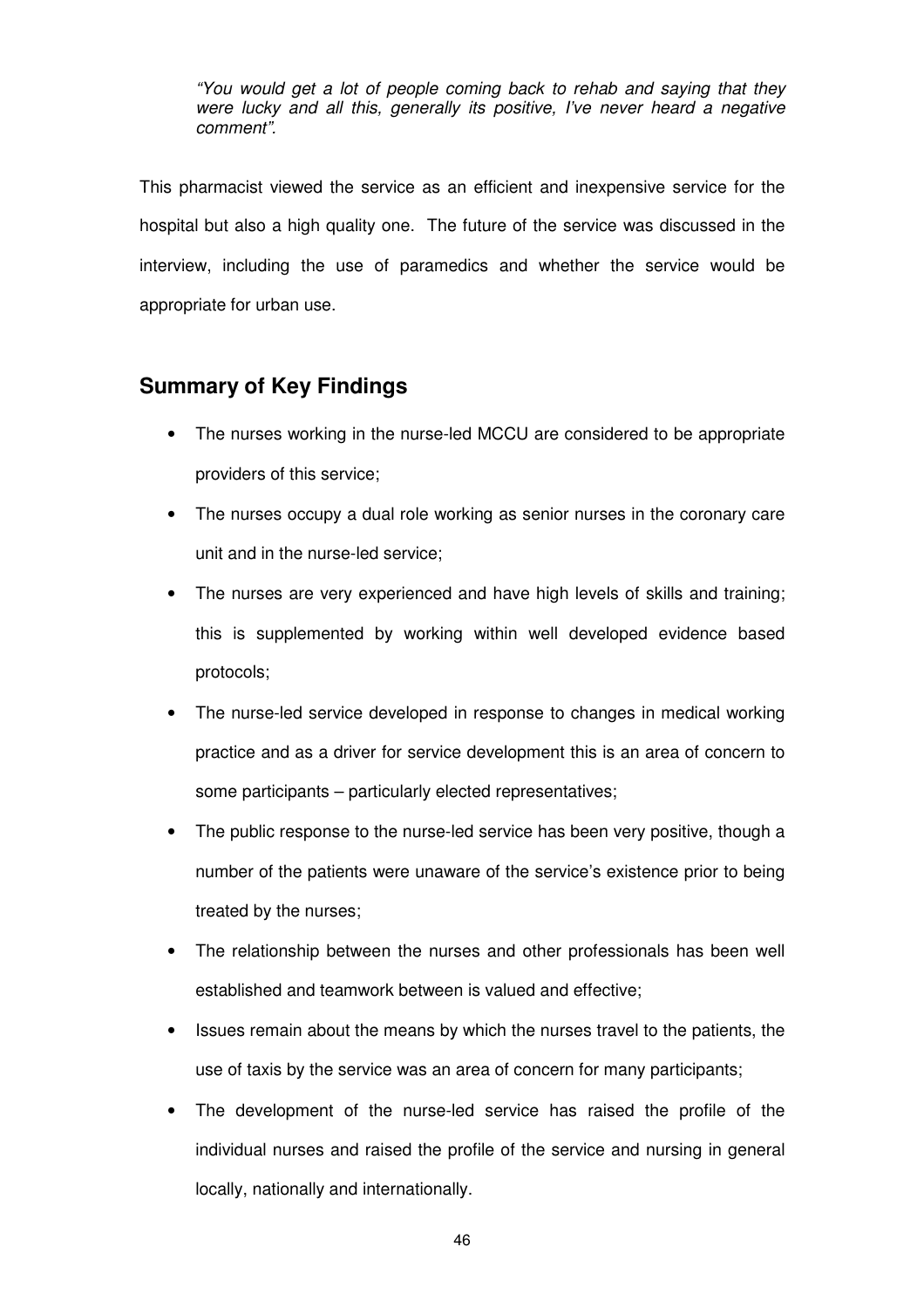# **Discussion**

Thrombolysis is most effective at preserving optimal cardiac muscle function when it is given as soon as is safely possible following the onset of the symptoms and determination of the correct diagnosis. Previous studies have identified that many patients are excluded from potential treatment due to excessive delay (Dracup et al., 2003). However, thrombolytic therapy has a number of potentially serious side effects. Therefore, there has been considerable discussion as to how best to ensure that patients are given thrombolysis in as short as possible time frame but also in a way that ensures patient safety. These considerations are particularly relevant for the more rural geographical areas where the time taken for a patient to reach a hospital may be a factor.

The impact of nurse-led or nurse-initiated thrombolysis within the hospital setting has been investigated previously (Jones, 2005; Qasim et al., 2005; Smallwood, 2004). However, pre-hospital care throughout the UK is generally provided by the ambulance service or by GPs; within Northern Ireland the MCCU is predominantly medically-led. Therefore, this study was designed to evaluate a unique nurse-led mobile coronary care service in rural Sperrin Lakeland Trust. This service operates between 5pm and 9am weekdays and 24-hours over weekends and public holidays and provides a lead and associate nurse who can attend and treat patients with cardiac active drugs and initiate thrombolysis.

Following detailed semi-structured interviews with relevant professionals, patients and local public servants a number of issues arose which are appropriate for further discussion and recommendations.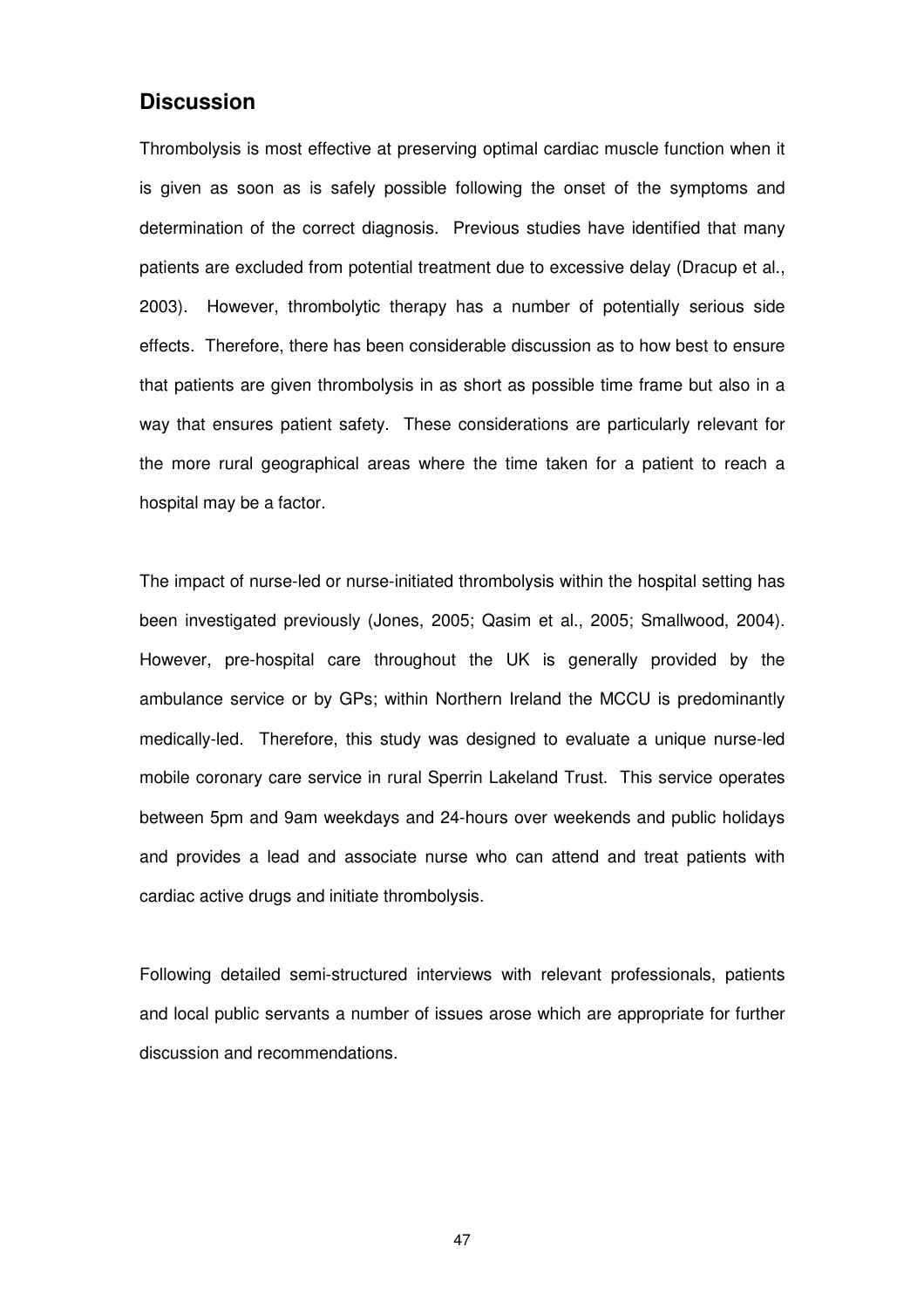#### **Nursing role**

The nurses who provide this service all had considerable coronary care experience and were identified by all participants in this study as being highly skilled and knowledgeable. The confidence that these nurses inspire was considerable and alluded to by both the professional groups, public servants and by the patients. This confidence was integral to the initial development of the service. It was also stimulated by medical consultants' belief in the ability of the nurses. Furthermore, many of the patients knew the nurses from previous admissions to the coronary care unit and they found reassurance and continuity to be comforting.

The recognition of the new roles that can be filled by nurses which are outside the traditionally roles has been a feature of recent healthcare developments (NMC, 2004). The nurses feel that this role change has provided opportunities for both professional and personal development and training. The service has also raised the profile of nursing locally, nationally and internationally. The impact of highly skilled nurses leaving the wards to attend calls was highlighted and the effect this may have on critical ill patients in the unit should be continually monitored. However, it was stressed that due to an experienced nurse being deployed to cover the MCCU service overnight there is an extra highly experienced nurse on the coronary care unit and thus extra cover is provided in cases when the MCCU is not called.

#### **Communication**

The communication of changes in the health service appears to be potentially problematic as not only were there a number of patients who were not aware of the nurse-led service but also there were some paramedics who work directly with the service who were not made aware of the nurse led service being introduced. Communication with the GPs on the appropriate referral process for the nurse-led mobile coronary care service was also raised as an area where further guidance may be required. It should be identified here though that prior to the inception of the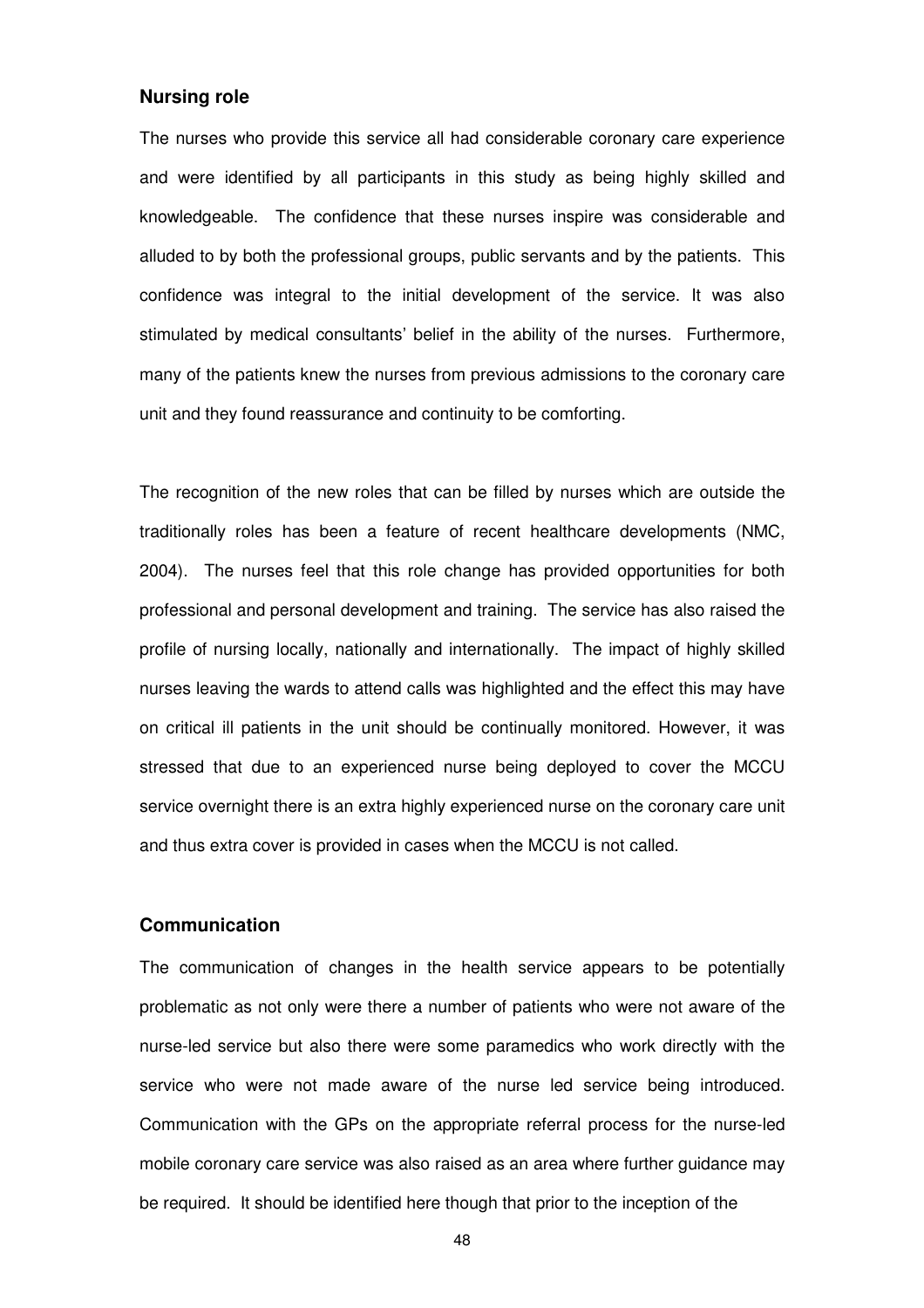nurse-led service a substantial effort was made to communicate clearly with the GPs and NIAS regarding the service. This included details of how it was to be run and the situations in which it should be called out. Regular meetings with GP representatives continue and updates about the MCCU are included.

#### **Stimuli for development**

All participants recognised that the driver for the development of the nurse-led service was due to changes in medical working practices. However, most participants recognised that nurse led care is integral to the changes in modern healthcare. However, there were questions raised by a few interviewees as to whether the service has been marketed as innovative but that this is a means to cover up the loss of an existing medical led service to a rural community. It was stressed by all participants that there had been no lowering of quality of provision; in fact quite the reverse. This was due to the previous medical-led service being provided by transient SHOs – many of whom sought nursing advice anyway!

#### **Transport**

The means by which the nurses get to the patients was a topic for much discussion with considerable concern expressed over both delays due to the use of taxis and the over use of ambulances which can mean two of them being tied up on one call. Interestingly, the quantitative data did reveal that taxis were only used for a minority of calls. In fact, they were only used in a total of 25 calls over the two-year period from August 2003 to August 2005. This was compared to 260 calls where ambulances were used. However, further discussion on the method of transport is required.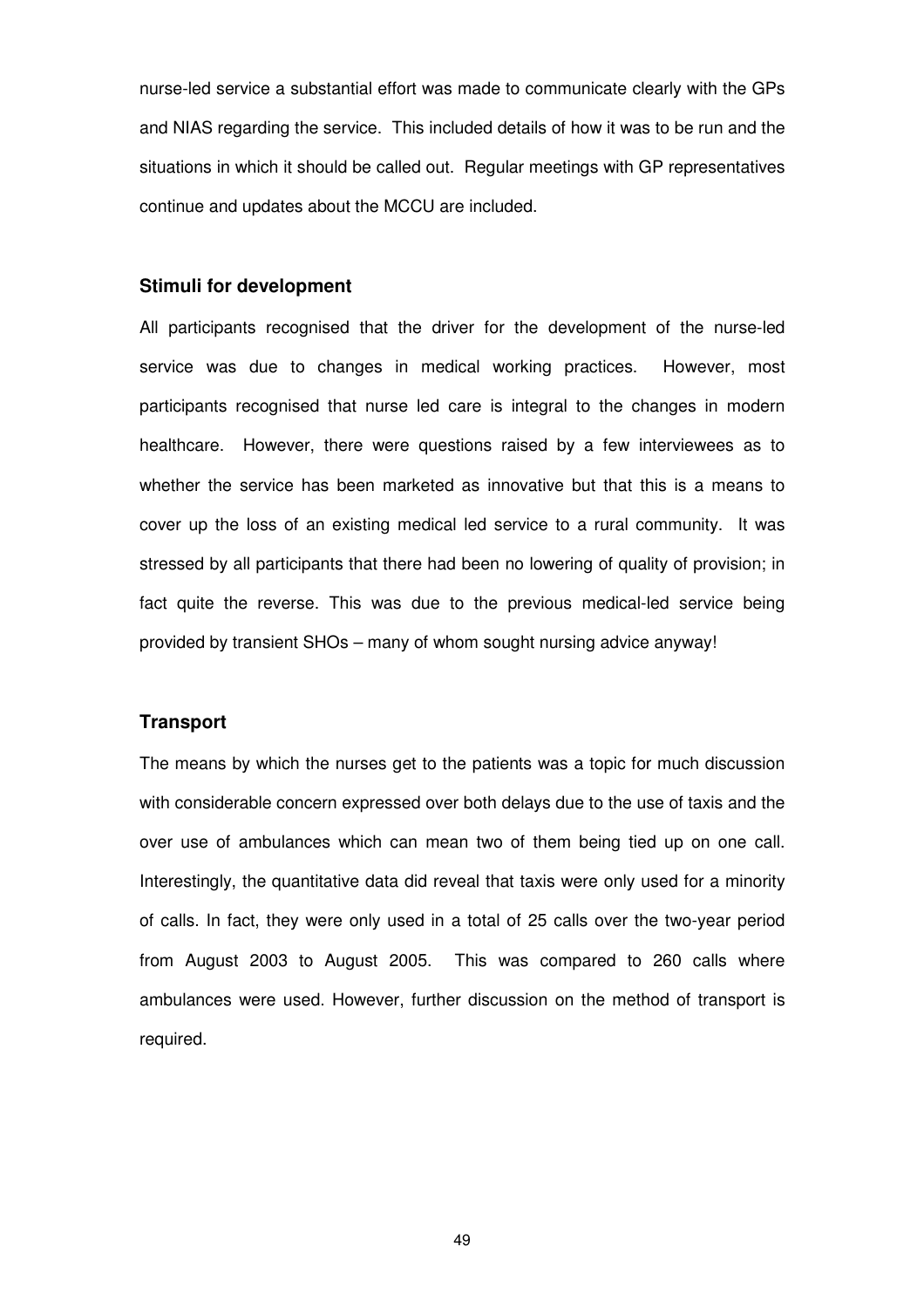#### **Professionalism and Teamwork**

The professionalism of the nurses was highly regarded by all of the key professions represented in this study and by the patients that had been treated. Medical, paramedical, nursing and pharmacy representatives noted the teamwork aspect of the nurse-led service. Participants identified the importance of this in achieving the optimal treatment and care for the patients and highlighted the mutual respect that exists between the professions and the significance of interdisciplinary co-operation.

#### **Who provides the service?**

The provision of community based thrombolysis and the most appropriate profession to provide this was debated by participants in this study. While this is not the only treatment that is provided by the MCCU, it is focused on because of the significance of getting this treatment within an optimal time period. Paramedics give this treatment in some areas in the UK and so it is not surprising that there was discussion on whether they should undertake this role in Sperrin Lakeland.

This discussion is worth pursuing when one considers the following scenario: an ambulance arrives on the scene in a rural part of the Trust. After an initial assessment by the paramedic, the nurse led MCCU is called. The patient and the paramedics may have to wait 30 minutes for the nurses to arrive (possibly in another ambulance). Considering that time is of the essence for thrombolysis, this waiting for the MCCU nurses to arrive could be wasted time and potentially life threatening for the patient. It is also worth considering that thrombolysis has been as given safely and appropriately by paramedics elsewhere in the UK, and therefore could be extended to Northern Ireland.

However, in this study the experience, knowledge and skills of the nurses were highlighted as one reason why they should provide the service. The years of working in the coronary care unit were perceived as being important for the confidence and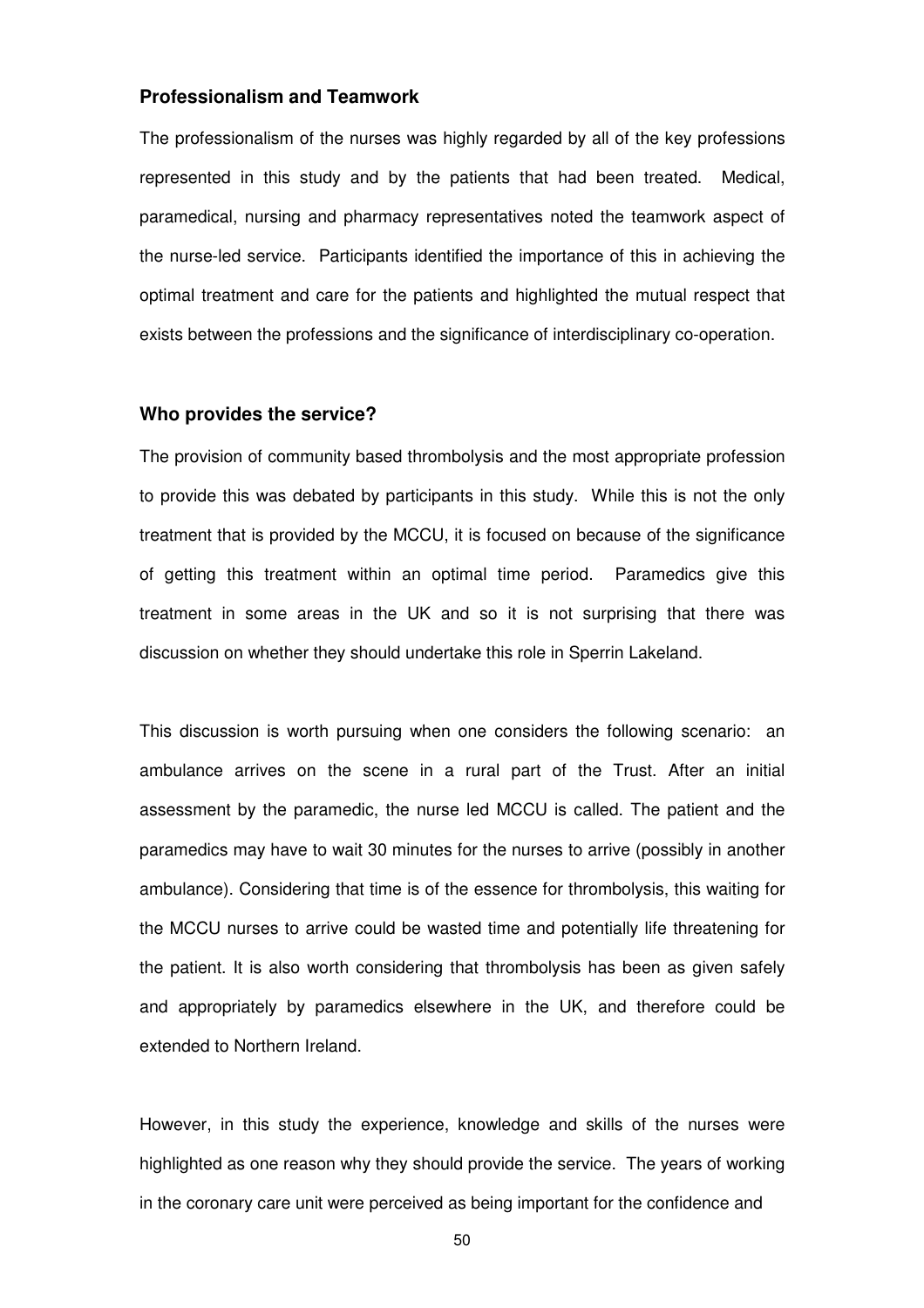competence required to deliver the service. There is also the issue of whether paramedics would want the responsibility and accountability of having to instigate thrombolysis. Nonetheless, further discussion is required on the optimal means of providing thrombolysis in any future MCCU service.

#### **Use of the service**

The predominant means by which the nurse-led MCCU is contacted and requested to attend a patient is via either the NIAS or GPs. This evaluation identified that the majority of calls to the service are considered to be appropriate by those interviewed (4% of all calls were considered to have been inappropriate from 2003/5) and therefore it is assumed that the referral agents have a good understanding of what the service aims to achieve. However, some GPs were identified as not using the service at all and some identified a lack of clarity about when to call the service. Though as there has been regular communication with GPs regarding the service and updates relating to it this may be a difficult area to improve on further. The changes to the GP contract and reduction in the supply of out of hours care by local GPs may require further consideration to be given to the means by which those doctors who are called to patients in the community are made aware of the service and the appropriateness of the referral process. Therefore, this is an area where improved networking between primary and secondary care services is advised. Further discussion is warranted on the appropriateness of encouraging patients who have been previously admitted to coronary care to contact the nurse-led service directly.

The nurse-led MCCU is the respondent unit used in over two thirds of the calls for the mobile service (69% in 2003/4 and 68% in 2004/5). However, accepting that the MCCU has a range of interventions, over that period only a total of 29 patients have been given thrombolysis. Of these, 22 (76%) had this administered by the nurse-led service and all of the total call to needle times for the service was less than 60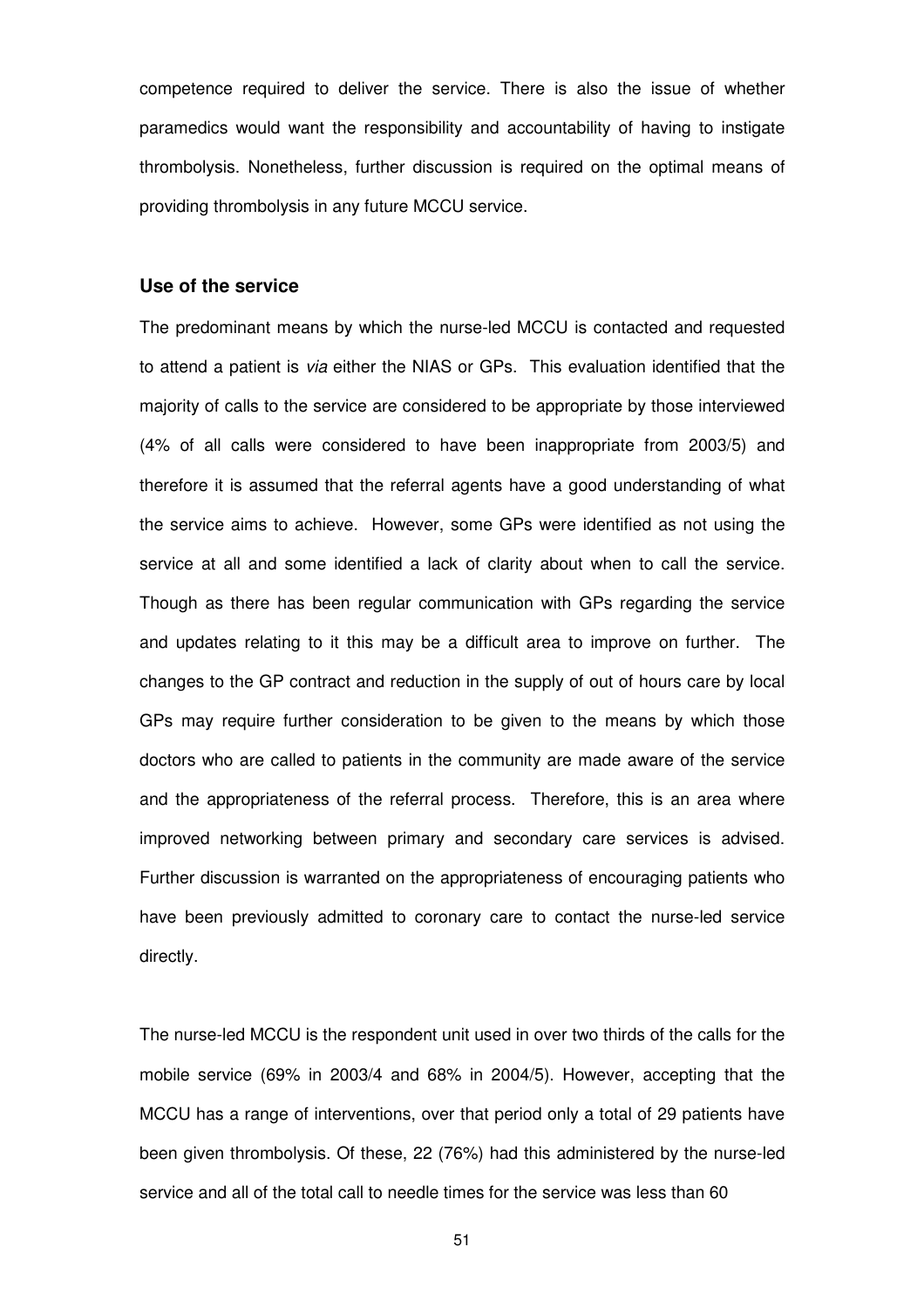minutes. It is evident that the nurse-led service contributes to the overall service provided by the MCCU and where thrombolysis has been administered this was given within the NICE recommended one hour of the service being alerted. Nevertheless, it is also worth noting that the number of patients who received thrombolysis over a two-year period is relatively small.

# **Recommendations**

Arising from the findings of this study, the following recommendations are offered:

- Further consideration should be given to the means of transporting the nurse-led mobile coronary care service to the patients.
- Data should be collected on the time taken from the initial call to either the GP or NIAS to the time of thrombolysis to ascertain the accurate total 'call to needle time' for MCCU thrombolysis.
- Communication about the service should be enhanced among NIAS, GPs and the MCCU team.
- **Few of the patients interviewed were aware of the service before being treated.** Therefore, greater publicity for the service should be available for the local population;
- The issue of self referral should be considered for some patients;
- Guidance may need to be provided for those (GPs, NIAS) who are calling the service out to ensure that it is used optimally.
- Consideration should be given to means of utilising the skills and knowledge of the nurses for teaching of junior medical staff and nurses.
- There should be succession planning so that new nurses are involved in providing the service.
- There needs to be further debate about the provision of pre hospital coronary care possible development of paramedic or GP initiated thrombolysis.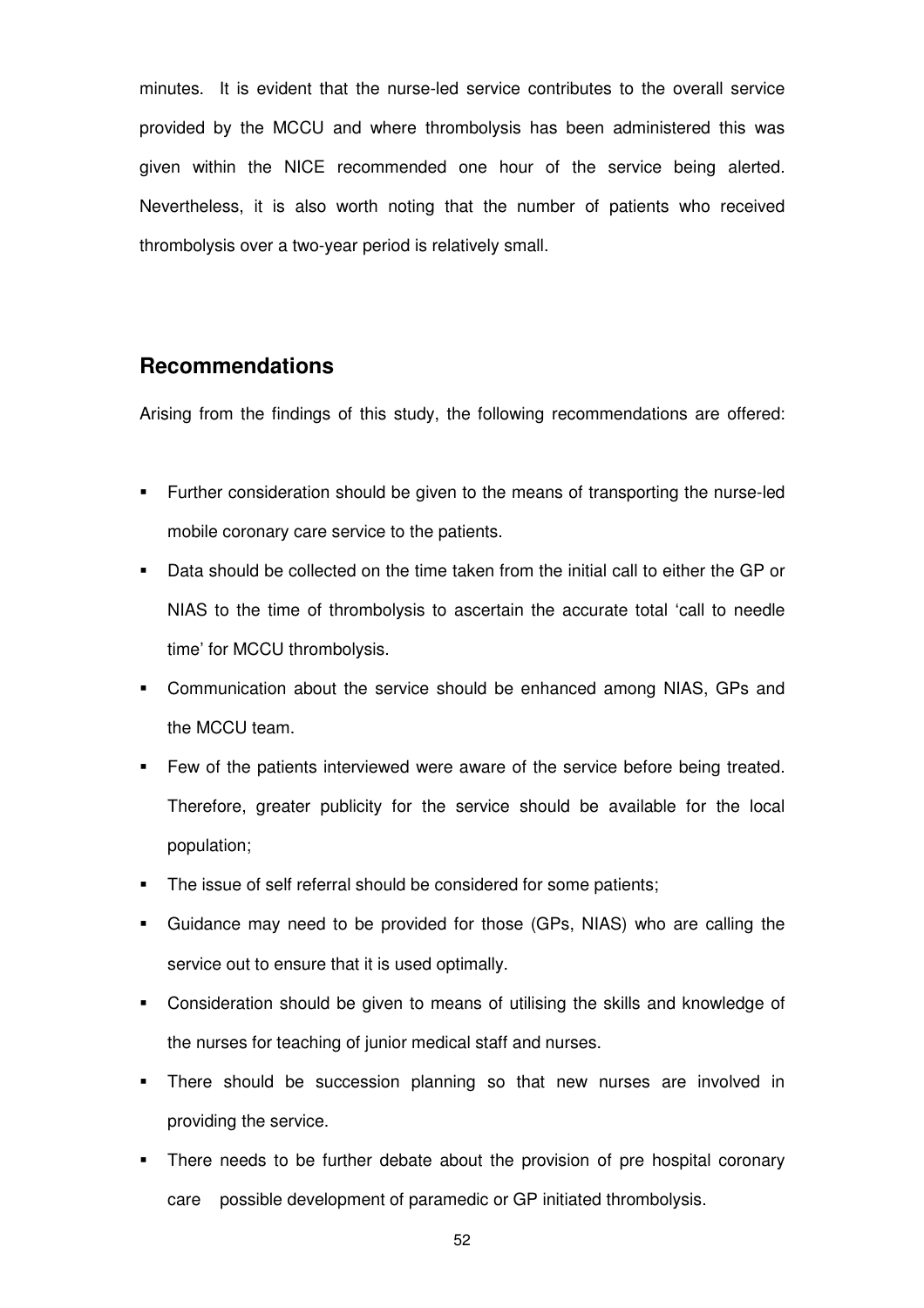- The possibility of NIAS staff taking on this role in the future should be explored, especially where the geographical location of the patient would entail long delays in the arrival of the MCCU. This could reduce greatly door to needle and call to needle times, thus reducing mortality and morbidity. The need to wait for another 30 minutes for MCCU nurses to arrive could have implications for such patients
- Some respondents commented that the MCCU is suspended when the hospital has no acute beds. With a total of 289 calls over the two years, the service is undoubtedly being used. Therefore, for a rural community in need of coronary care this issue of suspension has to be resolved.
- Consideration should be given to renaming the service 'Nurse initiated' as opposed to 'Nurse led'
- All nurses involved in the service should participate in regular training programmes.
- The MCCU protocols must be updated on a regular basis or when new evidence becomes available.
- **EXEC** Local GPs who are currently not using the service should be informed of the benefits for their patients.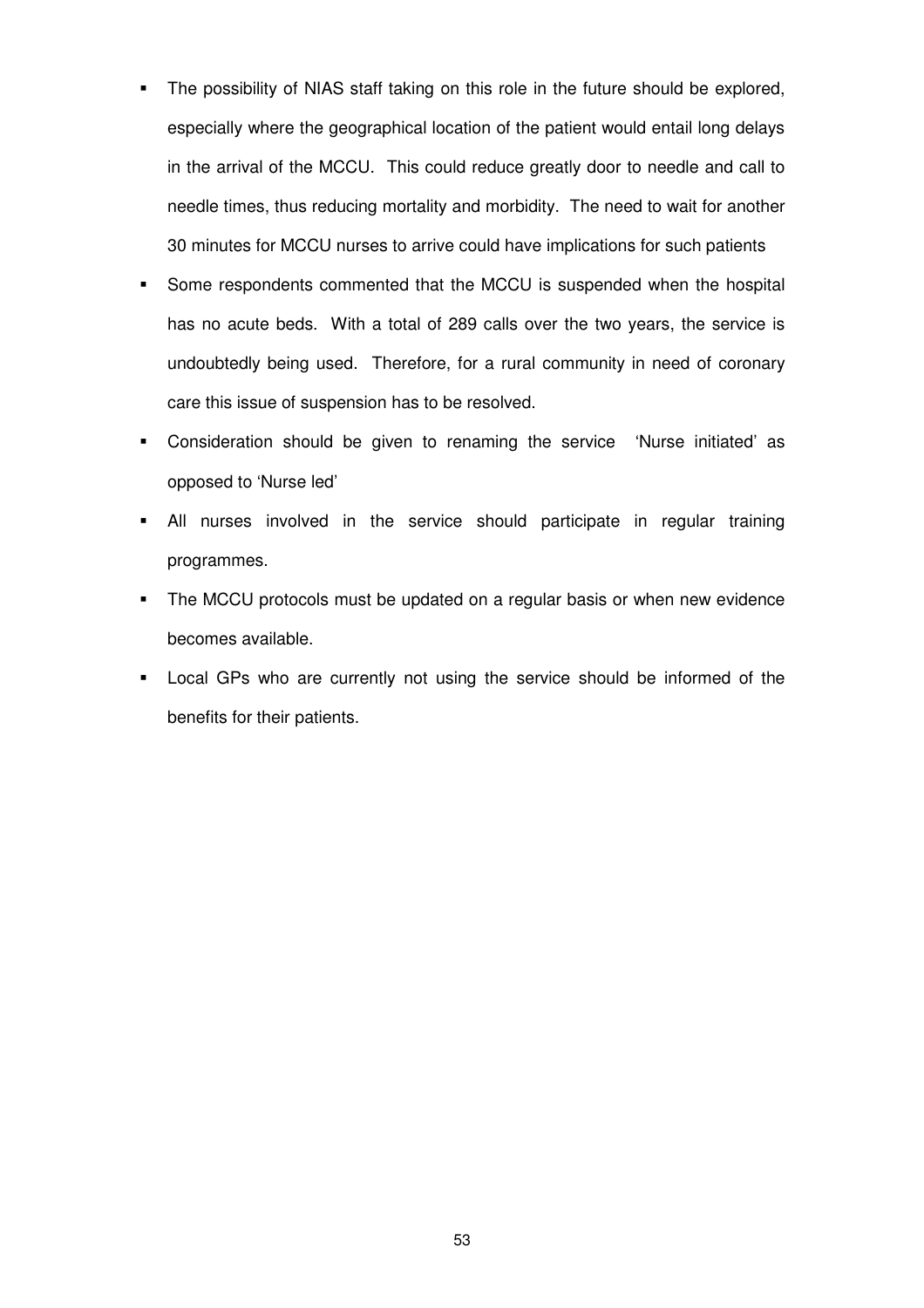# **Conclusions**

This study evaluated a nurse-led mobile coronary care service from the perspective of the relevant professionals, patients and public servants. Overwhelmingly, the nurses providing the service were commended for their professionalism, experience, knowledge and skills. However, there were a number of issues that merit consideration and review. These include: monitoring the 'call to needle times', the mode of transportation to the call scene, whether NIAS personnel should offer the service, the GP referral process, protocol updating and the suspension of the service when no beds are available. Questions are also raised about the relatively small number of calls for which thrombolysis is administered, However, it must also be noted that this is not the sole treatment provided by the nurse-led service. The personnel involved and the Trust and the Board should be proud of a service that has such cross community and cross professional support. Nonetheless, further discussion around the issues raised is recommended to ensure the best possible MCCU service is offered to the local population.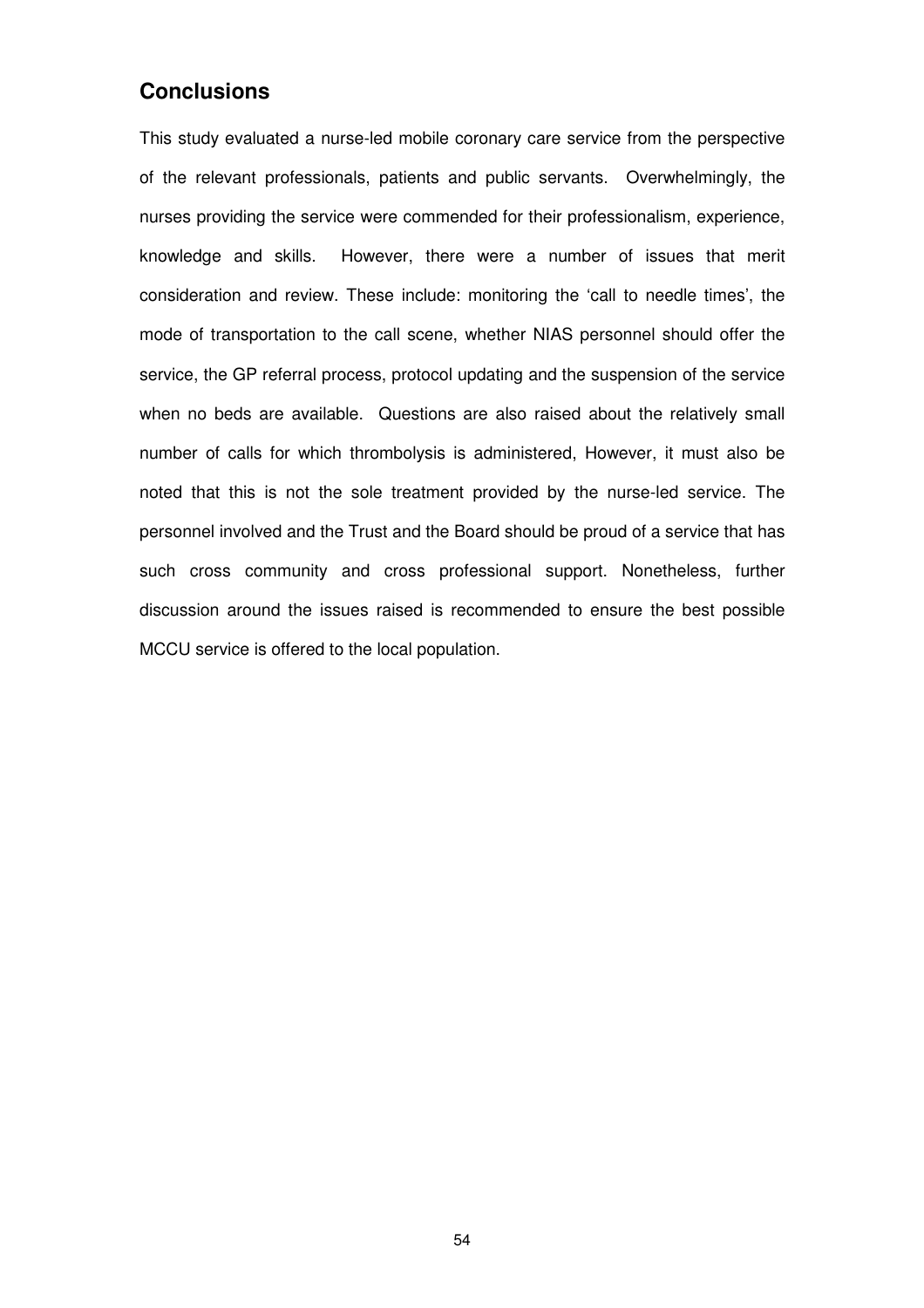### **References**

Benger, J.,R. Karlsten, R. & Eriksson, B (2002) Prehospital Thrombolysis: Lessons from Sweden and their application to the United Kingdom. Emergency Medical Journal 19, 578-583.

British Heart Foundation (2000) Coronary Heart Disease Statistics British Heart Foundation. London.

Carley, S. (2002) What's the Point of ST Elevation? Emergency Medical Journal 19, 126-128.

Chaney, U. (2004) Attitudes and perceptions of nurses and doctors to nurse-led and nurse-initiated thrombolysis: an Irish perspective European Journal of Cardiovascular Nursing 3(4), 303-313

Department of Health (2003) Review of Early Thrombolysis- faster and better treatment for heart attack patient. London.

Department of Health, Social Services and Public Safety (2001) A Review of Acute Services in Northern Ireland. DHSSPS. Belfast.

Department of Health, Social Services and Public Safety (2001) Cardiology and Cardiac Surgery Reviews- Seeking Your View. DHSSPS. Belfast.

Department of Health (2000) National Service Framework for Coronary Heart Disease. London.

Dracup K., Moser D.K., McKinley S., Ball C., Yamasaki K., Kim C-J., Doering L.V. & Caldwell M.A. (2003) An international perspective on the time to treatment for acute myocardial infraction Journal of Nursing Scholarship 35(4), 317-323

Harrop S.N. (1998) Can paramedics help accelerate thrombolysis in myocardial infarction? Pre-hospital Immediate Care 2,18–24.

Heath, S.,M., Bain, R.,J.,I., Andrews, A., Chida, S. Kitchen, S,.I., & Walters, M,.I., (2003) Nurse Intiated Thrombolysis in the Accident and Emergency Department. Emergency Medical Journal. 20, 418-420.

Hindle, T. (2002) A Critical Review of Two Reports on Options for Acute Hospital Services in the South West of Northern Ireland. DHSSPS. Northern Ireland.